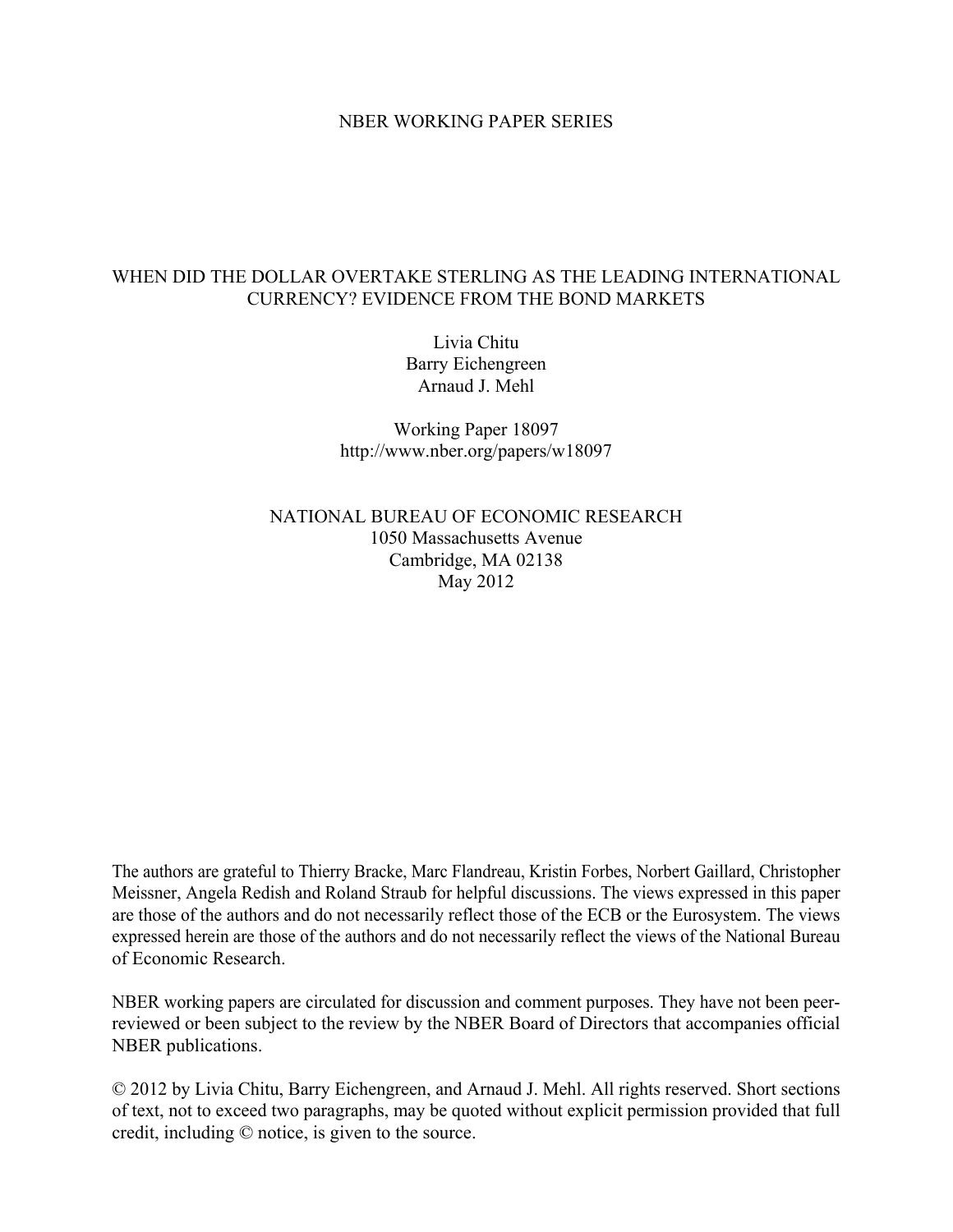When did the dollar overtake sterling as the leading international currency? Evidence from the bond markets Livia Chitu, Barry Eichengreen, and Arnaud J. Mehl NBER Working Paper No. 18097 May 2012 JEL No. F30,N20

# **ABSTRACT**

This paper offers new evidence on the emergence of the dollar as the leading international currency, focusing on its role as currency of denomination in global bond markets. We show that the dollar overtook sterling much earlier than commonly supposed, as early as in 1929. Financial market development appears to have been the main factor helping the dollar to surmount sterling's head start. The finding that a shift from a unipolar to a multipolar international monetary and financial system has happened before suggests that it can happen again. That the shift occurred earlier than commonly believed suggests that the advantages of incumbency are not all they are cracked up to be. And that financial deepening was a key determinant of the dollar's emergence points to the challenges facing currencies aspiring to international status.

Livia Chitu European Central Bank Kaiserstrasse 29 60311 Frankfurt am Main Germany livia.chitu@ecb.europa.eu

Barry Eichengreen Department of Economics University of California, Berkeley 549 Evans Hall 3880 Berkeley, CA 94720-3880 and NBER eichengr@econ.Berkeley.edu

Arnaud J. Mehl European Central Bank Kaiserstrasse 29 60311 Frankfurt Germany Arnaud.Mehl@ecb.int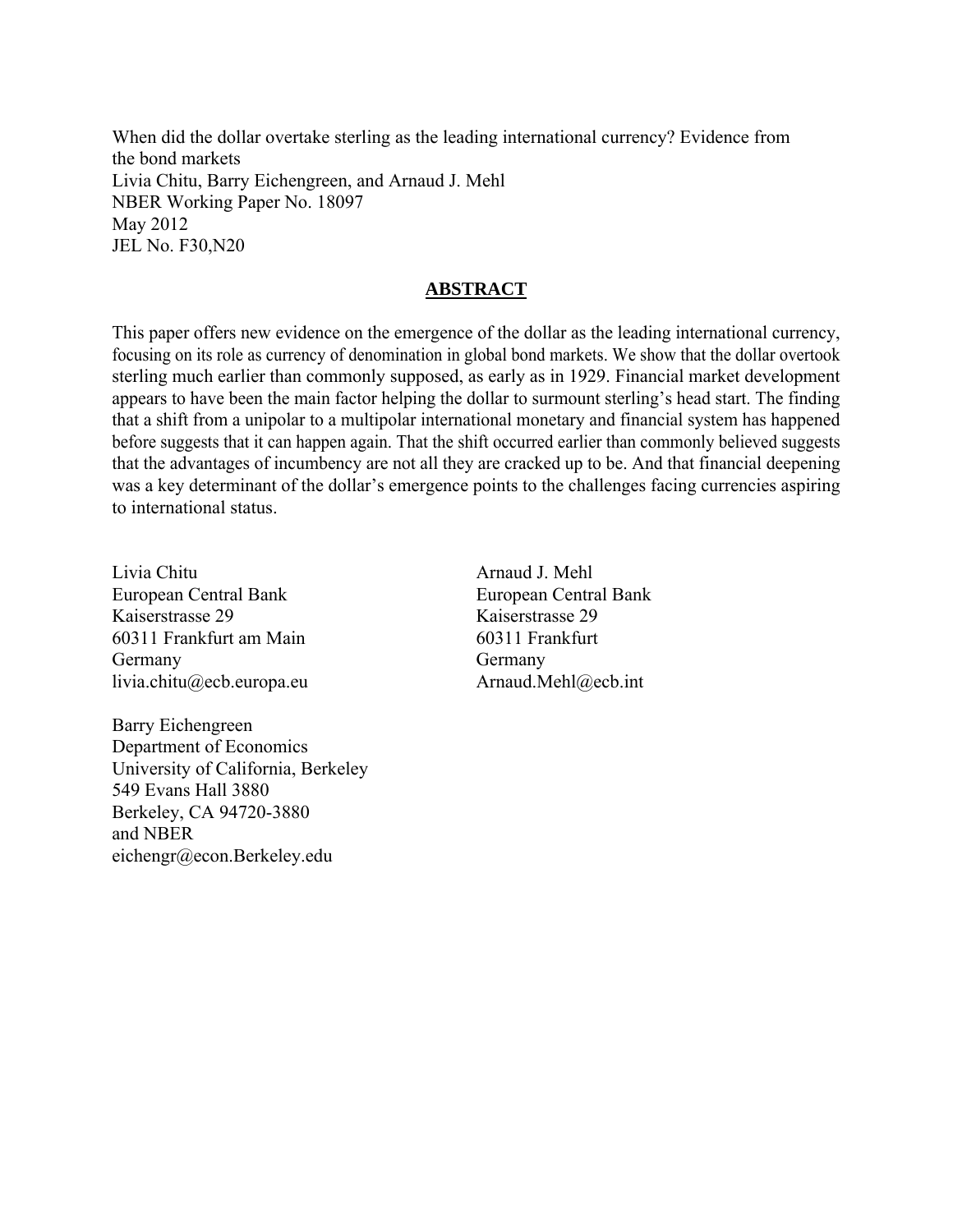### **1. Introduction**

The global economic and financial crisis has lent new impetus to discussions of the future of the international monetary and financial system. Policy makers in countries like China and Russia have openly questioned the viability of the current dollarbased global system. Some advocate moving to a multipolar system in which the dollar shares its international currency role with the euro, the Chinese yuan and/or the IMF's Special Drawing Rights. At the Cannes Summit of November 2011, G20 Leaders committed to taking "concrete steps" to ensure that the international monetary system reflects "the changing equilibrium and the emergence of new international currencies".<sup>1</sup>

Others expect this change to develop more spontaneously; they see it as a natural result of the declining economic and financial dominance of the United States and the increasingly multipolar nature of the global economy, together with the advent of the euro and rapid internationalization of the yuan (e.g. Angeloni et al., 2011; Bini Smaghi, 2011a and 2011b; Constâncio, 2011; Dorrucci and McKay, 2011; Eichengreen, 2011; Fratzscher and Mehl, 2011; Subramanian, 2011).

Sceptics object that prospect of a shift to a multipolar monetary and financial system is in fact remote; if it occurs, such a transition will take many decades to complete (Kenen, 2011; Frankel, 2011). The view that a shift to a multipolar system is unlikely to occur rapidly is rooted in theoretical models where international currency status is characterized by network externalities giving rise to lock-in and inertia, which benefit the incumbent (see e.g. Krugman, 1980; Krugman, 1984; Matsuyama, Kiyotaki and Matsui, 1993; Zhou, 1997; Hartmann, 1998; and Rey, 2001).

These models rest, in turn, on a conventional historical narrative, epitomized by Triffin (1960), according to which it took between 30 to 70 years, depending on the aspects of economic and international currency status considered, from when the United States overtook Britain as the leading economic and commercial power and when the dollar overtook sterling as the dominant international currency. The US, it is observed, surpassed Britain in terms of absolute economic size already in the 1870s. It became the leading commercial power, gauged by the value of foreign trade, already in 1913. It was the leading creditor nation by the conclusion of World War I. And yet sterling remained the dominant international currency not simply during this period but also throughout the interwar years, according to the conventional narrative, and even for a brief period after World War II.

Recent studies, referred to by Frankel (2011) as the "new view," have challenged this conventional account. Eichengreen and Flandreau (2009), relying on new data on the currency composition of global foreign exchange reserves, show that the dollar in fact overtook sterling as leading reserve currency already in the mid-1920s – that is to say, more than two decades prior to the date assumed by previous scholars.

<sup>&</sup>lt;sup>1</sup> See the G20 Leaders' *Final declaration* at the Cannes Summit, 3-4 November 2011.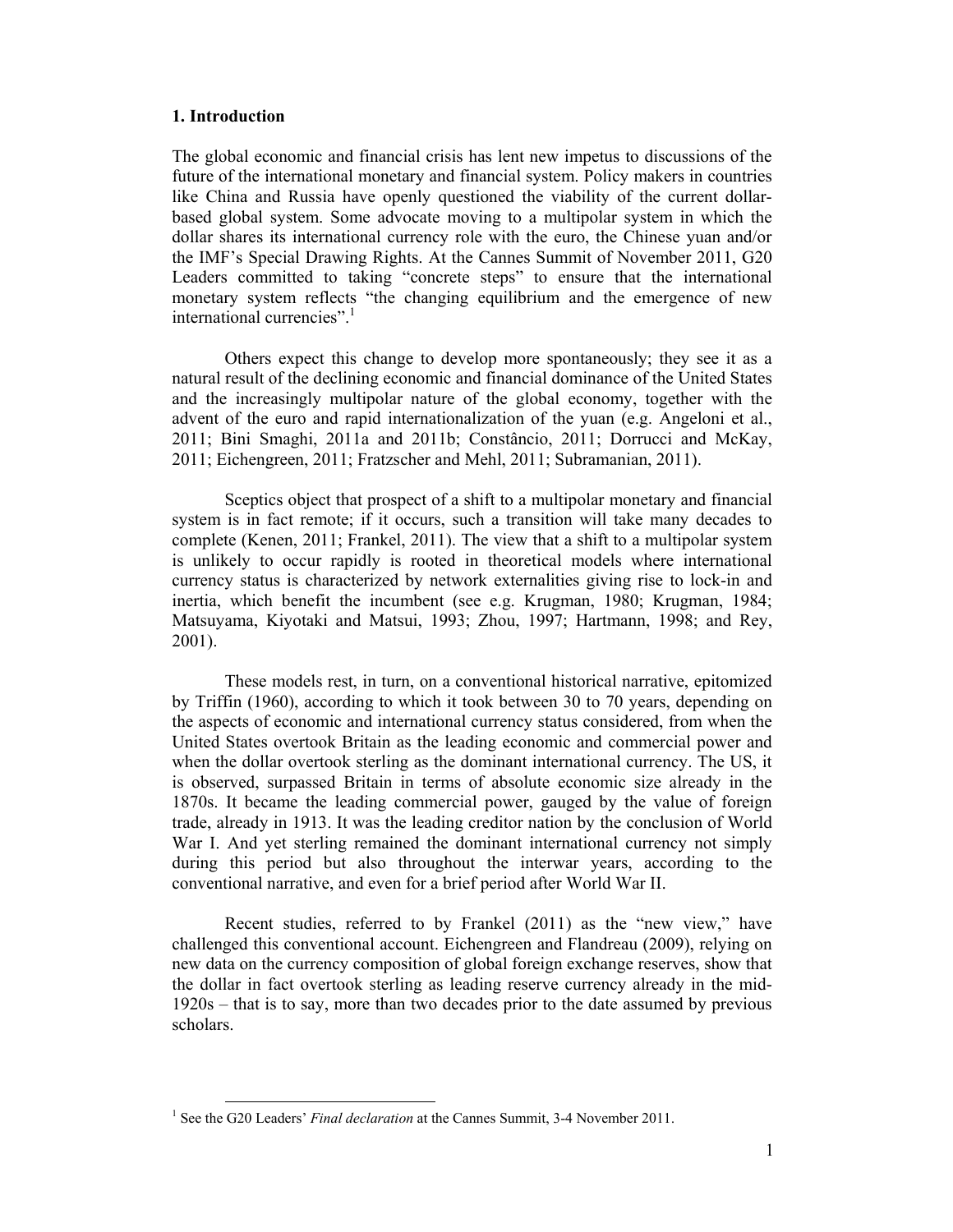Eichengreen and Flandreau's "new view" also challenges broader implications of the conventional narrative. First, it suggests that inertia and the advantages of incumbency are not all they are cracked up to be. Second, it challenges the notion that there is room for only one international currency in the global system. Eichengreen and Flandreau show, to the contrary, that sterling and the dollar accounted for roughly equal shares of global foreign exchange reserves throughout the 1920s. Third, the new view challenges the presumption that dominance, once lost, is gone forever. Eichengreen and Flandreau's data indicate that sterling re-took the lead from the dollar for a brief period after 1931. This reinforces the point that the advantages of incumbency in the competition for reserve currency status may be less than commonly supposed.

In a companion piece, Eichengreen and Flandreau (2010) show that what was true of reserve currencies was true also of the use of currencies for financing international trade. The dollar overtook sterling as the leading form of trade credit (as the currency of denomination for what were known as "trade acceptances" or "bankers' acceptances") already in the mid-1920s, not only after World War II. The US achieved this from a standing start – that is to say, despite the fact that dollardenominated trade credits had been virtually unknown as recently as 1914. Both market forces (financial market development) and policy support (with the Federal Reserve System as a market maker in the New York market for bankers' acceptances) were instrumental in helping the dollar rival and overtake sterling. That said, both New York and London, and both the dollar and sterling, remained consequential sources of trade credit in the 1920s. This again challenges the notion of international currency competition as a winner-take-all game.

Some critics have questioned the new view. Ghosh, Ostry and Tsangarides (2011) suggest that the interwar gold standard was special in that gold, not foreign exchange, was the dominant reserve asset, accounting for some two thirds of international reserves. The fact that gold played a large monetary role then but plays only a small one today may limit the inferences about prospective changes in international currency status that can be drawn from this earlier experience, in other words. Forbes (2012) suggests that, compared to the past, international financial transactions may play a larger role in driving the decision of which unit or units to use internationally, while merchandise transactions and the importance of a currency and market as a source of trade credit play a correspondingly smaller one. Thus, inferences about the future are less convincing insofar as they are drawn from the past behaviour of trade credits and not from the use of currencies in international financial transactions.

In this paper we address these objections and complete the story. We provide new evidence from the interwar years on the use of the leading international currencies, sterling and the dollar, in international financial transactions. This sheds light on a third dimension of international currency status, along with the use of a currency for trade-related transactions and as international reserves, namely the use of currencies as vehicles for international financing. We focus on the international bond market, bonds being the principal instrument for foreign lending and borrowing in this earlier era prior to the advent of syndicated bank lending.<sup>2</sup> Looking at yet an

<sup>&</sup>lt;sup>2</sup> As explained in inter alia Eichengreen and Portes (1989).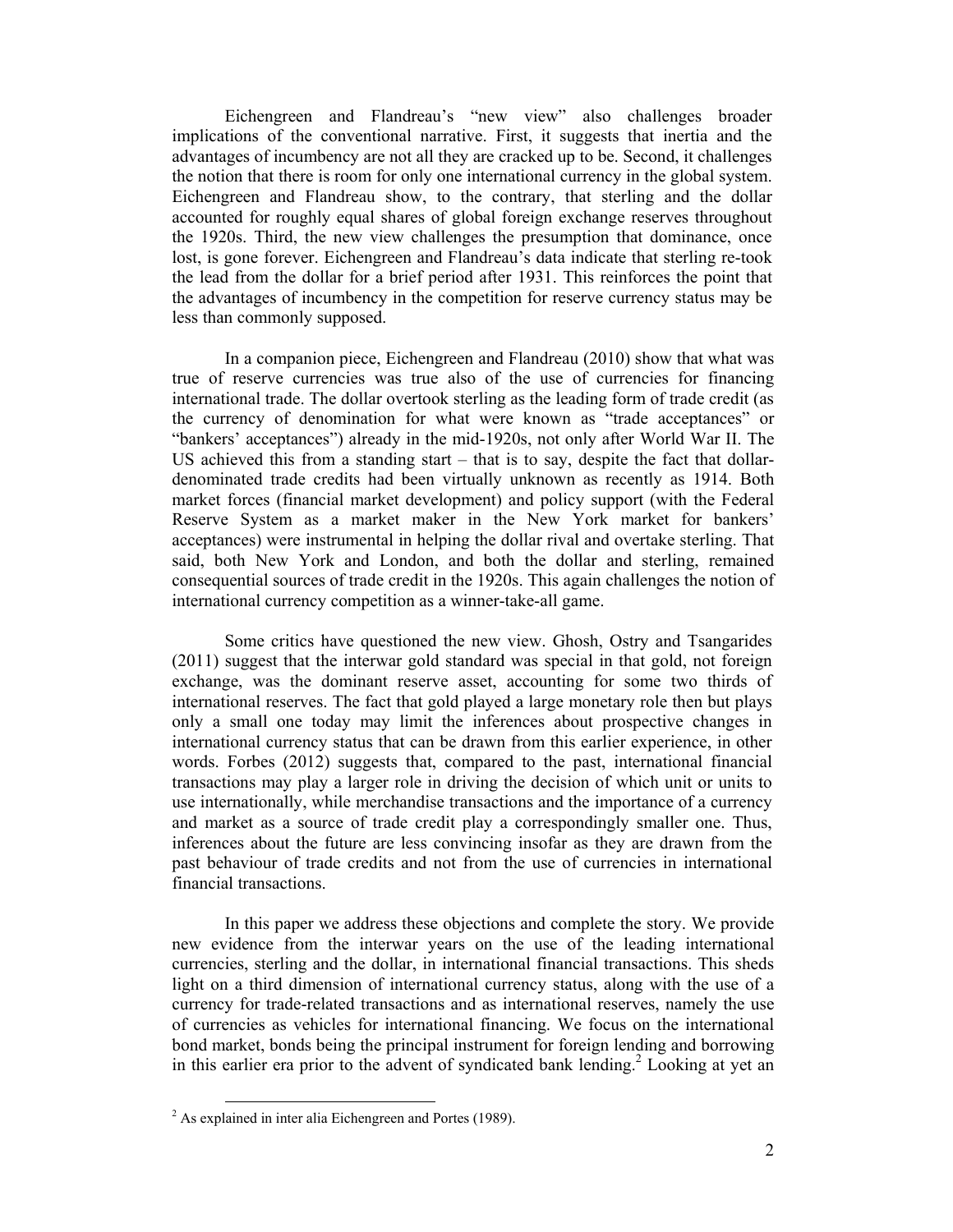additional aspect of international currency competition is useful for establishing the generality (or otherwise) of the so-called "new view." In addition, because international bonds were typically denominated in national currencies and not gold, the objection that competition between gold and currencies complicates the effort to draw inferences for the future is less telling in this context. $3$ 

We employ data on the currency denomination of foreign public debt for 33 countries in the period 1914-1946. We focus on bonds issued in foreign markets ("international bonds") because these were only rarely denominated in the issuer's own currency; they were denominated in international currencies so as to appeal to international investors. It is thus the denomination of these foreign bonds that shed light on international currency use.<sup>4</sup>

Our analysis supports the new view in that the dollar had a share almost equal to that of sterling as a currency of denomination for international bonds already in the interwar years. When excluding the Commonwealth countries, which were heavily inclined towards sterling issuance due to their dominion status, the dollar overtook sterling as early as 1929.

Our results further call into question two other tenets of the conventional narrative. While sterling lost its pre-eminence in 1929 (again, abstracting from the Commonwealth countries), it subsequently ran neck and neck with the dollar as the dominant currency of denomination for international bonds at least for a brief period. This is at odds with the conventional view that dominance, once lost, is gone forever. It is, however, consistent with the findings of Eichengreen and Flandreau for foreign exchange reserves and merchandise: they find that with the liquidation of central bank holdings of dollars starting in 1931 sterling regained its lead as a reserve currency for at least a brief period; they similarly find that the market in dollar trade acceptances collapsed and that the dollar gave back ground to sterling with the financial crisis in the United States in 1931-33.

Second, much of the 1920s and the 1930s saw the use of both sterling and the dollar as currencies of denomination in international debt markets. This was a bipolar rather than a unipolar currency system. This finding is at odds with the presumption that there is room for only one dominant international currency in the market.

Finally, our results point to financial development as the main factor enabling the dollar to overcome sterling's incumbency advantage. Its impact dwarfed those of country size and the monetary policy-cum-exchange rate regime. We allow also for incumbency effects and show how these were swiftly overcome by financial development.

These findings are relevant to discussions of the future of the international monetary system. They suggest that a shift from a dollar-based system to a

<sup>&</sup>lt;sup>3</sup> There were some so-called gold bonds (gold-indexed bonds or bonds containing clauses specifying that they were to be redeemed in national currencies of constant gold content). We discuss these further below.

<sup>&</sup>lt;sup>4</sup> The reluctance of foreign investors to purchase bonds denominated in the currency of the issuer in more recent periods has similarly been emphasized in the literature on "original sin" (Eichengreen and Hausmann, 2005).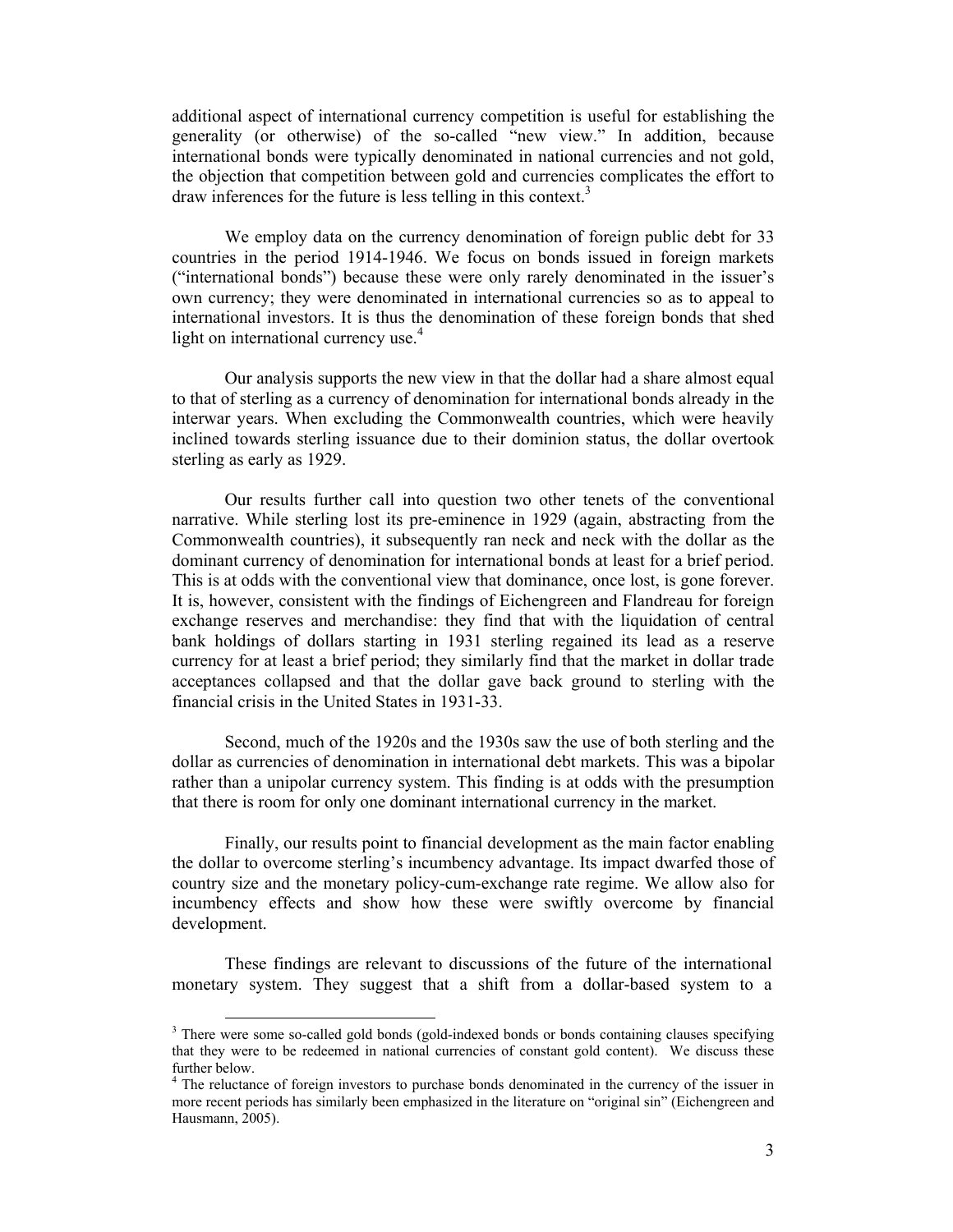multipolar system is not impossible; that this could occur sooner than commonly believed; and that financial deepening will be a key determinant of how and when additional units strengthen their international currency status.

Contemporary data on the currency of denomination of international bonds is further consistent with the existence of this kind of shift. The share of the euro in the stock of international debt securities increased to some 30% in the 2000s from approximately 20% in the 1990s (proxied by the share of legacy currencies prior to 1999, net of intra-euro area issuance).<sup>5</sup> Again, this is inconsistent with the presumption that there is room for only one international currency in the financial domain.

The rest of the paper is structured as follows. Section 2 presents our dataset and section 3 some stylised facts. Section 4 describes our empirical methodology, while section 5 presents the baseline empirical results. Following a discussion of robustness in section 6, section 7 concludes and draws implications for policy and future research.

#### **2. Data**

For data on the currency composition of foreign debt we draw on United Nations (1948).<sup>6</sup> The data it contains were gathered by statisticians employed by the League of Nations, the UN's predecessor, and by the UN itself, drawing on official national sources including national accounts and/or budgetary accounts prepared by ministries of finance, annual or special reports of central banks or national statistical institutes, national statistical yearbooks, and so forth. An overview of these primary sources is in Appendix I.

As is also the case with modern debt data, there is always the possibility that the UN data are not strictly comparable across countries.<sup>7</sup> Some debt floated in foreign financial centers may in fact be purchased by domestic residents. Some national statistical agencies may include with foreign debt domestically issued securities purchased by foreign investors. The authors of the UN compendium attempted to adjust for these problems insofar as possible.<sup>8</sup> But what is key for our

<sup>&</sup>lt;sup>5</sup> See Appendix III as well as ECB (various issues) and Detken and Hartmann (2000) and (2002).

<sup>&</sup>lt;sup>6</sup> It also contains data on outstanding amounts of *domestic* public debt in some 50 countries during the interwar period, compiled from national sources, data that have been used by Reinhart and Rogoff (2008a, 2008b, 2009a, 2009b, 2010) and Reinhart (2010) and in subsequent work on public debt developments in the very long run (e.g. Ali Abbas et al. 2011; Fratzscher, Mehl and Vansteenkiste, 2011). Data on domestic public debt were not broken down by currency, which is why we focus in the paper on foreign public debt.

 $\bar{7}$  For an example of a modern debt-data compendium, see World Bank (various dates).

 $8$  As the authors of the volume observed (p. 8) "The division of the debt into domestic and foreign is not always based on the same criteria. In a number of countries, the distinction between domestic and foreign debt is made according to the currency in which the debt is expressed; in others, according to the place where the debt was contracted  $- i.e.,$  abroad or at home; in others still, according to the residence of the creditor: in the latter case, foreign bonds repurchased by residents of the home country are considered domestic debt, as in Sweden." Similarly, in the case of Norway, it is specified that (United Nations, 1948, p. 107): "According to an estimate by the Bank of Norway, the following amounts of loans raised abroad were owned by Norwegians at the end of 1940..." Similarly, in the case of Uruguay, it is reported that (ibid., p. 154) "Domestic debt includes also the so-called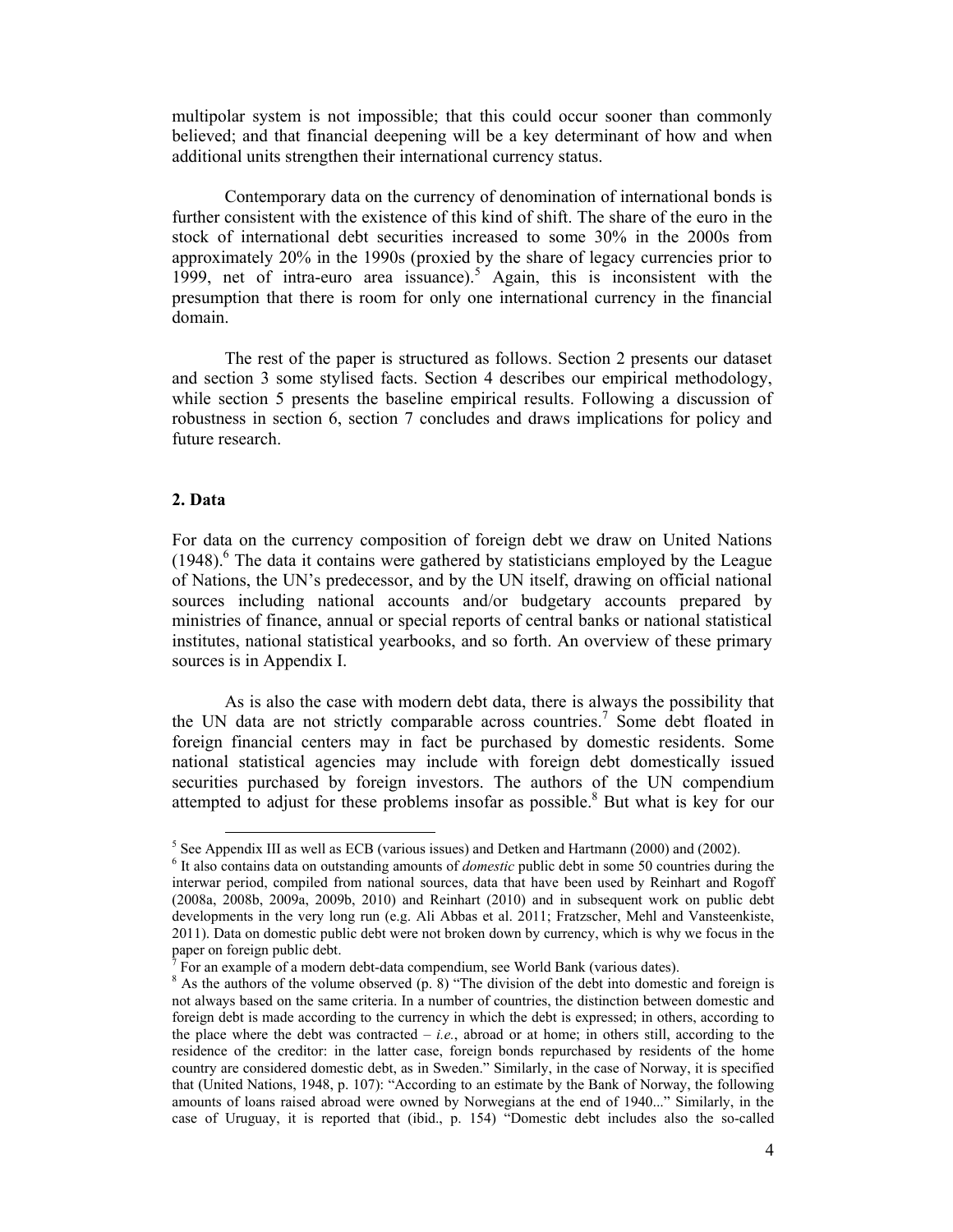purpose, which is to gauge the importance of sterling, the dollar and other currencies as vehicles for international financial transactions, is that the public debt categorized as foreign by the UN is distinguished by currency of denomination.<sup>9</sup> Evidently, the UN applied consistent criteria when categorizing countries' foreign debts by their currency of denomination. Each foreign debt issue was categorized by "the original currencies in which it was raised." The authors distinguish the currency of issuance from the currency of the country in which the bonds were issued. They account for the fact that not every foreign bond issued in London was denominated in sterling, that the currency in which the bond was issued was not always the same as the currency in which it was redeemed, and that both the currency of issuance and currency of redemption could differ from the currency of the country where it was issued (for instance, a bond issued in French francs in London might be payable in  $dollars).$ <sup>10</sup>

We digitized the UN data on foreign public debt for 33 countries (including five Commonwealth countries) in three continents (Asia, Europe and America): Argentina, Australia, Austria, Belgium, Bolivia, Brazil, Canada, Chile, Colombia, Costa Rica, Cuba, Denmark, Dominican Republic, Finland, France, Guatemala, Haiti, Honduras, India, Japan, New Zealand, Nicaragua, Norway, Panama, Peru, Poland, Portugal, Romania, Siam, South Africa, Switzerland, Turkey and Uruguay. A few countries (e.g. Italy) that provide data on their overall stock of foreign debt but not on its currency composition were necessarily excluded from the sample. A detailed description of the data is in Appendix  $II$ .<sup>11</sup>

Data are annual and available from 1914 to 1946.<sup>12</sup> Some 14-24 countries report data between 1914 and 1927 (see Figure 1); approximately 30 countries report data between 1928 and 1939; and 19-27 countries report data between 1940 and 1945.

 <sup>&#</sup>x27;International Debt' consisting of two Brazilian issues, but which are payable in Uruguayan pesos and are held in Uruguay".

<sup>&</sup>lt;sup>9</sup> In addition, since we exclusively consider non-US and non-UK debt, it is always the international financing role of sterling or the dollar that is captured by our data.

 $10$  An example of this awareness is their discussion of Norway. As the UN authors explain (p. 107), "The loans raised [*by Norway*] in France were originally issued in francs [*i.e. the currency of the country in which the bond was issued as well as its currency of issuance*], but are also payable in several currencies at fixed rates of exchange, including sterling at 25.25 francs = 1 sterling [i*.e. currency in which the bond was redeemed*]. After the devaluation of the French Franc in 1928, these bonds were paid, beginning with 1933, in sterling in Paris, rather than in French francs." The UN authors take these differences into account and adjust the data correspondingly: "The outstanding amounts have therefore, up to 1932 inclusive, been converted at par rates of exchange, but beginning with 1933 the francs have been converted in sterling at 25.25." In cases where currency of denomination was not specified as e.g. Canada, Australia, New Zealand and South Africa, for which we could gather from the UN volume security-by-security information as to whether debt was "payable", "redeemable" or "due" in London or in New York, we determined this from other sources. Where it was not possible to determine this on the basis of other sources, we excluded the country.

<sup>&</sup>lt;sup>11</sup> Data on commercial (i.e. private) debt (denominated in gold francs) are also available for France. Such private debt accounts for approximately 15% of France's total foreign debt. Since we do not have comparable private debt data for the other countries in our sample, we exclude France's commercial debt from our analysis.

 $12$  Subject to missing observations (typically during World War I and its immediate aftermath and during World War II).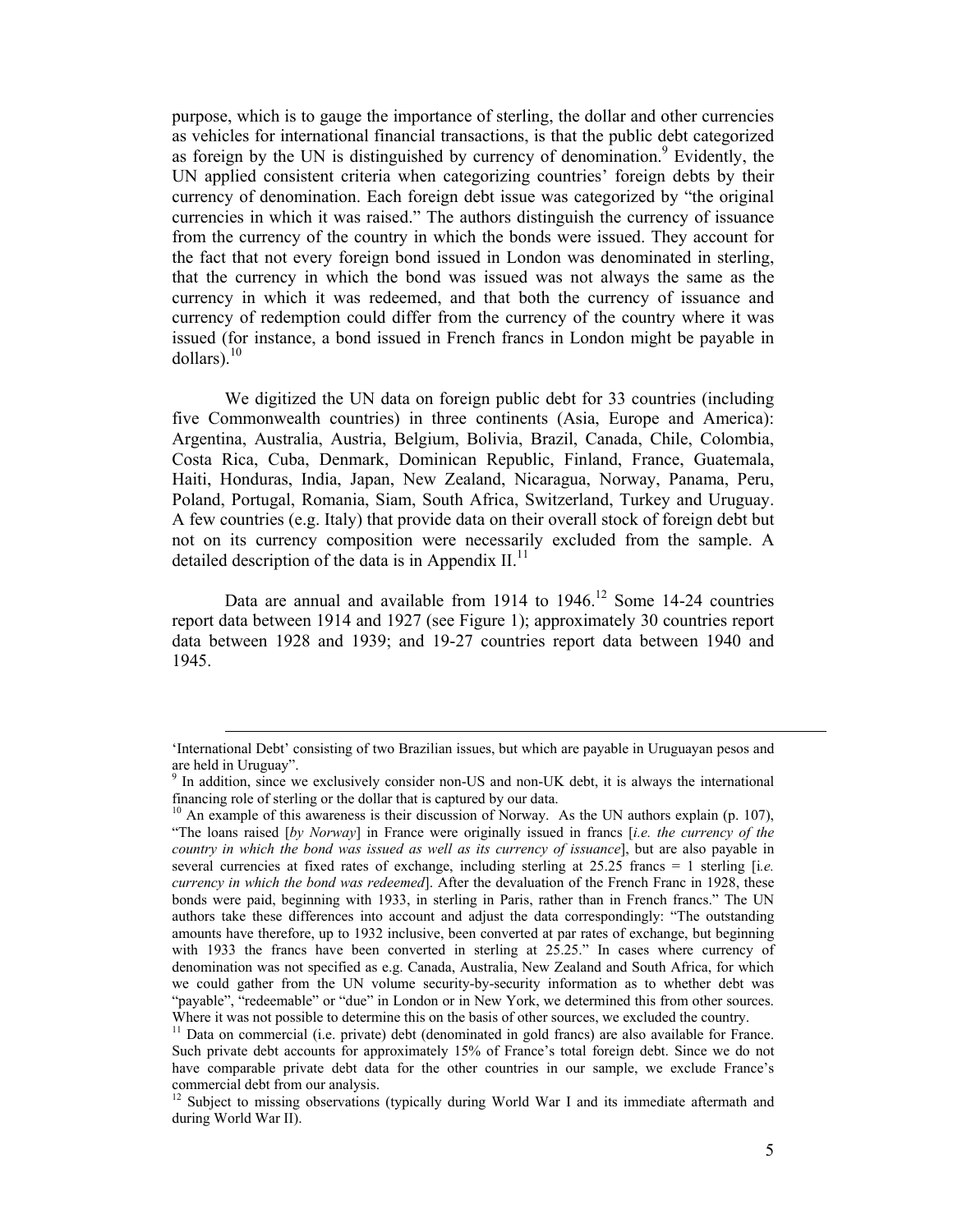Alongside sterling, the dollar, the French franc, the Swiss franc and the German mark, foreign public debt was issued in 16 other currencies. These include the Austrian schilling, Belgian franc, Canadian dollar, Czechoslovak crown, Danish crown, Dutch florin, Dutch gulden, Italian lira, Norwegian crown, Scandinavian crown, Spanish peseta, Swedish crown, Argentinean peso, Romanian lei.<sup>13</sup> While around one-third of the countries in our sample (e.g. Cuba, Dominican Republic, Haiti, India, New Zealand, Panama, Portugal, South Africa, Switzerland and Siam) had foreign debt in only one currency (either sterling or dollars), others had foreign debt in ten or more currencies. Romania had foreign debt in 14.

Debt denominated in some of these minor currencies was occasionally denominated in currency units of constant gold content. Thus, the data set includes foreign debt denominated in Argentine gold pesos, Austrian gold crowns, Austrian gold florins, French gold francs, Italian gold lire and Romanian gold lei. Argentina, Austria, France and Romania had been off the gold standard for extended periods and/or suffered high inflations, helping us to understand the practice.<sup>14</sup> However, the value of foreign bonds denominated in currencies of constant gold content was relatively small, namely in the order of 3% of the global total stock. There appear to have been almost no dollar or sterling loans of constant gold content.<sup>15</sup> Turkey issued such bonds between 1933-1934 and 1938-1939 but in negligible amounts (some \$6-9 million).

We take the book value of outstanding amounts in different currencies and convert them to US dollars using end-of-year market exchange rates.<sup>16</sup> Debt in gold currency is converted to US dollars using the exchange rate under the gold standard that is nearest to the year when such debt was issued. For instance, Brazil's debt in gold francs (issued in 1914) is converted to its equivalent US dollar amount using the Franc Germinal 1914 parity (5.095 gold francs per US dollar).<sup>17</sup>

Following standard practice in the literature, we use currency shares at current exchange rates in our empirical model. This allows us to compare our results with those of earlier studies. However, to take into account the impact of devaluations (like that of sterling in 1931 and the dollar in 1933) and valuation effects, we also calculate currency shares at constant exchange rates, which we consider in robustness checks.<sup>18</sup>

<sup>&</sup>lt;sup>13</sup> Names could change over time. For instance, the Austro-Hungarian "gulden" was replaced by the crown ("krone") in 1892 as part of the introduction of the gold standard. However, the name "florin" was used on Austrian coins, while "forint" was used on post-1867 Hungarian banknotes and coins.<br><sup>14</sup> Borchard (1951) describes this in more detail.

<sup>&</sup>lt;sup>15</sup> There were, however, gold clauses specifying payment in dollars of constant gold content in U.S. treasury liabilities issued domestically in this period. Those gold clauses were famously thrown out by the U.S. Supreme Court following the 1933 devaluation of the dollar (Kroszner, 1999).<br><sup>16</sup> Taken from the UN volume, *Global Financial Data* (GFD) and the *Measuring Worth* database.

<sup>&</sup>lt;sup>17</sup> There is no need to exclude from the aggregate share of debt issued in gold the amount of debt issued in dollars or sterling of constant gold content to correct for potential downward biases in the aggregate dollar and sterling shares between 1919 to 1933, since no country issued debt denominated in dollars or sterling of constant gold content in those years.

<sup>&</sup>lt;sup>18</sup> Considering the evolution of currency shares in both constant and current market exchange rates is similarly the practice in studies of the currency composition of foreign exchange reserves (e.g. Truman and Wong, 2006; ECB (various issues)).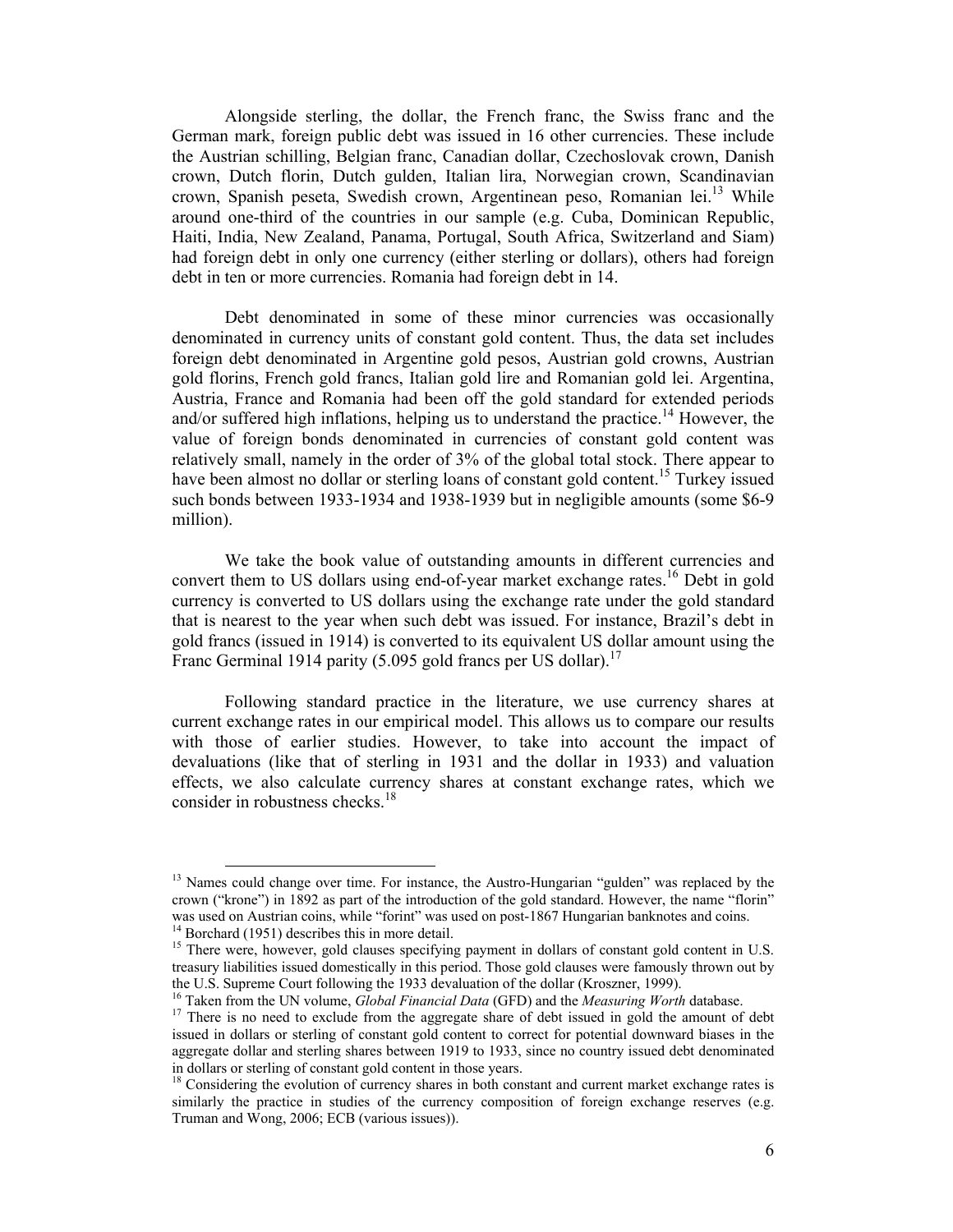Another issue is the treatment of war-related debts. France is the most notable case: between 80 and 90% of its foreign public debt was owed to allied governments and incurred during World War I. Moreover, France's foreign public debt, at some \$6-7 billion, is by far the largest in our sample, and equivalent to over a third of our 33 countries' total stock of foreign public debt. It will therefore be important to check for the sensitivity of our results to the (ex)inclusion of France (from) in the sample.

A further distinction is between the fiscal and calendar years, which do not always coincide.<sup>19</sup> A few countries have fiscal years that start on 1 April of year  $t$ and end on 31 March of year  $t + 1$ . There are even some countries (e.g. Brazil, France, Romania and Poland) that changed from calendar to fiscal year at some point in our sample. We follow the UN statisticians' convention by assigning data for fiscal year 1 April *t* to 31 March  $t + 1$  to calendar year  $t + 1$ .<sup>20</sup>

### **3. Stylized facts**

We start with an overview of the evidence that can be immediately gained from these data. By 1929, roughly the mid-point of our sample, our 33 countries owed more than \$17 billion of foreign public debt, about double the amount owed in both 1920 and 1939 (Figure 2). This amount corresponded to about 4% of world GDP. It is a bit higher in magnitude than the amount of global reserves (in gold and foreign exchange, with 24 countries) estimated by Eichengreen and Flandreau (2009) for that year, namely about \$10 billion. By comparison, as of end-2010, the stock of international debt securities accounted for 17% of world GDP and 114% of world reserves. $21$ 

Of these \$17 billion, some \$10 billion was sterling debt (also equivalent to almost 50% of UK GDP) and another \$7 billion was dollar debt (also equivalent to roughly 7% of US GDP). The shares of both currencies were substantial. This confirms the insight of the "new view" that there is room for more than one international financing currency at any point in time.

Sterling and the dollar together accounted for about 97% of global foreign public debt. Other currencies, such as the French franc, the Swiss franc, the German mark and the Dutch guilder, were largely irrelevant, this despite the fact that the French and German economies were substantial in size.<sup>22</sup> The absence of the French franc is notable, given the efforts of French officials to elevate Paris to the status of an international financial centre and secure for the franc an international role (Meyers, 1936). This reinforces Eichengreen and Flandreau's finding using data on the currency composition of foreign exchange reserves, which were heavily

 $19$  As is the case today in most countries.

<sup>20</sup> Two exceptions were France, Poland and Romania, where we assigned the data to calendar year *t* so as to avoid gaps in the time series.

<sup>&</sup>lt;sup>21</sup> According to data from the ECB's *Review of the international role of the euro* (July 2011 edition) and the International Monetary Fund's World Economic Outlook Database (September 2011 edition).

 $22$  In the early 1930s, the combined share of currencies other than sterling and the dollar reached a peak of almost 10%, however.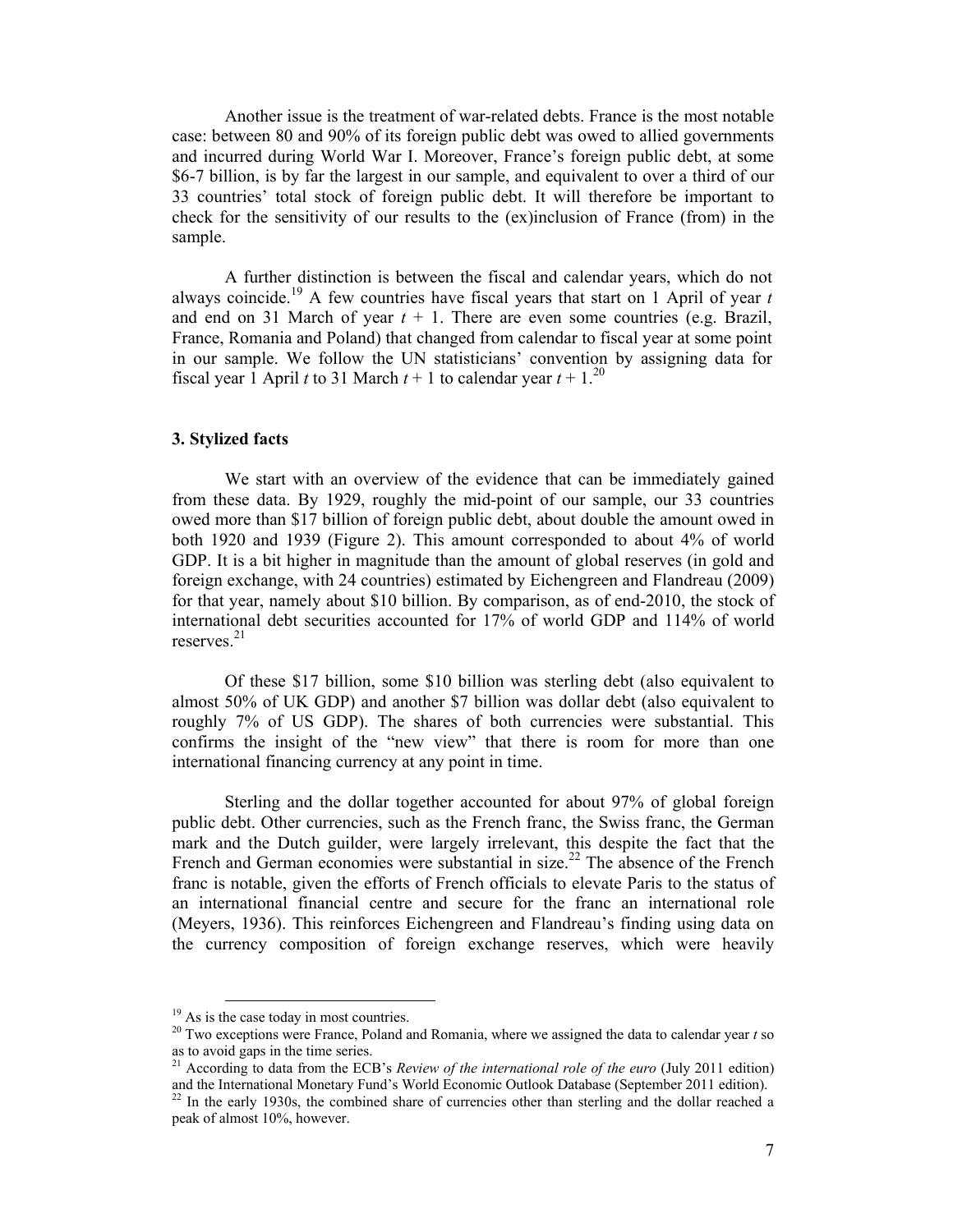dominated by sterling and dollars and where the French franc similarly did not provide a meaningful alternative.

As noted above, securities indexed to gold accounted for a very small share of international bonds (about 1% in 1929).

There are also marked differences in the regional origin of foreign public debt denominated in sterling and dollars (see Figures 3 and 4). Almost 80% of dollar-denominated debt was owed by Europe. Of that amount, the main debtor was, by a large margin, France, which alone accounted for almost 60% of global foreign public debt owed in US dollars. This reflected France's heavy involvement in World War I since, as mentioned above, the largest share of its debt was held by allied governments. US loans to the French government, first through the agency of US banks and then by the US government itself, amounted to just over \$4 billion when converted into long-term bonds in the early  $1920s<sup>23</sup>$  Most of the remainder was owed by Latin America (where four countries, Cuba, Dominican Republic, Haiti and Panama, issued foreign public debt exclusively in dollars). This reflected the strong economic and financial ties that the U.S. developed with the region since the turn of the century and, especially, during and after World War I (Mitchener and Weidenmeier, 2005). The rest was owed by two Commonwealth countries (Australia and especially Canada) and Japan, which borrowed in the US as early as 1904-5 to finance its war with Russia and returned to the market in the  $1920s$ .<sup>24</sup>

The bulk of sterling-denominated debt (about 40%) was owed by the Commonwealth countries, in line with their strong political as well as economic ties to the UK. A further 40% was owed by Europe. France was again the main European originator, accounting for a third of global foreign public debt denominated in sterling. Asia (i.e. Japan and Siam, with the latter one issuing debt exclusively in sterling) accounted for around 5% of global foreign public debt in sterling, while Latin America (Argentina, Brazil, Chile, Bolivia, Costa Rica, Honduras, Guatemala, Nicaragua, Peru and Uruguay) accounted for a further  $9\%$ <sup>25</sup>

When did the dollar surpass sterling as leading currency of denomination of international bonds? Figure 5a shows the breakdown of global foreign public debt at market exchange rates when the sample includes all 33 countries. By 1931, the share of the dollar (45%) was almost equal to that of sterling (51%).

Including our five Commonwealth countries in the aggregates may bias the results, however, due to their strong political links with the UK, which constrained

<sup>&</sup>lt;sup>23</sup> Amounts borrowed from the UK by the French government were slightly smaller (Moulton and Pasvolsky 1926, p. 45). The relatively even breakdown of French debt between sterling and dollars in the 1920s is evident in Figure 7 below.

<sup>&</sup>lt;sup>24</sup> Of \$245 million of war loans floated abroad by the Japanese government in 1904-5, \$192 billion were sold in the United States (Lewis 1938, p. 340). It appears that, unlike Japanese borrowing in New York in the 1920s, these earlier bonds were not dollar denominated.

<sup>&</sup>lt;sup>25</sup> That India, as a British colony, should have issued debt exclusively in London is unsurprising. While the Thais successfully maintained their independence by playing the British and French colonialists off against one another, their dependence on the London market (with their foreign debt consisting "entirely of sterling obligations", as stressed in UN (1948, p. 129) is evidence of the continuing importance of sterling and secondary status of the French franc in international bond markets (see above).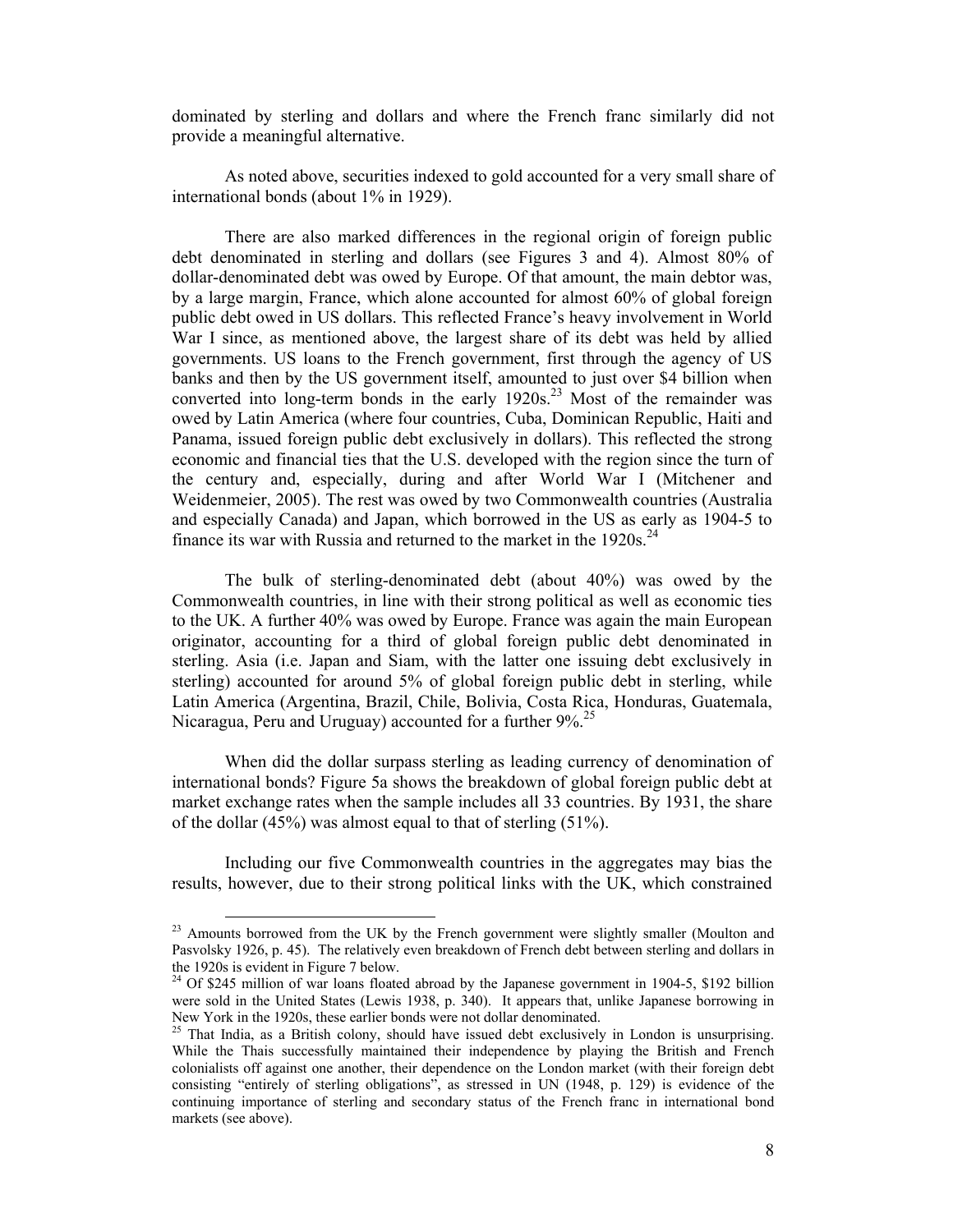their tendency to issue debt in currencies other than sterling.<sup>26</sup> Indeed, the picture changes dramatically when one excludes the Commonwealth countries, as in Figure 5b. The cross-over date is now 1929. Sterling's lead is largest in 1924, although the dollar's share of the market is already substantial. The second half of the 1920s then shows the dollar closing the gap; this was the period marked by "the scramble for 'investment opportunities'" (Lewis, 1938, p. 376 – the quotation marks around "investment opportunities" are hers) and when British authorities, concerned with the weakness of the balance of payments, used moral suasion and controls in an effort to restrain long-term foreign lending (Moggridge, 1971).

Figure 5b is strikingly similar to that obtained by Eichengreen and Flandreau (2009) using their data on reserve composition.<sup>27</sup> It is inconsistent with the conventional wisdom that sterling remained the dominant currency throughout the interwar period despite the fact that the US had long since overtaken the UK as the main economic, commercial and financial global power.

Sterling then regained market share after 1933 and again ran neck and neck with the dollar at the end of the decade. U.S. experience with foreign public debt in this period was unhappy; some two-thirds of outstanding issues lapsed into default, roughly double the share of sterling-denominated debt (Winkler, 1933). This reflected a combination of factors: bonds issued in dollars appear to have been more marginal credits; U.S. underwriters were less experienced; sterling-denominated bonds issued by members of the British Commonwealth and Empire were faithfully serviced all through the 1930s (Mintz, 1951, Eichengreen and Portes, 1990). But whatever the explanation, the relatively widespread defaults on dollar-denominated debts demoralized the New York market and limited foreign issuance there. The Johnson Act of 1934 then prohibited governments in default on their sovereign debts from marketing new loans in the United States. $28$ 

History can be messy; this is certainly true of the 1930s. But the fact that a variety of special factors caused the lead of the dollar over sterling as a currency of denomination for international bonds to narrow temporarily does not change our central conclusion that the greenback had emerged as a major vehicle for long-term foreign lending already in the 1920s. Indeed, it reinforces the point that fortunes can change quickly and that the advantages of incumbency tend to be overstated.

How sensitive are these conclusions to alternative methods? The finding of a sterling-dollar duopoly carries over if we calculate currency shares at constant rather than current exchange rates in order to control for valuation effects due to the devaluation of sterling in 1931 and of the dollar in  $1933<sup>29</sup>$  However, the dollar no longer comes close to surpassing sterling in 1931, since we have eliminated the devaluation of sterling-denominated claims in September of that year; still, the

<sup>&</sup>lt;sup>26</sup> The sovereignty of these countries remained indeed subject to limitations at least until the statute of Westminster in 1931, which declared self-governing dominions within the British Empire to be equal.

<sup>&</sup>lt;sup>27</sup> The parallel could reflect the fact that official and private foreign investors respond to similar pecuniary and nonpecuniary incentives. Another interpretation is that central banks hold reserves in part to facilitate intervention in the foreign exchange market, where the relevant foreign exchange market is the one on which domestic issuers depend.

<sup>&</sup>lt;sup>28</sup> But, notwithstanding this setback, the dollar then permanently overtook sterling in the early 1940s. And not only after World War II, as suggested in earlier accounts.

<sup>&</sup>lt;sup>29</sup> We focus on the full sample of 33 countries, unless explicitly stated otherwise.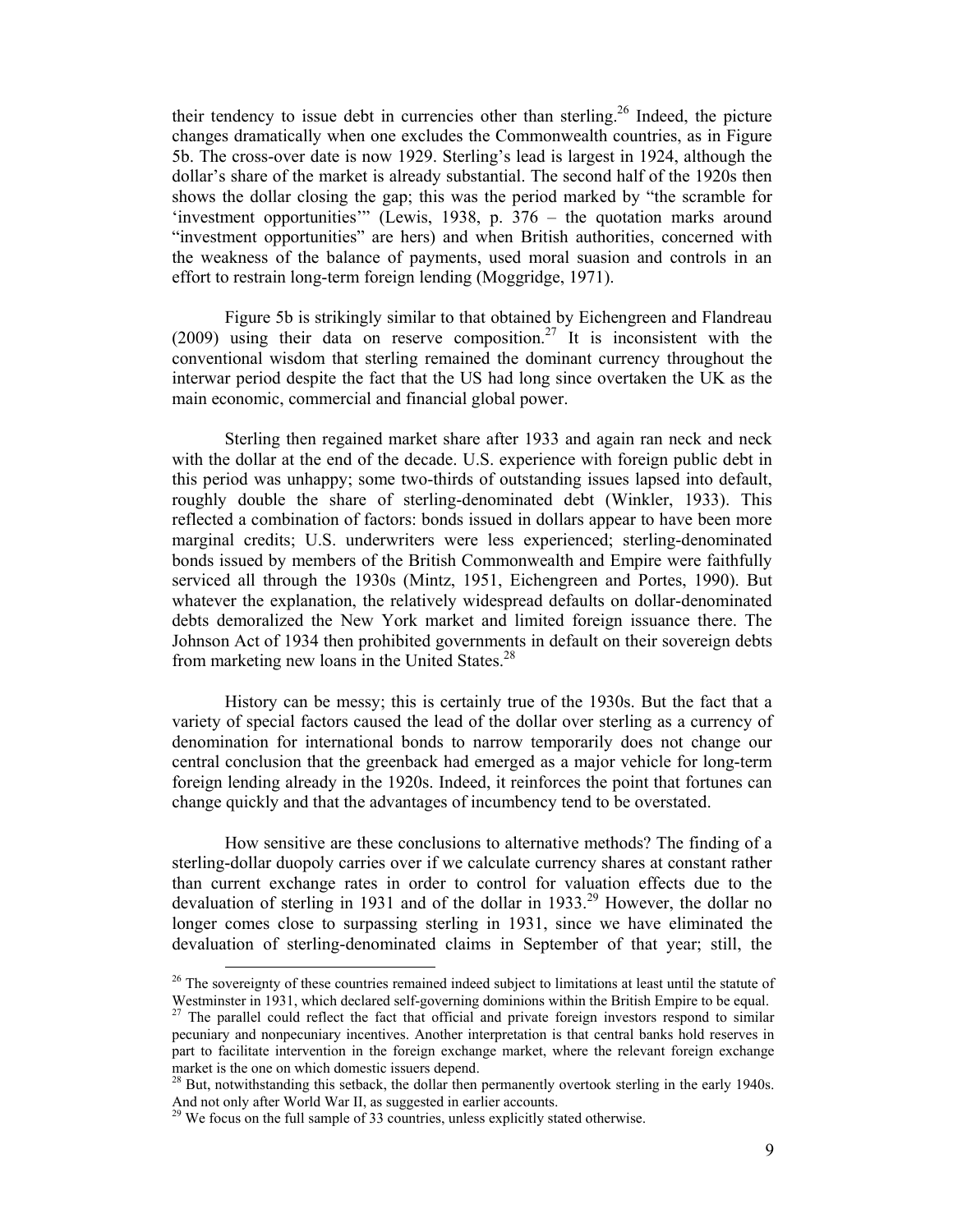greenback retains a sizeable share of global bond markets, of about 40% (Figure 6a). The results similarly point to the existence of a sterling-dollar duopoly rates when one excludes France, the largest dollar debtor (Figure 6b). $^{30}$ 

Using current exchange rates and unweighted averages to control for the fact that the largest debtors have a disproportionate influence on the aggregates changes things noticeably, however (Figure 6c). By this metric, the dollar overtook sterling already in the mid-1920s.

Likewise, using current exchange rates and weighted (by the size of debt) averages but excluding countries owing debt exclusively in dollar or sterling as well as Commonwealth countries which were so much tilted to sterling issuance for political reasons suggests that the dollar already surpassed sterling in the late 1920s and never gave back its dominant position (see Figure 6d).<sup>31</sup>

Figure 7 shows that already at the time of World War I the dollar was the dominant currency of foreign debt denomination in Belgium, the Dominican Republic, Haiti, Panama, Poland and Switzerland.<sup>32</sup> Swiss bonds, for example, were sold in New York as early as 1899.<sup>33</sup> The efforts of New York underwriters to attract foreign borrowers to the U.S. market were actively supported by the State Department, which saw foreign dependence on US lending as a lever for opening foreign markets to American exports. Bolivia, Brazil, Chile, Guatemala, Norway, Peru, Romania and Uruguay steadily increased the share of their foreign currency debt in dollars in the course of the 1920s, this being when American promoters aggressively "search[ed] the world over for foreign borrowers."<sup>34</sup>

In just three countries – Austria, Colombia and Finland – did the share of the dollar decline markedly in the interwar years. In Austria this reflected the growing dependence of the government on Paris, the one market that remained open during the early-1930s financial crisis. Finland borrowed in Swedish kronor (for, inter alia, extension of its telephone system) in the 1930s and during World War II. Colombia engaged in a borrowing binge in New York in 1927-28, when it issued two megaloans in dollars; thereafter its relatively modest borrowings were both in sterling and dollars as well as in French francs in the case of a substantial 1931 loan floated in Paris, bringing down the dollar share of the total. There was similarly some movement by central banks into subsidiary currencies like the French franc and Swedish kronor in the 1930s, when problems affected the markets in dollars and sterling, but it was similarly limited in incidence and magnitude (Eichengreen, 2011).

<sup>&</sup>lt;sup>30</sup> Here we again use market exchange rates.

<sup>&</sup>lt;sup>31</sup> Many of these countries borrowing exclusively in one of the two major currencies were members of the British Empire who essentially had no choice. One might argue that in analyzing the choice of vehicle currency for foreign borrowing we should focus exclusively on countries that actually had such a choice points to excluding these cases.

<sup>32</sup> And by 1919 in the case of Poland, after it gained independence in 1918.

 $33$  Lewis (1938), p.337.

<sup>34</sup> Lewis (1938), p.377.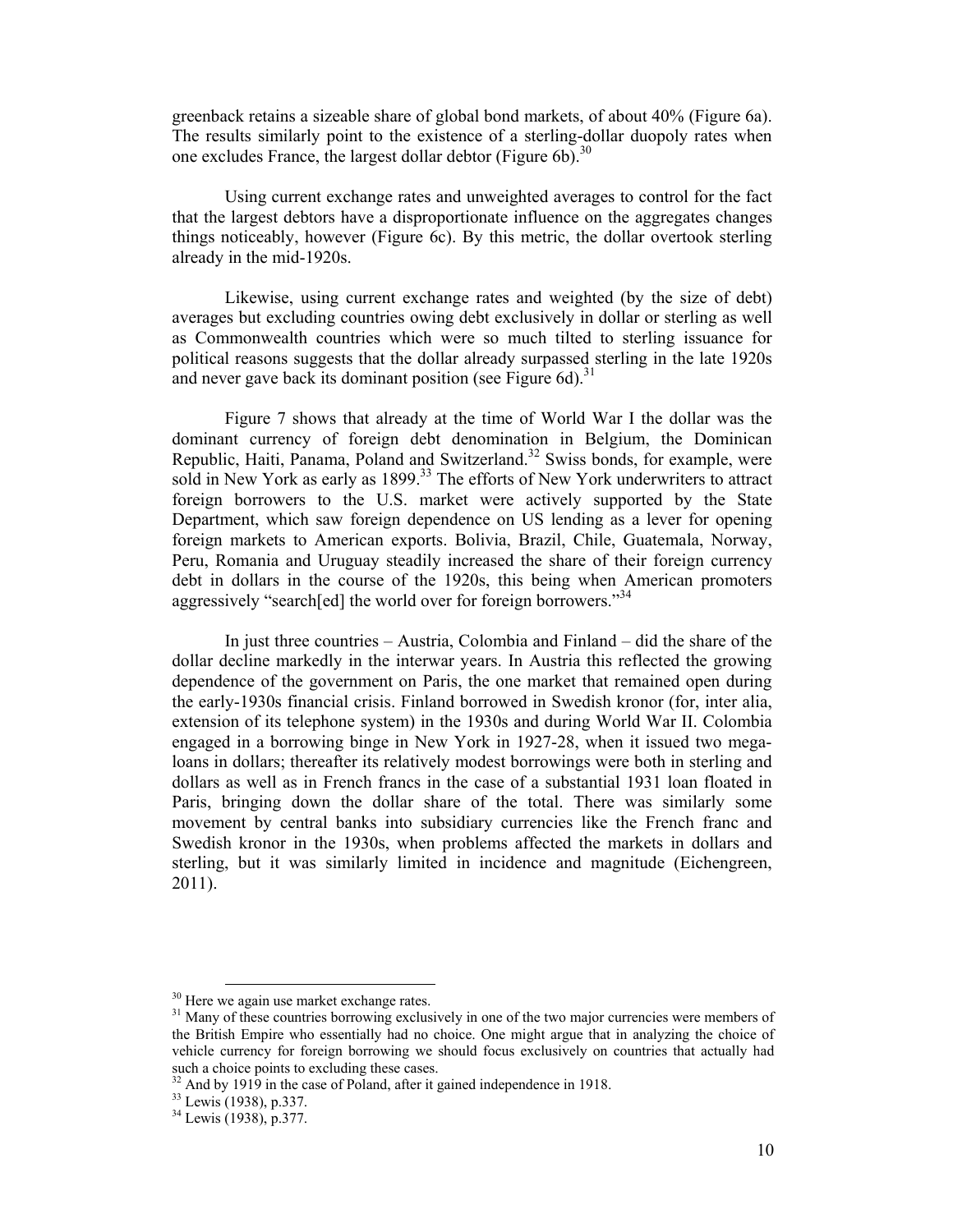#### **4. Econometric specification**

We now estimate the determinants of currency shares of foreign public debt. Given that shares are, at any point in time and in any country, bounded between zero and one, we estimate a tobit model. Since our panel has a 3-dimensional structure with country, currency and time dimensions, we account for the possibility of unobservable country, currency and time effects:

$$
y_{i,j,t}^* = \alpha_{i,j} + \eta C_j + \beta s_{j,t} + \gamma' \mathbf{X}_{j,t} + \mathbf{\theta}' \mathbf{D}_t + \varepsilon_{i,j,t}
$$
 (1)

with

$$
y_{i,j,t} = \begin{cases} 1 & \text{if } y_{i,j,t}^* > 1 \\ y_{i,j,t}^* & \text{if } 0 \le y_{i,j,t}^* \le 1 \\ 0 & \text{if } y_{i,j,t}^* < 0 \end{cases}
$$
 2)

where  $i, j$ , and  $t$  are the country, currency and time dimensions;  $y$  is the share of currency *j* in country *i*'s foreign public debt in year *t*; *s* is a measure of financial depth; **X** is a vector of key other determinants of international currency status (including inertia, size and credibility effects in the baseline specification); **D** is a vector of time effects. We reduce the dimensions of our panel from three to two by distinguishing country-currency (subsequently referred to as 'group') and time dimensions. With 33 countries and two currencies, we therefore have 66 groups, and control for unobserved random effects at the group level, denoted *α*. We control for other unobserved currency effects with a dummy *C*, which equals one for US dollar observations and 0 otherwise. The estimable parameters are therefore *α, η*, *β* together with the vectors **γ** and **θ.** 

The disturbances are split into unobserved group effects, with variance  $\sigma_a^2$ , and panel-level effects, with variance  $\sigma_{\varepsilon}^2$ , which are assumed to be independent. To gauge whether random-effects tobit estimation is required, we calculate the *ρ* statistic, which measures the contribution of the variance of the disturbances due to group effects to the total variance of the disturbances:

$$
\rho = \frac{\sigma_{\alpha}^2}{\sigma_{\varepsilon}^2 + \sigma_{\alpha}^2}
$$

When  $\rho$  is close to zero, random-effect tobit estimation is not significantly different from the standard tobit model. Formal comparison between the two models can be achieved by conducting a likelihood-ratio test, where the null hypothesis is that a standard tobit model is better suited than a random-effects tobit model.

Building on the literature on the determinants of currency shares (e.g. Chinn and Frankel 2007, 2008, Frankel 2011), we focus on four categories of explanatory variables. The first of these is network externalities, which is widely emphasized in the earlier literature. An international currency, like a domestic currency, is more useful when others use it. That is to say, a currency used in international debt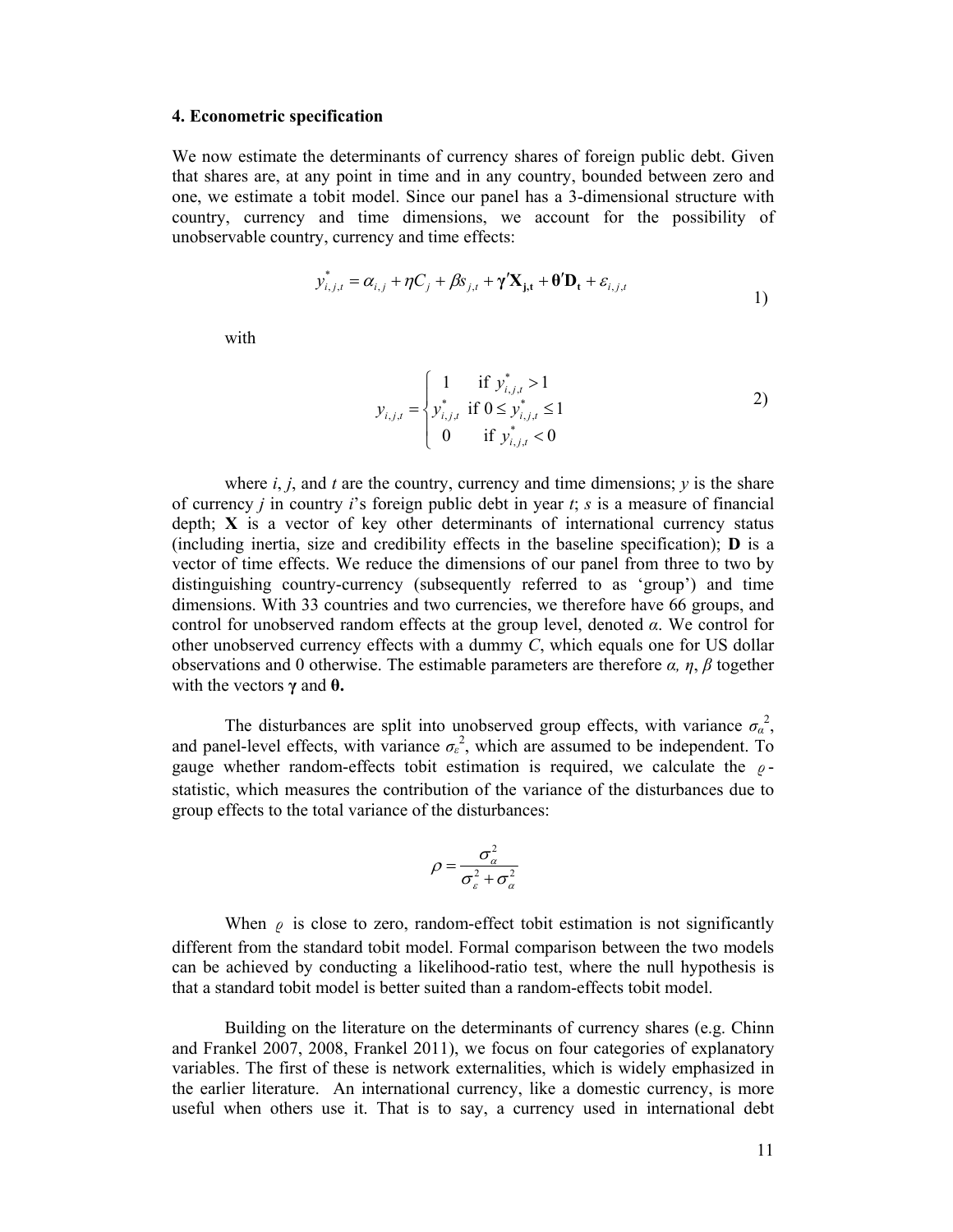markets is more likely to be used in international trade transactions, in foreign exchange trading, as an anchor currency or as a reserve currency, etc. which gives rise to economies of scope.<sup>35</sup> This network effect gives rise to inertia or incumbency effects. To capture them we include the lagged value of  $y$  in  $X$ .

Our second potential determinant is country size. The currency of an economy with a large share in global output, trade and finance has a "big natural advantage", to paraphrase Chinn and Frankel (2007). To proxy for such size effects, we use the time-varying shares of US and UK output in global output.<sup>36</sup>

A third potential determinant is confidence in a currency's value. An international currency being a store of value, investors will want to know that its value is stable and will not be inflated away. As a proxy for confidence we use contemporaneous inflation, calculated using annual CPI data.<sup>37</sup> We also consider a proxy for economic proximity in the robustness checks, namely the share of US (respectively UK) trade in a country's trade.

Our final potential determinant of currency shares is *s*, financial depth. Liquidity is widely recognized as an important attribute of the attractiveness of investing in a particular security – or for that matter in a security denominated in a particular currency – and financial development is an important determinant of market liquidity. Financial depth has not been used in previous studies of the determinants of choice of currency of denomination for, inter alia, central bank reserves, although Eichengreen and Flandreau (2010) show that financial depth and development was a key determinant of the rise of dollar-denominated trade credits in the  $1920s$ .<sup>38</sup> As our measure of financial development we use bank assets relative to GDP as measured by Schularick and Taylor (forthcoming). This is in the spirit of Eichengreen and Flandreau, who similarly proxy financial development by the asset side of banks' balance sheets.

#### **5. Baseline empirical results**

To benchmark our results with the estimates in the existing literature for the currency composition of foreign exchange reserves in recent historical periods, we first exclude financial deepening from the model and focus on the other core determinants of international currency status: persistence, credibility and country size. Table 1

<sup>&</sup>lt;sup>35</sup> Krugman (1980) first showed how the use of international currencies as vehicles in foreign exchange markets could be subject to tipping points and path dependency, while Krugman (1984) introduced the notion of multiple equilibria in this context. Matsuyama, Kiyotaki and Matsui (1993) considered the issue in the context of random matching games, along with Zhou (1997). Rey (2001) looked at the emergence of multiple equilibria determined by network externalities and international trade patterns. Flandreau and Jobst (2009) also find empirical evidence in favour of persistence in foreign exchange trading data for the late 19<sup>th</sup> century, but not if favour of pure path dependency and lock-in effects.

<sup>&</sup>lt;sup>36</sup> Calculated using data from the Groningen Growth and Development Centre (founded by Angus Maddison). See http://www.ggdc.net/databases/hna.htm. <sup>37</sup> Again taken from GFD.

<sup>&</sup>lt;sup>38</sup> King and Levine (1993) and a large surrounding literature also analyze the impacts of financial deepening, where financial depth is typically proxied by variables such as credit to GDP or money to GDP, and has been found to have strong causal effects on domestic growth.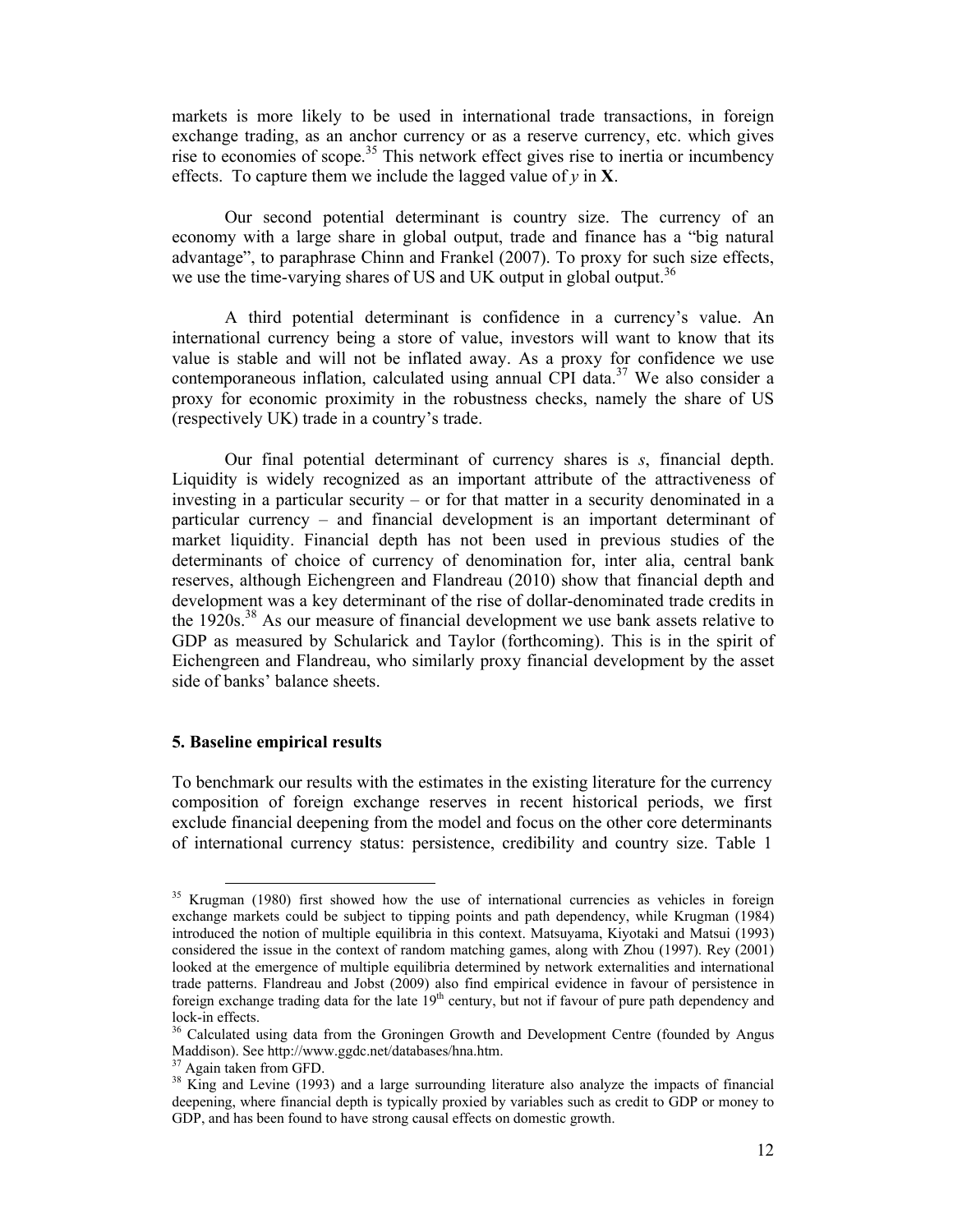presents these benchmark results, where the three variables are entered first one-byone and then together.

Inertia effects are strong, with a point estimate on the lag of currency share of about 0.98. In other words, only about 2% of the adjustment to the long run in international currency shares in global debt markets is estimated to occur in a single year, ceteris paribus. This corresponds to a half-life of about 29 years. This estimate is similar in magnitude to the (linear) point estimates of Chinn and Frankel (2007, Table 8.4, p. 303) of 0.90-0.96 using reserve data for 1973-1998.<sup>39</sup> It suggests that in order to adequately understand the evolution of currency shares it is important to consider an extended period of time, as we do here.

Credibility also matters, although its effect is smaller. Lower inflation significantly raises the share of the dollar or sterling in countries' foreign public debt, although the impact is small in magnitude. The full model estimate (column 4 of Table 1) suggests that the short run (one year) effect of reducing the inflation rate by 10 percentage points (a large amount by US and UK standards in the 1920s) is associated with an increase in the share of the US dollar (sterling) of slightly less than a percentage point. Again, our estimated coefficient of -0.07 is fairly close to those of Chinn and Frankel (2007), who found (linear) estimates ranging between - 0.07 and -0.14.

Country size is also important. The full model estimate suggests that the short run effect (one year) of an increase in the share of the US (UK) economy in global output of 10 percentage points corresponds to an increase in the share of the US dollar (sterling) by roughly one percentage point. The estimated coefficient of 0.12 is strikingly close to that of Chinn and Frankel (2007), whose (linear) estimates range from 0.09 to 0.12.

Columns 5 and 6 report the results for financial deepening. The point estimates for the persistence and credibility effects remain unaltered, while the size effect is larger than before (with an estimated elasticity above unity) and credibility loses statistical significance. Importantly, financial deepening also exerts a significant effect on the share of the US dollar (sterling) in global foreign public debt markets. The full model estimate suggests that in the short run (over one year) an increase in the ratio of banking assets to GDP by 10 percentage points is associated with an increase in the share of the US dollar (sterling) of about three percentage points.

Figure 8 shows the contributions of size, credibility and financial deepening to the change in the average share of the US dollar in foreign public debt between 1918 and 1932. The contributions are calculated using the estimated parameters of the benchmark model (Table 1, column 6). They take into account dynamic effects arising from the persistence introduced by the lagged values of currency shares in the specification. Those dynamics imply that changes in these variables in the current period have an impact on currency shares not just contemporaneously but in the future as well. For each year *t* between 1919 and 1932 we calculate the contribution

 $39$  Note that they also provide panel logit estimates; we tried to run regressions with this estimator as well, but convergence of the likelihood function to a global maximum was not obtained.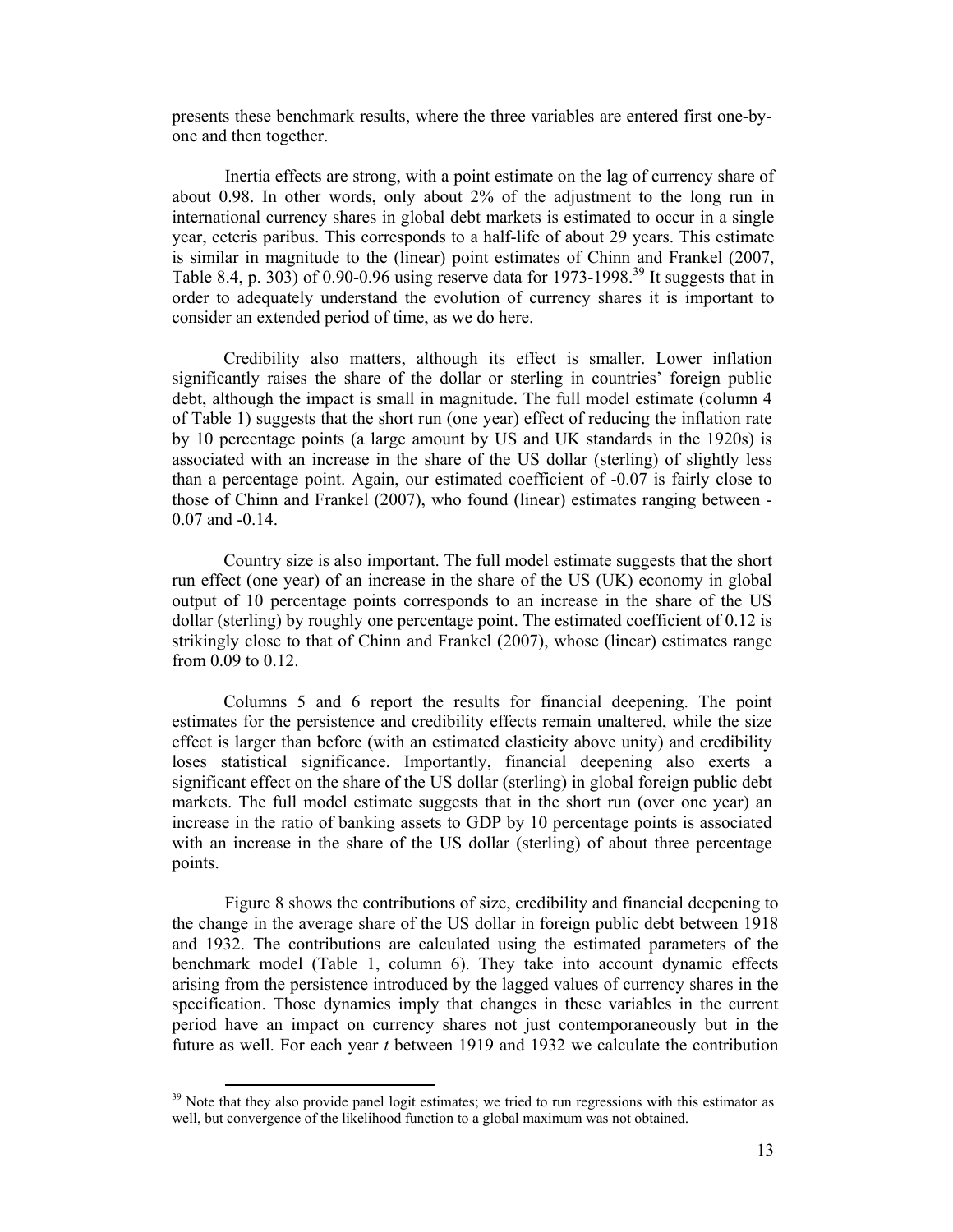of variable *z* (i.e. either size, credibility or financial deepening) to the change in the average share of the US dollar (sterling) in global foreign public debt *y* as  $(\Sigma_{i=0,...\infty})$  $\rho^i \theta dz_{t,i}$ )/dy<sub>t</sub>, where  $\theta$  is the estimated parameter for *z*,  $\rho$  is the estimated parameter for the lag of *y*, and  $dy_t = y_t - y_{t-1}$ . The overall contribution of *z* to the change in *y* is then obtained by summing the 14 annual contributions between 1919 and 1932.

Figure 8 shows that financial deepening is by far the most important contributor to the increase in the share of the dollar as a currency of denomination for international bonds between 1918 and 1932, consistent with the findings of Eichengreen and Flandreau (2010) for the market in trade acceptances. With the ratio of US banking assets to GDP rising from 70% to 100% of GDP over the period, the share of the dollar in global foreign public debt would have risen by almost 50 percentage points ceteris paribus.40 Next in importance is greater credibility due to lower US inflation, although this impact is not statistically significant.<sup>41</sup>

Interestingly, country size contributed *negatively* to the rise of the dollar, since the share of the US in global output fell from 30% in 1918 to 22% in 1932, contributing to a decline in the share of the US dollar of 30 percentage points ceteris paribus.

Figure 9 shows similarly estimated contributions for sterling. Here too financial deepening had a positive impact. But country size is the most important factor explaining the fall in the average share of sterling between 1918 and 1932, with the share of the UK in global output falling from  $13\%$  in 1918 to 8% in 1932.<sup>42</sup> This is consistent with the large literature emphasizing how slow growth and high unemployment handicapped Britain's efforts to maintain its financial pre-eminence and undermined the role of sterling in the 1920s (Chandler, 1958; Sayers, 1976).

If one conducts a similar exercise for the period 1932-1939, during which the average share of the US dollar in foreign public debt declined by about ten percentage points, it is again financial depth (in this period financial retrenchment) that contributes most (see Figure 10). Over that period, the ratio of bank assets to US GDP fell by nearly 20 percent of GDP as a result of the bank failures of the Great Depression.<sup>43</sup>

In sum, we can explain a significant fraction of the change in currency shares in global bond markets in the 1920s and 1930s. Financial development in the United States is the most important determinant of the dollar's rise in the 1920s, while

<sup>&</sup>lt;sup>40</sup> Arithmetically, the bank-asset ratio continues increasing in the United States through 1931-32 despite the fact that bank assets decline (GDP declines faster). After that, however, the trend reverses.

<sup>&</sup>lt;sup>41</sup> There was indeed marked regime shifts between 1918-1919, when the US had double-digit inflation, 1921-22, when it experienced double-digit deflation, and the remainder of the 1920s, when prices were broadly stable.

<sup>42</sup> To be more precise, financial deepening is the single most important *identified* contributor to the decline in the share of sterling, given that the contribution of the residual is even larger in absolute magnitude.

<sup>&</sup>lt;sup>43</sup> As an alternative hypothesis, one could suggest that it is the dollar's departure from the gold standard that led to the decline in its share of global foreign public debt. This is unlikely to be the case, however. Sterling left the gold standard two years earlier than the dollar, but its share did not fall and actually increased throughout the 1930s.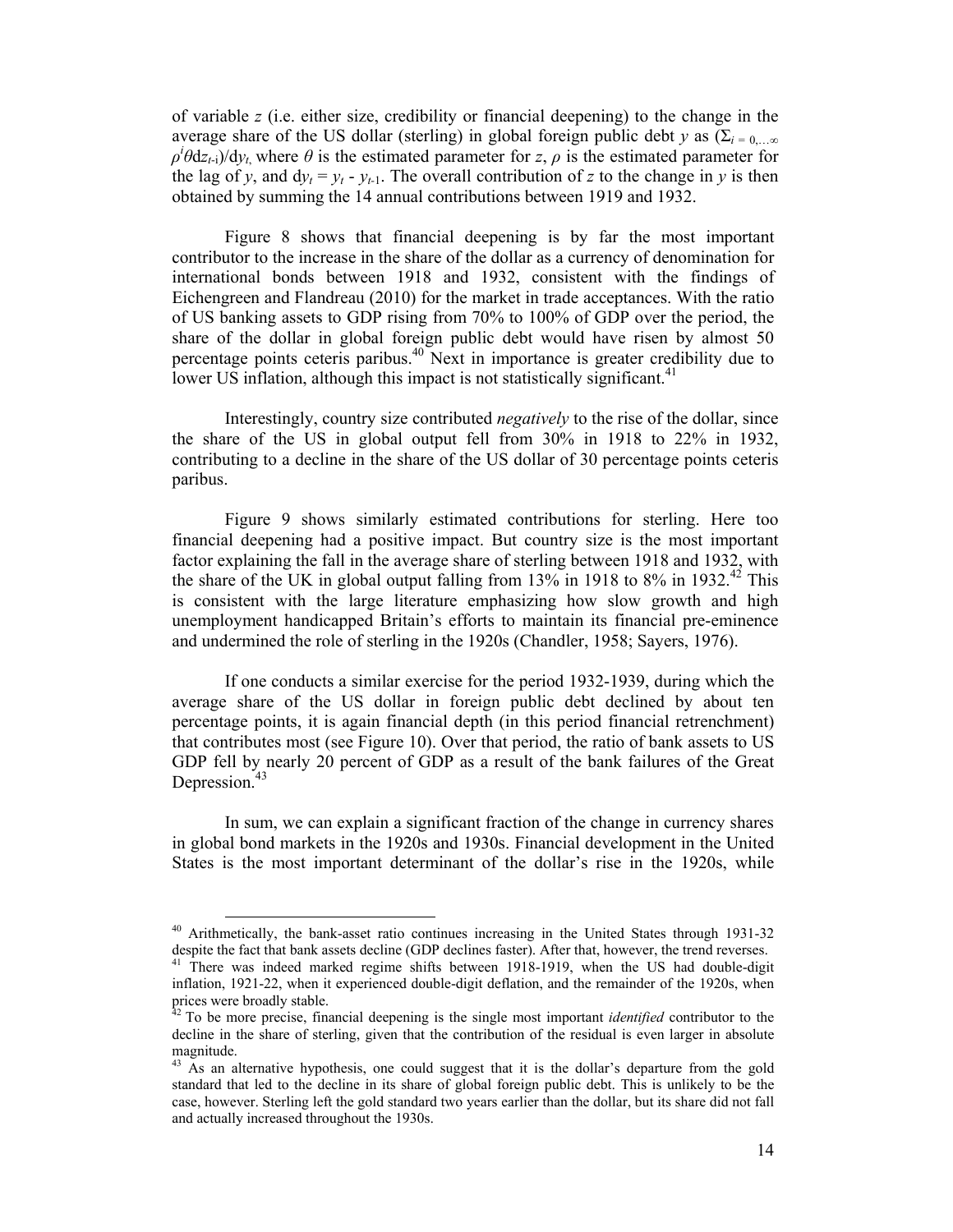economic stagnation leading to a decline in relative country size is the most important factor in sterling's decline.

#### **6. Robustness**

Table 2 examines the robustness of the results to alternative estimation methods, including a panel tobit estimator without time effects (column 1), a linear random effect estimator (column 2), as well as a linear fixed effect estimator (column 3) with errors robust to heteroskedasticity and clustered heterogeneity for both linear estimators (to explicitly control for possible residual correlation between countrydollar and country-sterling observations in each year). The results are very close to our baseline estimates both in terms of statistical significance and economic magnitude (with the exception of credibility, which again loses statistical significance).

One could also argue that the interpretation of the lagged dependent variable in terms of inertia is problematic, insofar as the latter is simply picking up persistent error terms. The combination of serially correlated errors and the lagged dependent variable also introduces the possibility of biased coefficient estimates due to correlation between the lagged variable and the error term.

One way to deal with this problem is to instrument the lagged dependent variable with its second lag and the first lags of the independent variables (see e.g. Griliches, 1961; Liviatan, 1963). This will yield consistent, albeit inefficient, estimates.<sup>44</sup> Intuitively, including only the predicted component of lagged currency shares enhances the plausibility that the lag is picking up genuine inertia effects, rather than merely persistent random errors. Another approach is that of Hatanaka (1974), which includes both the fitted value and the residual from the first-stage regression in the second stage and yields estimates that are both consistent and efficient.

Columns 4 and 5 of Table 2 report the results for the two approaches. The estimates are strikingly close to those obtained with the baseline specification, in terms of sign, statistical significance and economic magnitude (at 0.90, the magnitude of the estimated lagged coefficient is somewhat lower using the Griliches-Liviatan approach). Overall, these results are consistent with the idea that we are picking up genuine inertia effects and not merely persistence in the error term.

In Table 3, column 1, we exclude France, the single largest debtor in both US dollar and sterling. In column 2 we control for the fact that the number of countries reporting data varies over time, which could distort our baseline results if large outliers start (or discontinue) reporting data, thereby creating significant breaks in the series. We do this by including as additional control variable the number of countries reporting data on foreign currency debt composition per year. The results again remain largely unaffected.

<sup>&</sup>lt;sup>44</sup> Inefficient since the adjustment does not correct for error autocorrelation.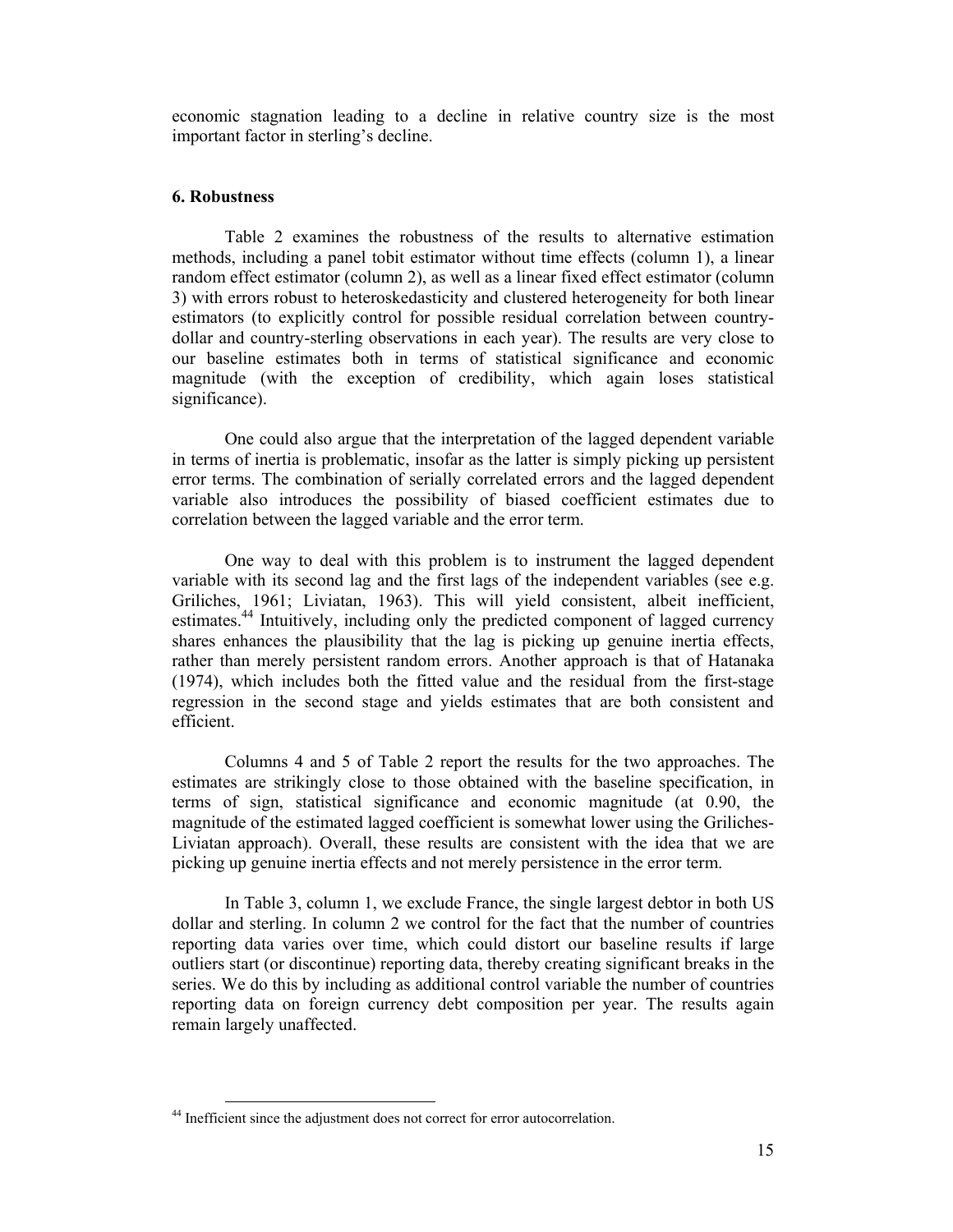We can also use currency shares calculated at constant exchange rates rather than current rates (the use of current rates being the established practice in the literature), in order to take into account possible valuation effects arising from e.g. devaluations. In this case the estimated impact of financial deepening is somewhat smaller. The effect of persistence remains broadly unchanged, while that of size declines markedly in magnitude and that of credibility again loses its significance (column 3). Importantly, the estimate for financial deepening remains positive, although it is now smaller in magnitude and significant at the 12% level of confidence only.

Next we add a proxy for economic proximity, namely the bilateral share of trade with the US (respectively the UK), to test whether our results are robust to taking into account the intensity of economic relations between debtor economies and those issuing international currencies.<sup>45</sup> The new variable enters positively and is statistically significant, in line with expected theoretical priors. The other results remain unaltered (credibility effects turn positive, but remain statistically insignificant; see column 4).

As an alternative measure of financial development, we focus on market liquidity as opposed to market size, substituting the short-term dollar-sterling interest differential for bank claims scaled by  $GDP<sup>46</sup>$  Flandreau and Jobst (2009) argue that in a credible gold standard the short-term interest differential is a very good measure of relative market liquidity. We define US market liquidity as the differential between the US short term interest rate and the corresponding sterling rate (i.e. the lower the spread, the higher the liquidity), and UK market liquidity as the same spread but with an opposite sign. The results (reported in column 5) further support our emphasis on financial development: they confirm that a higher spread is associated with a significant decline in the respective international currency's share. Conversely, they show that greater liquidity is associated with greater use of a particular unit in global debt markets.

We also consider the possible endogeneity of financial development. In Section 5 we provided evidence that financial development, as proxied by the ratio of bank assets to GDP, is an important determinant of the attractions of a currency as a unit of denomination for international bonds. Readers may be worried about reverse causality, that the issuance of bonds in a market may be followed by the deposit, at least temporarily, of the receipts accruing to the issuer in the banks of that same market. Causality, in other words, may run from the value of bond flotations to the level of bank deposits as well as the other way around.

A counter-argument is that our dependent variable is the share of bonds denominated in a particular currency and not the share floated in a particular national market; these are not always the same, as noted above. Another counter-argument is that even if issuers did temporarily deposit the receipts from bond issuance in the banks of the country where the issue was floated, the money to buy the bonds would

<sup>&</sup>lt;sup>45</sup> The trade data are taken from Mitchell (1998a, 1998b 1998c). This results in a number of missing observations and a smaller sample size, which is why we limit use of this variable to this section on robustness.

<sup>46</sup> We take short-term nominal interest rates from Michael Bordo's multi-country dataset on financial crises (http://sites.google.com/site/michaelbordo/home4).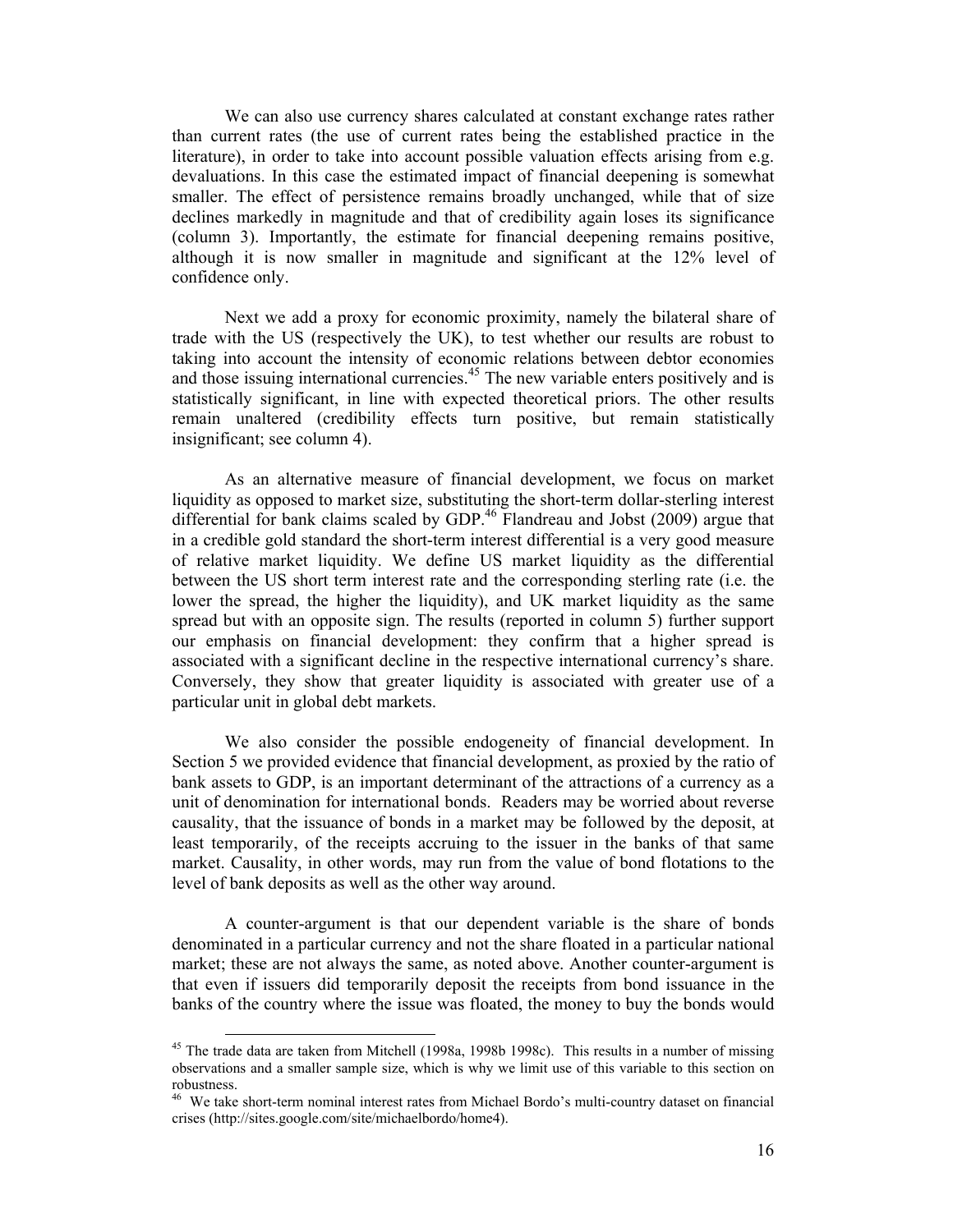have come, in part, from the same place – that is, investors would have withdrawn money from those same banks in order to finance their purchases.

To get at this question, we instrumented bank deposits as a share of GDP using other dimensions of financial development less plausibly affected by bond issuance in the same country: broad money to GDP; private credit to GDP; and narrow money to GDP. The results are in Table 4, column  $1<sup>47</sup>$  The second-stage regression (see column 2) yields an estimated coefficient on bank assets which is still positive, significant, and close in magnitude to the baseline (0.3). We also ran a Durbin–Wu–Hausman 2-step simultaneity test and found no evidence of endogeneity between currency share and financial depth.<sup>48</sup>

 As a final robustness check, we exclude the five Commonwealth countries from the estimation sample. The results remain strikingly similar to those obtained with the full sample (see Table 5), suggesting that they were not biased by the inclusion of countries heavily oriented to sterling for institutional and political reasons, underscoring the generality of our conclusions.

## **7. Conclusions and implications**

This paper has provided new evidence on the emergence of the US dollar as the leading international currency, focusing on its role as a financing currency in global debt markets.

This evidence challenges the three central tenets of the conventional wisdom on international currencies. First, network externalities, first-mover advantages and inertia matter, but they cannot indefinitely delay the transfer of leadership in the international monetary sphere relative to that in the economic, commercial and financial spheres; they do not dominate to the extent previously thought. Our evidence shows that, abstracting from the Commonwealth countries, the dollar overtook sterling already in 1929, at least 15 years prior to the date cited in other accounts. Even including the Commonwealth countries, which were wedded to sterling for political and institutional reasons, the dollar was already within hailing distance of sterling as a currency of denomination for international bonds by the latter 1920s.

Second, our evidence challenges the presumption that once international monetary leadership is lost, it is gone forever. Although sterling lost its leadership in the 1920s it recovered after 1933 and again ran neck and neck with the dollar at the end of the decade.

 $47$  Here we estimate the equation by OLS because we have continuous-uncensored variables on both the left- and right-hand sides of the equation. When we implemented the Griliches-Liviatan and Hatanaka approaches, we used a panel Tobit estimator instead in the first stage (and in the second stage), since we had a (potentially) censored variable on the left hand side. In practice OLS and Tobit estimations gave virtually the same results.

<sup>48</sup> Specifically, the residual of a first stage regression of financial depth on the exogenous variables and the instruments was statistically insignificant when added as a regressor to our benchmark specification in a second stage regression.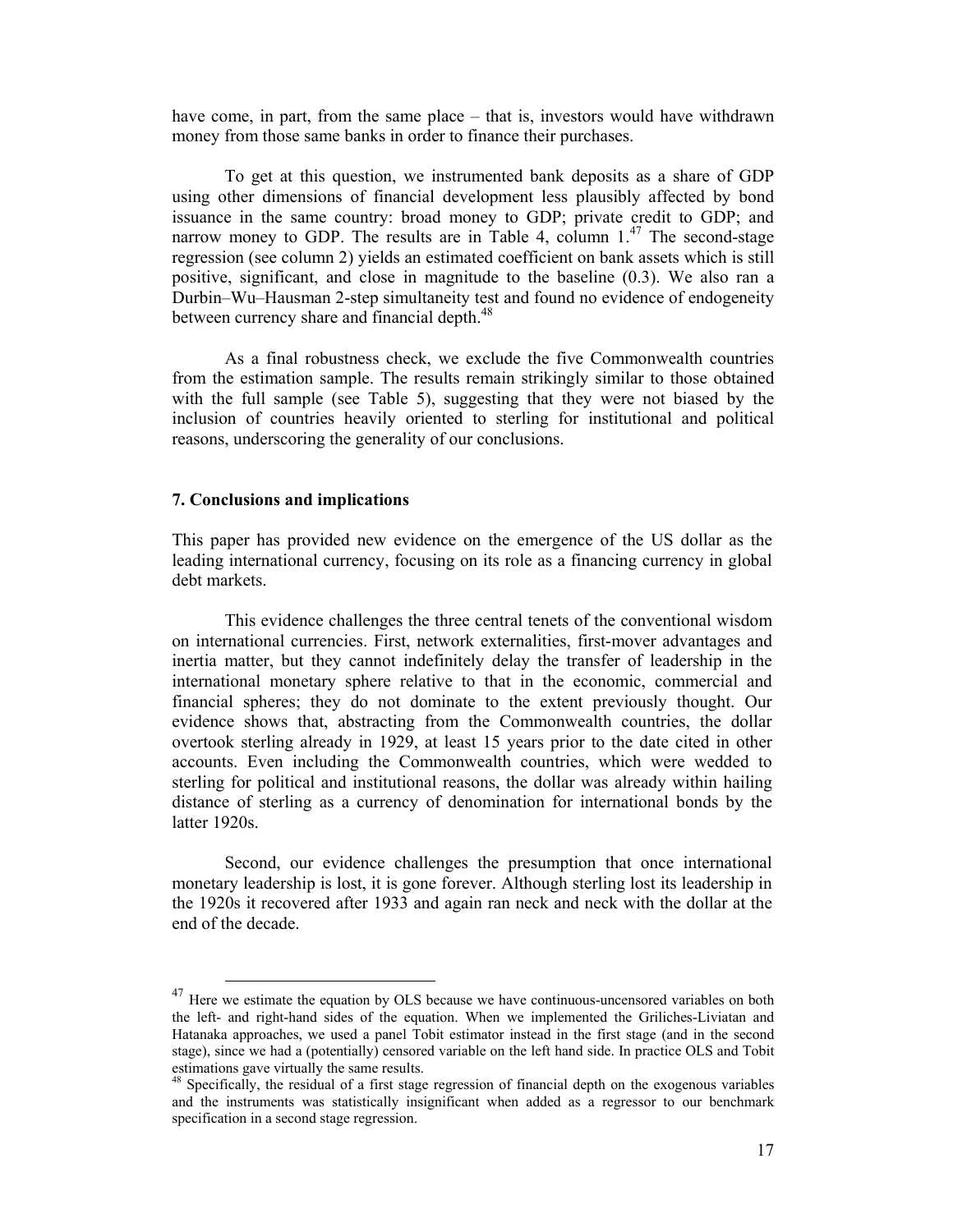Third, our findings challenge the presumption that there is room for only one dominant international currency due to strong network externalities and economies of scope. International debt markets in the 1920s and the 1930s were characterised by a bipolar currency system, not a unipolar one. This is true even if one takes into account the Commonwealth countries, which were heavily oriented towards sterling for very institutional and political reasons.

Our results point to the development of US financial markets as the main factor that helped the US dollar overcome sterling's incumbency advantage. We find that financial deepening was the most important contributor to the increase in the share of the US dollar in global foreign public debt between 1918 and 1932. In the case of the UK, economic stagnation (declining relative economic size) was the most important factor accounting for sterling's declining share over the period.

Our findings have implications for the future of the international monetary system. They suggest that a shift from a unipolar dollar-based system to a multipolar system is not impossible; that it could occur sooner than often believed; and that financial deepening will be a key determinant of the ability of currencies other than the dollar to strengthen their international currency status. They point to further financial integration in the euro area as important to the evolution of the euro's international profile in the years ahead and to the opening up of domestic financial markets and the capital account, along with further exchange rate reform as of key importance to that of the Chinese yuan.

The international status of a currency will rest on solid foundations, however, only if financial deepening in the issuing country is sustainable, and not if financial innovation and liberalization simply causes a boom that eventually goes bust. The impact of finance on international currency shares in global debt markets worked both ways during the interwar period. In particular, the collapse of the US banking system and subsequent financial retrenchment was the most important factor contributing to the decline in the share of the US dollar in global foreign public debt between 1932 and 1939.

The yen's experience is another cautionary tale. Attempts by the Japanese authorities to develop the international role of their currency suffered from the bursting of Japan's equity and real estate bubbles in the late 1980s and the banking and economic crisis of the 1990s. This underscores that the compass guiding the pace and scope of financial sector reform should always point to the direction of mediumterm sustainability. In turn, this highlights the important role that macro-prudential policies and tools will play in shaping the international status of currencies in the new millennium.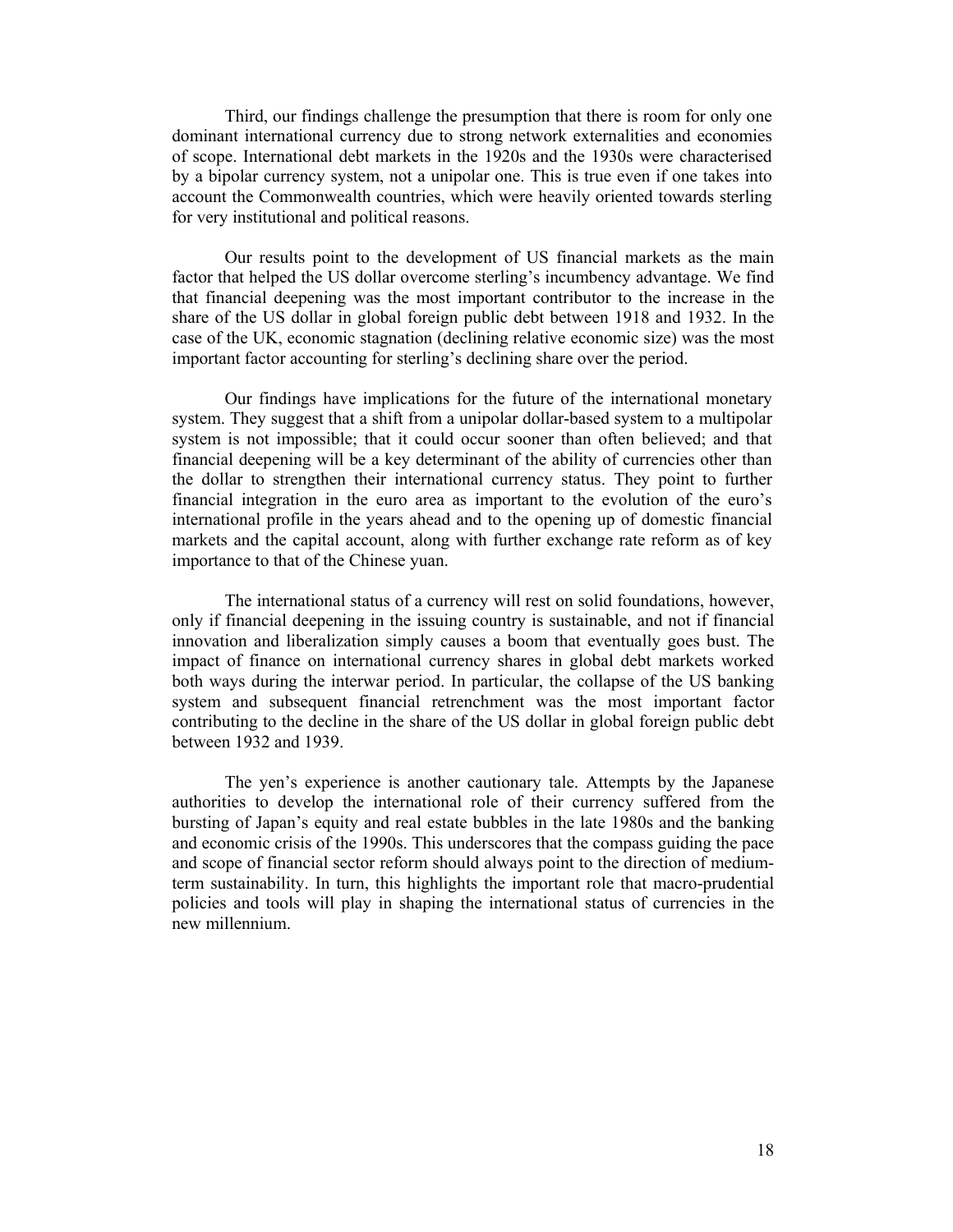## **References**

- Ali Abbas, S., N. Belhocine, A. El-Ganainy and M. Horton (2011), "Historical patterns and dynamics of public debt—Evidence from a new database", *IMF Economic Review*, 59(4), pp. 717-742.
- Angeloni, I, A. Bénassy-Quéré, B. Carton, Z. Darvas, C. Destais, L. Gauvin, J. Pisani-Ferry, A. Sapir, S. Vallee (2011), *Reforming the international monetary system: options and implications*, joint Bruegel-CEPII report, April 2011.
- Bini Smaghi, L. (2011), "The reform of the international monetary system", Speech at the 'Conference in memory of Tommaso Padoa-Schioppa', Rome, 16 December 2011.
- Bini Smaghi, L. (2011), "The Triffin dilemma revised", Speech at the Triffin International Foundation, Brussels, 3 October 2011.
- Borchard, E. (1951), *State insolvency and foreign bondholders: general principles*, New Haven: Yale University Press.
- Broz, L. (1997), *The international origins of the Federal Reserve System*, Ithaca: Cornell University Press.
- Chandler, L. (1958), *Benjamin Strong, central banker*, Washington, DC: Brookings Institution.
- Chinn, M. and J. Frankel (2007), "Will the euro eventually surpass the dollar as leading international as leading international currency?" in *G7 Current account imbalances and adjustment* (Chicago: University of Chicago Press).
- Chinn, C and J. Frankel (2008), "The euro may over the next 15 years surpass the USD as leading international currency", *NBER Working Paper*, No. 13909.
- Constâncio, V. (2011), "The Future of the International Monetary System", Speech at the Golden Series lecture at the Official Monetary and Financial Institutions Forum, London, 23 November 2011.
- Detken, C. and P. Hartmann (2000), "The euro and international capital markets", *International Finance,* 3(1), pp. 53–94.
- Detken, C. and P. Hartmann (2002), "Features of the euro in international financial markets", *Economic Policy,* 17, pp. 555–569.
- Dorrucci, E. and J. McKay, (2011), "The international monetary system after the financial crisis", *ECB Occasional Paper,* No. 123, February 2011, Frankfurt am Main.
- Eichengreen, B. (2011), *Exorbitant privilege: the rise and fall of the dollar and the future of the international monetary system* (Oxford: Oxford University Press).
- Eichengreen, B. (2012), "When Currencies Collapse," *Foreign Affairs* 91, pp.117- 135.
- Eichengreen, B. and M. Flandreau (2009), "The rise and fall of the dollar (or when did the dollar replace sterling as the leading reserve currency?)", *European Review of Economic History*, 13(3), pp. 377-411.
- Eichengreen, B. and M. Flandreau (2010), "The Federal Reserve, the Bank of England and the rise of the dollar as an international currency, 1914-39", *BIS Working Papers*, No. 328.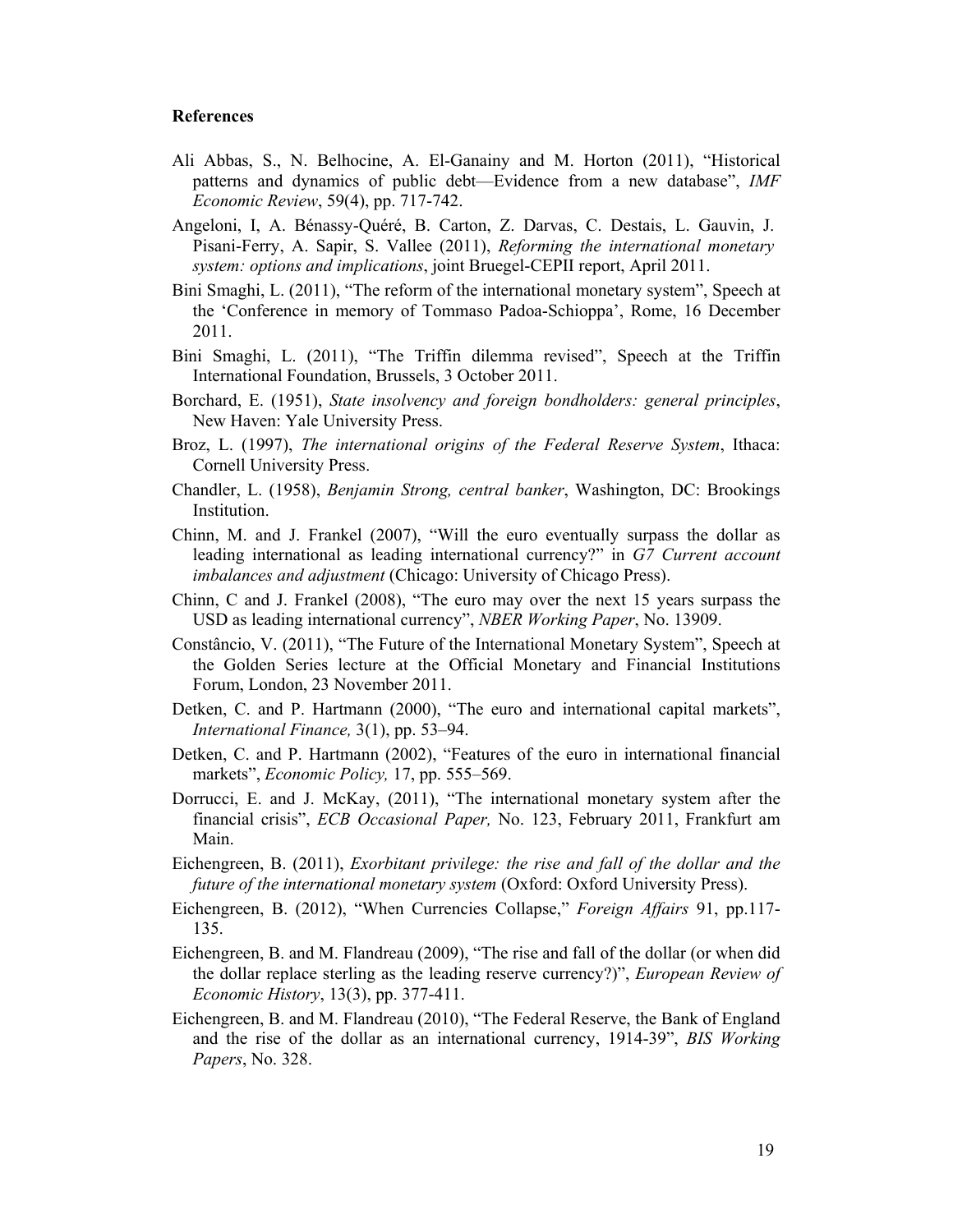- Eichengreen, B. and R. Hausmann (2005), *Other People's Money: Debt Denomination and Financial Instability in Emerging Market Economies* (Chicago: University of Chicago Press).
- Eichengreen, B. and R. Portes (1989), "Settling Defaults in the Era of Bond Finance," *World Bank Economic Review*, 3, pp.211-239.
- Eichengreen, B. and R. Portes (1990), "The interwar debt crisis and its aftermath," *World Bank Research Observer* 5, pp.69-94.
- European Central Bank (various issues), *Review of the international role of the euro*, Frankfurt am Main.
- Flandreau, M. and C. Jobst (2009), "The empirics of international currencies: network externalities, history and persistence", *Economic Journal*, 119(537), pp. 643-664.
- Frankel, J. (2011), "Historical precedents for the internationalization of the RMB" paper written for a workshop organized by the Council of Foreign Relations and the China Development Research Foundation.
- Fratzscher, M. and A. Mehl (2011), "China's 'dominance' hypothesis and the emergence of a tripolar global currency system", *CEPR Discussion Paper*, No. 8671.
- Fratzscher, M., A. Mehl and I. Vansteenkiste (2011), "130 years of fiscal vulnerabilities and currency crashes", *IMF Economic Review*, 59(4), pp. 683-716.
- Forbes, K. (2012), "International monetary reform", panel discussion at the AEA Annual Meetings, Chicago, 7 January 2012.
- Ghosh, A., J. Ostry and C. Tsangarides (2011), "Exchange rate regimes and the stability of the international monetary system", *IMF Occasional Paper*, No. 270.
- Griliches, Z. (1961), "A note on the serial correlation bias in estimates of distributed lags", *Econometrica*, 29, pp. 65-73.
- Hartmann, P. (1998), *Currency competition and foreign exchange markets The dollar, the yen and the euro*, Cambridge University Press.
- Hatanaka, M. (1974), "An efficient two-step estimator for the dynamic adjustment model with autoregressive errors", *Journal of Econometrics*, 2, pp. 199–220.
- Kenen, P. (2011), "Beyond the dollar", paper presented at the AEA Allied Social Science Association Meetings, Denver, Colorado.
- King, R. & R. Levine (1993), "Finance and growth: Schumpeter might be right", *Quarterly Journal of Economics*, 108(3), pp. 717-37.
- Kroszner, R. (1999), "Is it better to forgive than to receive? An empirical analysis of the impact of debt repudiation," revised mimeo.
- Krugman, P. (1980), "Vehicle currencies and the structure of international exchange", Journal of Money, Credit and Banking, 12(3), pp.513-526.
- Krugman, P. (1984), "The international role of the dollar: theory and prospects" in *Exchange Rate Theory and Practice*, edited by J. Bilson and R. Marston (Chicago: University of Chicago Press).
- Lewis, C. (1938), *America's stake in international investments*, Washington, DC: Brookings Institution.
- Liviatan, N. (1963), "Consistent estimation of distributed lags", *International Economic Review*, 4, pp. 44-52.
- Matsuyama, K., N. Kiyotaki and A. Matsui (1993), "Toward a theory of international currency", *Review of Economic Studies*, 60, pp. 283-307.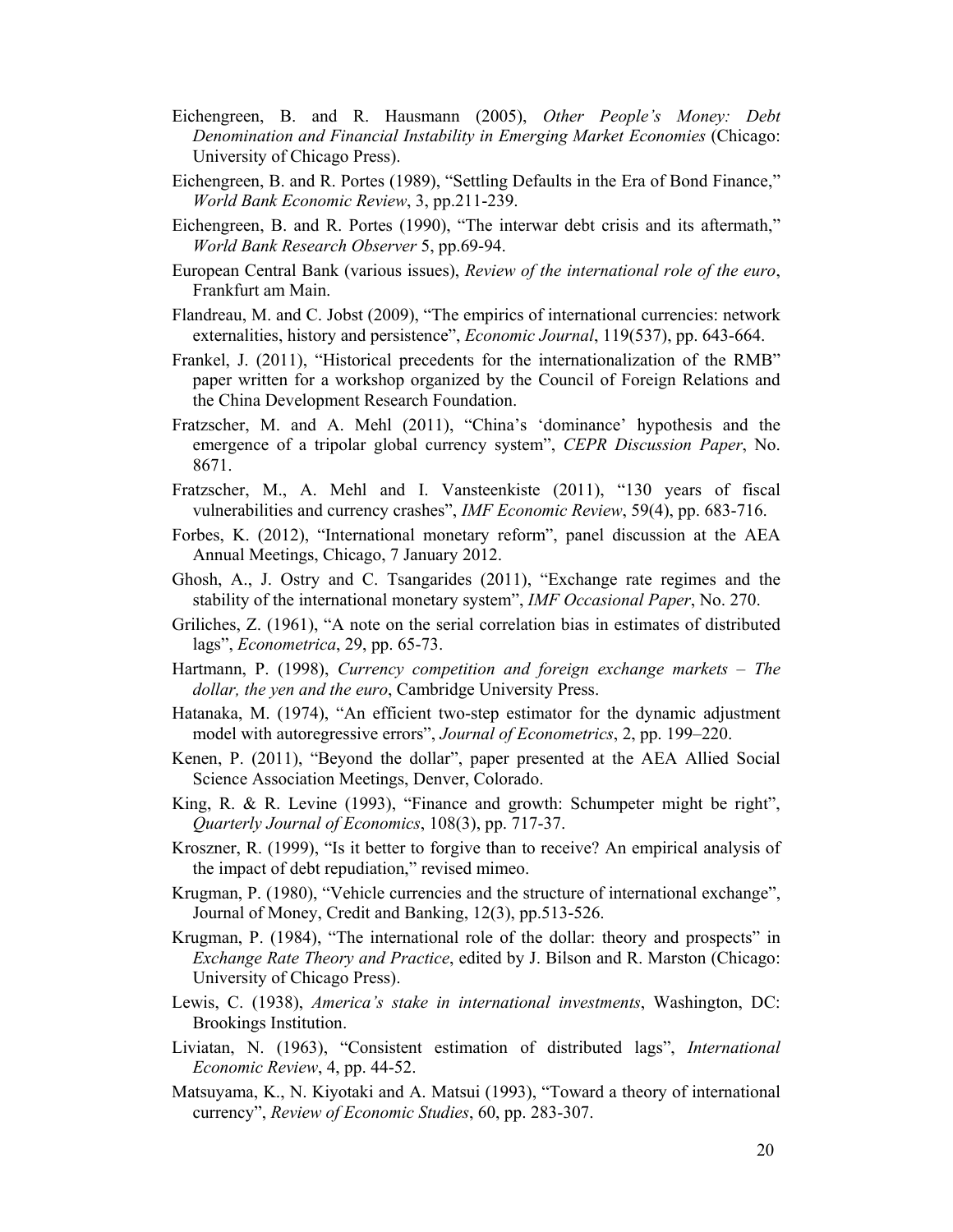Meyers, Margaret (1936), *Paris as a financial center,* London: P.S. King.

- Mintz, Ilse (1951), *Deterioration in the quality of foreign bonds issued in the United States, 1920-1930*, New York: National Bureau of Economic Reserch.
- Mitchell, B. (1998a), *International historical statistics, Europe, 1750-1993*, McMillan, 4th edition, London.
- Mitchell, B. (1998b), *International historical statistics, Africa, Asia & Oceania, 1750-1993*, McMillan, 4th edition, London.
- Mitchell, B. (1998c), *International historical statistics, the Americas, 1750-1993*, McMillan, 4th edition, London.
- Mitchener, K. and M. Weidenmeier (2005), "Empire, public goods and the Roosevelt corollary," *Journal of Economic History* 65, pp.658-692.
- Moggridge, D. (1971), "British controls on long term capital movements, 1924-31," in D.N. McCloskey (ed.), *Essays on a mature economy: Britain since 1840*, Princeton: Princeton University Press, pp.113-138.
- Moulton, H. and L. Pasvolsky (1926), *World war debt settlements*, New York: Macmillan.
- Reinhart, C. (2010). "This time is different chartbook: country histories on debt, default, and financial crises", *NBER Working Paper*, No. 15815, March 2010.
- Reinhart, C. and K. Rogoff (2008a), "The forgotten history of domestic debt", *NBER Working Paper* No. 13946, April 2008.
- Reinhart, C. and K. Rogoff (2008b), "Is the 2007 U.S. subprime crisis so different? An international historical comparison", *American Economic Review*, vol. 98 No. 2, May 2008, pp. 339-344.
- Reinhart, C. and K. Rogoff (2009a), "The aftermath of financial crises", *American Economic Review*, vol. 99 No. 2, May 2009, pp. 466-472.
- Reinhart, C. and K. Rogoff (2009b), *This time is different: Eight centuries of financial folly*, Princeton University Press.
- Reinhart, C. and K. Rogoff (2010), "Growth in a time of debt", *American Economic Review*, vol. 100 No. 2, May 2010, pp. 573-578.
- Rey, H. (2001), "International trade and currency exchange", *Review of Economic Studies*, 68(2), pp. 443-464.
- Sayers, R. (1976), *The Bank of England 1891-1944*, Cambridge: Cambridge University Press.
- Schularick, M. and A. Taylor, "Credit booms gone bust: Monetary policy, leverage cycles, and financial crises, 1870-2008", *American Economic Review*, forthcoming.
- Subramanian, A. (2011), "Renminbi rules: the conditional imminence of the reserve currency transition", *Peterson Institute for International Economics Working Paper* 11-14.
- Triffin, R. (1960), *Gold and the dollar crisis: the future of convertibility* (New Haven: Yale University Press).
- Truman, E. and A, Wong (2006), "The Case for an International Reserve Standard," *Peterson Institute for International Economics Working Paper* 06/2.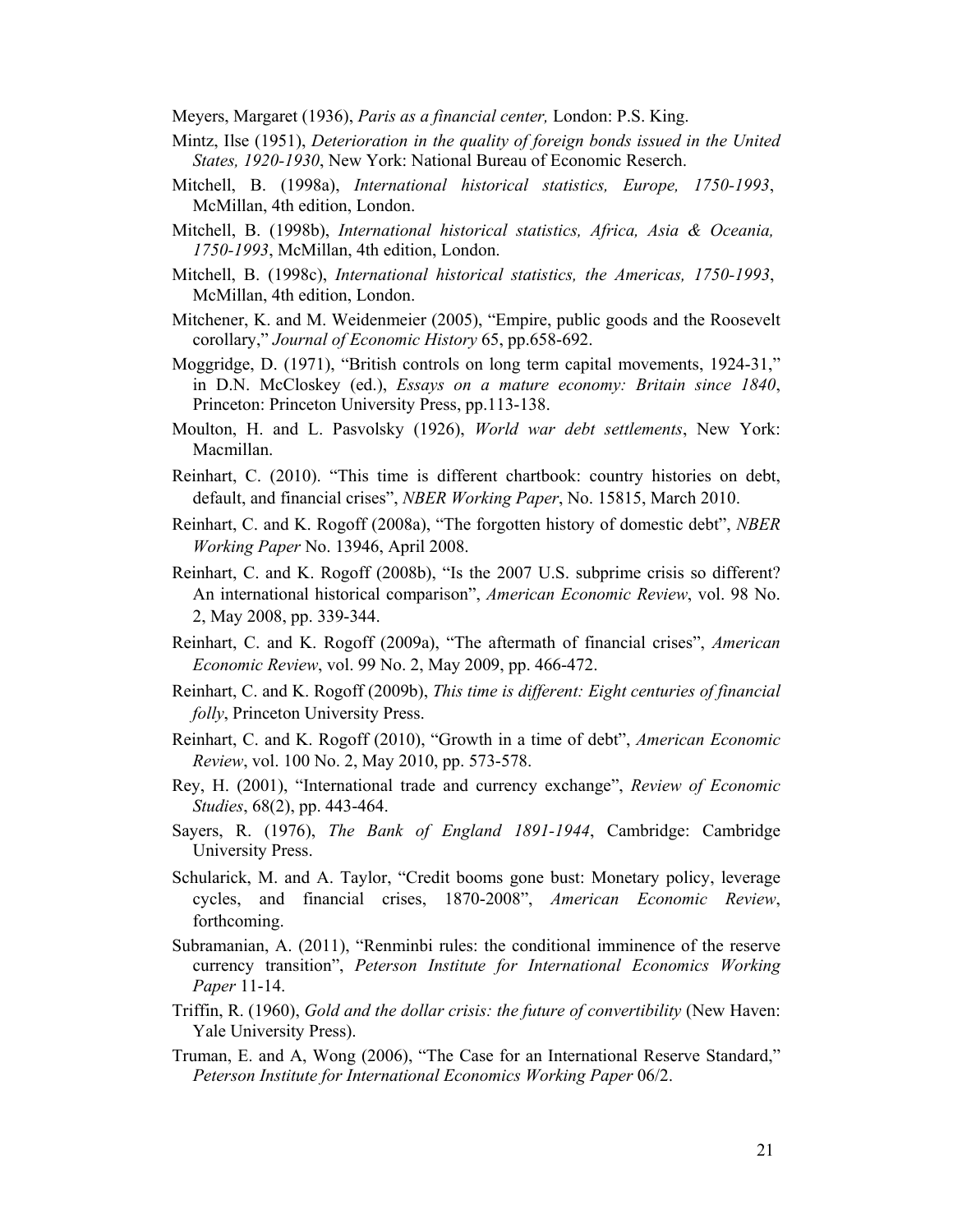- United Nations (1948), *Public Debt, 1914-1946*, Department of Economic Affairs, (Lake Success, New York, 1948: United Nations).
- Winkler, M. (1933), *Foreign bonds, an autopsy: a study of defaults and repudiations of government obligations*, Philadelphia: Roland Swain.
- World Bank (various years), *Global Development Finance* (Washington, DC: World Bank).
- Zhou, R. (1997), "Currency exchange in a random search model", *Review of Economic Studies*, 64, pp. 289-310.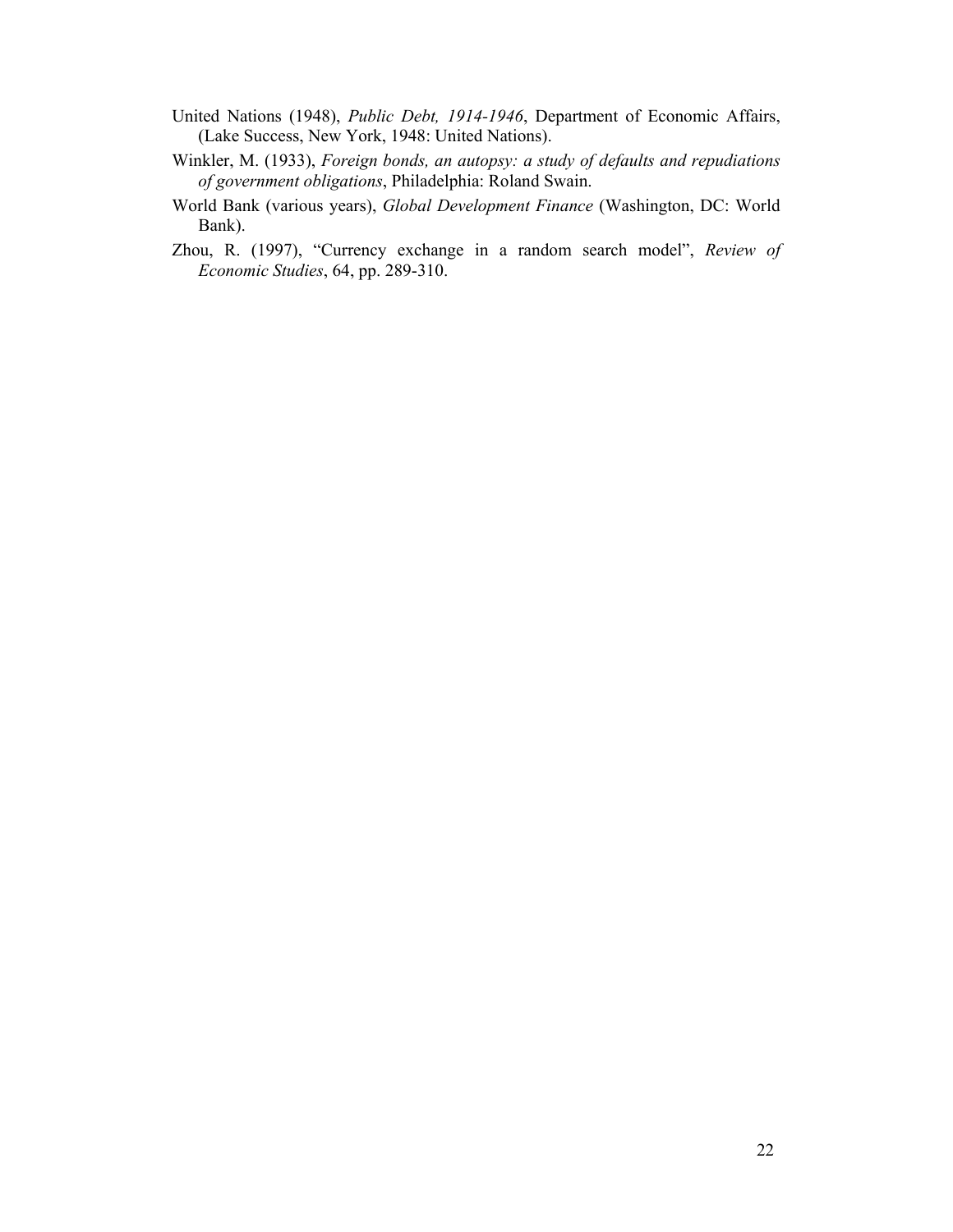

*Note*: The figure shows for each year between 1914 and 1946 the number of countries reporting data on the currency composition of their foreign public debt, as available from United Nations (1948).

## **Figure 2: Global foreign public debt**

*(Currency breakdown in USD million; at current exchange rates)* 



*Notes:* Authors' own estimates based on United Nations (1948) as well as the *GFD* and *Measuring Worth* databases on exchange rates. The figure plots over time the global stock of foreign public debt, in USD million and at current exchange rates, calculated with our full sample of 33 countries, and broken down into selected currencies.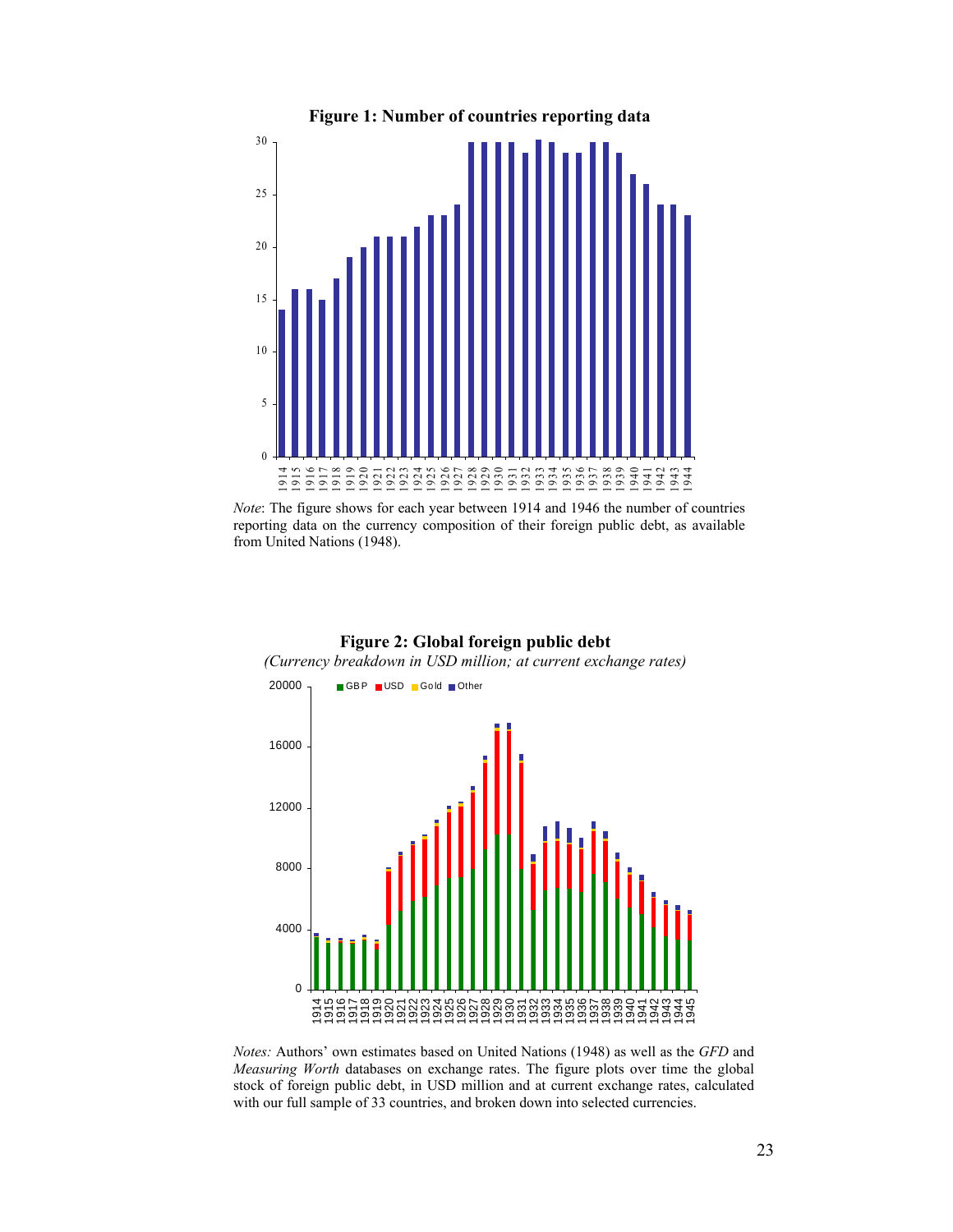#### **Figure 3: Global foreign public debt in US dollar – Main debtors**

Europe excl. France 20% France<br>57% Latin America 14% Asia  $20/6$ Commonwealth 7%

*(As a % of total; at current exchange rates; in 1929)* 

*Notes*: Authors' own estimates based on United Nations (1948) as well as the *GFD* and *Measuring Worth* databases on exchange rates. The figure shows for 1929 (roughly the mid-point of our sample) the global stock of US dollar-denominated foreign public debt (amounting to USD 6,828 million) broken down by main debtor regions.



**Figure 4: Global foreign public debt in sterling – Main debtors**  *(As a % of total, at current exchange rates; in 1929)* 

*Notes*: Authors' estimates based on United Nations (1948) as well as the *GFD* and *Measuring Worth* databases on exchange rates. The figure shows for 1929 (roughly the mid-point of our sample) the global stock of sterling-denominated foreign public debt (amounting to USD 10,232 million) broken down by main debtor regions.

42%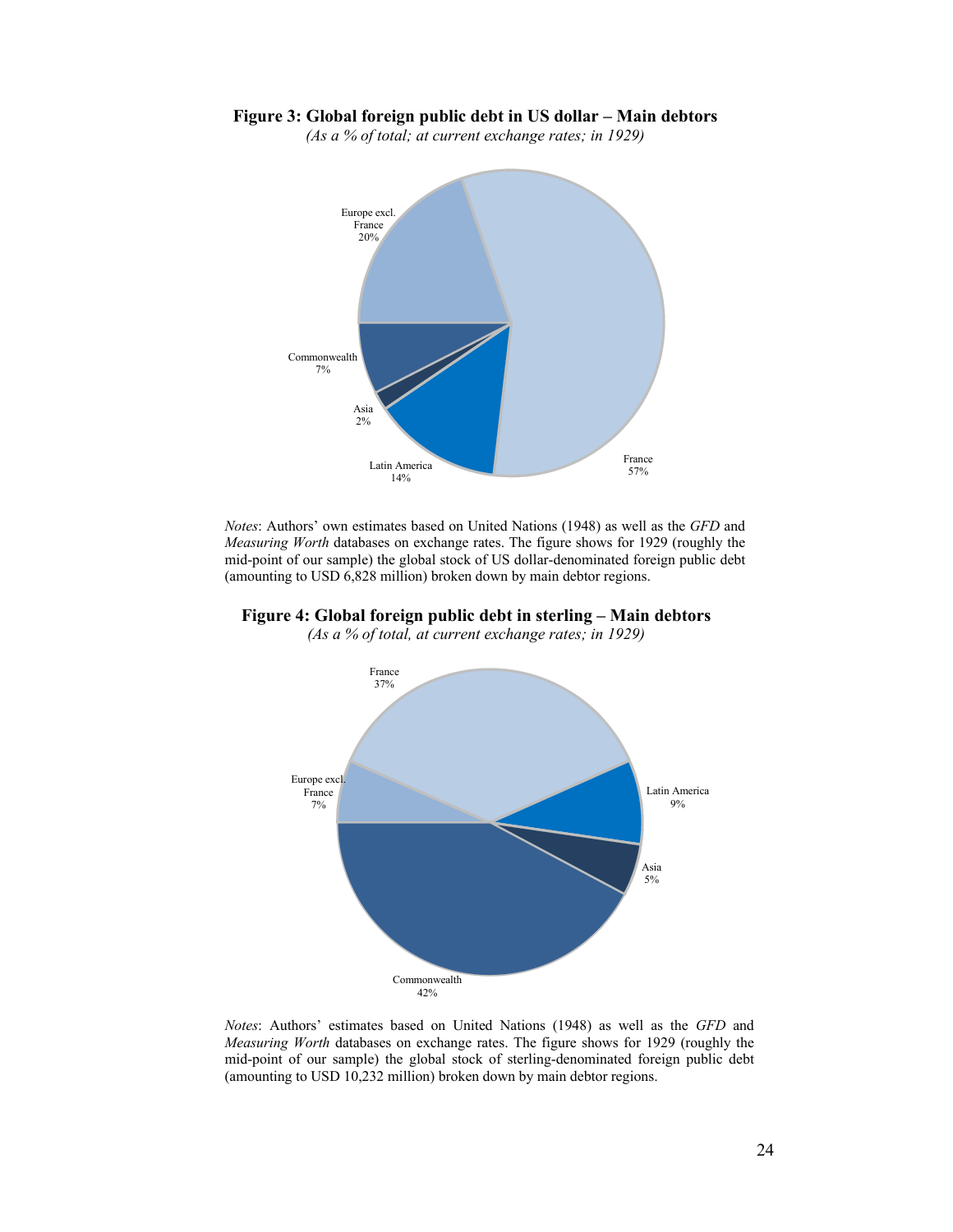





*Notes*: Authors' own estimates based on United Nations (1948) as well as the *GFD* and *Measuring Worth* databases on exchange rates. The figure shows the evolution over time of the shares of sterling, US dollar, gold and other currencies in the global stock of foreign public debt (in % and at current exchange rates) based on our full sample of 33 countries. Data for Australia, Canada, New Zealand and South Africa refer to the location (London or New York) where debt was "payable", "redeemable" or "due" and are not strictly comparable with those of the remaining 29 countries whose data refer to actual foreign currency debt denomination.

## **Figure 5b: Global foreign public debt (excl. Commonwealth countries) – Selected currency shares**





*Notes*: Authors' own estimates based on United Nations (1948) as well as the *GFD* and *Measuring Worth* databases on exchange rates. The figure shows the evolution over time of the shares of sterling, US dollar, gold and other currencies in the global stock of foreign public debt (in % and at current exchange rates) based on a restricted sample of 28 countries, i.e. the full sample minus our five Commonwealth countries (India, Australia, Canada, New Zealand and South Africa).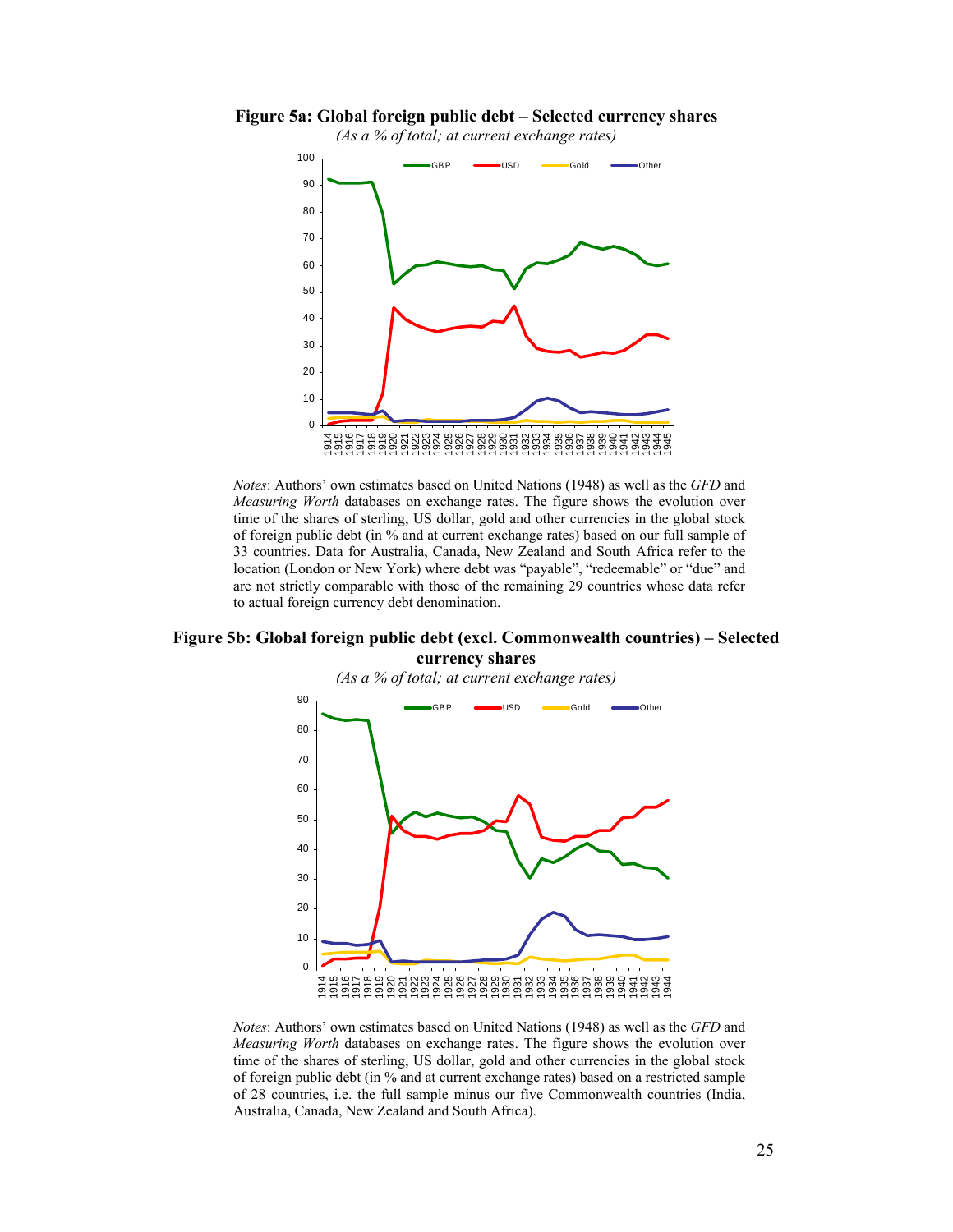

*Notes*: Authors' own estimates based on United Nations (1948) as well as the *GFD* and *Measuring Worth* databases on exchange rates. The figure shows the evolution over time of the shares of sterling, US dollar, gold and other currencies in the global stock of foreign public debt using alternative methods to calculate currency shares and based on our full sample of 33 countries (except Figure 6d). Data for Australia, Canada, New Zealand and South Africa refer to the location (London or New York) where debt was "payable", "redeemable" or "due" and are not strictly comparable with those of the remaining 29 countries whose data refer to actual foreign currency debt denomination.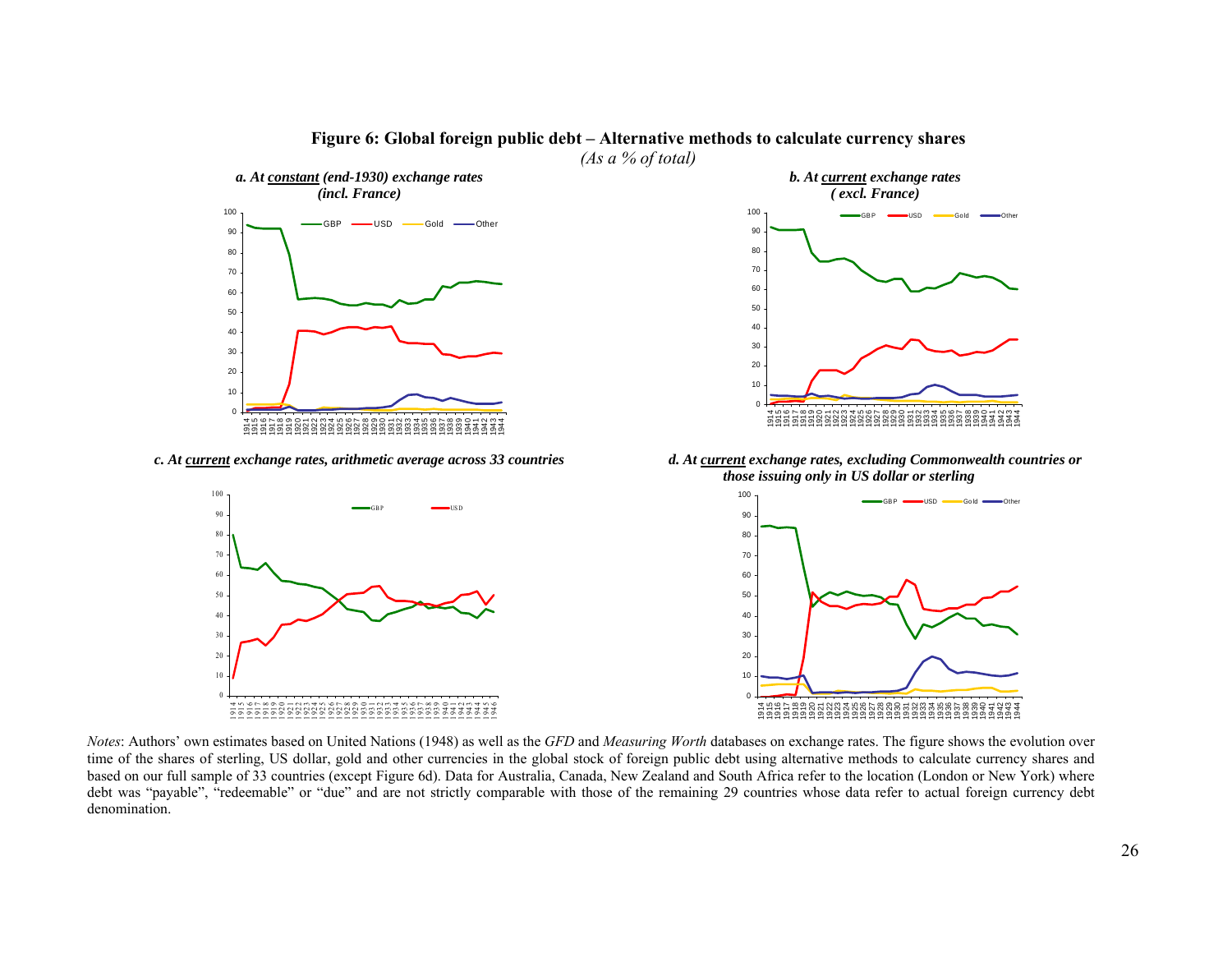

**Figure 7: Share of US dollar/sterling debt in foreign public debt – Breakdown by country**  *(% at current exchange rates)*

*Notes*: Authors' own estimates based on United Nations (1948) as well as the *GFD* and *Measuring Worth* databases on exchange rates. The figure shows the evolution over time of the shares of the US dollar and sterling in the foreign public debt of each of our sample's 33 countries (in % and at current exchange rates). Data for Australia, Canada, New Zealand and South Africa refer to the location (London or New York) where debt was "payable", "redeemable" or "due" and are not strictly comparable with those of the remaining 29 countries whose data refer to actual foreign currency debt denomination.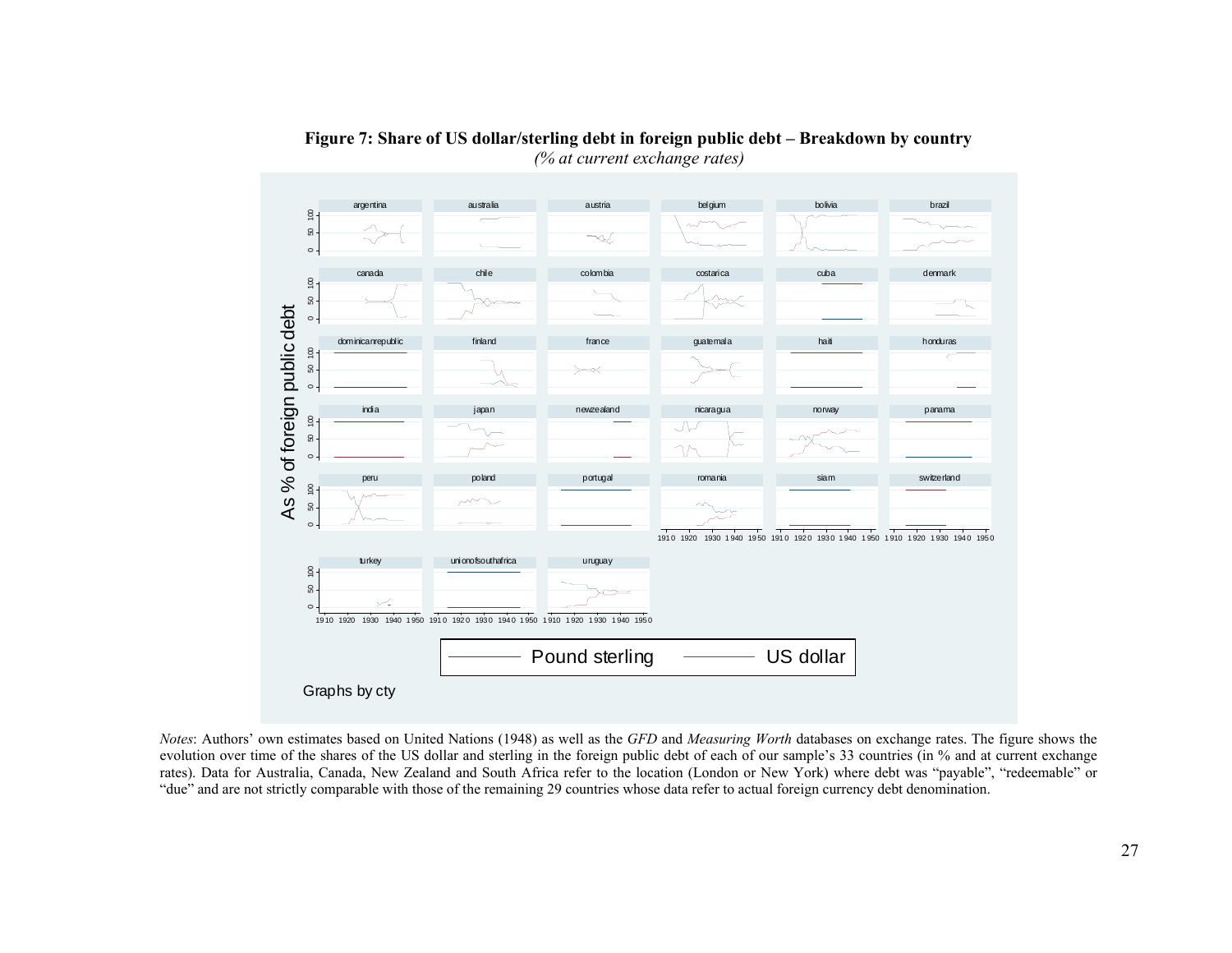



**Figure 9: Estimated contributions to the change in the share of sterling in global foreign public debt between 1918 and 1932** 

*(In percentage points)* 



*Notes*: The contributions reported in Figures 8 and 9 are calculated using the estimated parameters of benchmark model (6) of Table 1. They include dynamic effects which we calculate as follows. For each year *t* between 1919 and 1932 we calculate the contribution of variable *z* (i.e. either size, credibility or financial deepening) to the change in the average share of the US dollar (sterling) in global foreign public debt *y* as  $(\Sigma_{i=0,\dots} \rho^{i} \theta dz_{i})/dy_{i}$ , where  $\theta$  is the estimated parameter for *z*, *ρ* is the estimated parameter for the lag of *y*, and where  $dy_t = y_t - y_{t-1}$ . The overall contribution of *z* to the overall change in *y* throughout the period is obtained by summing the 14 annual contributions between 1919 and 1932. Recall also that the estimated effect of credibility was found to be statistically insignificant.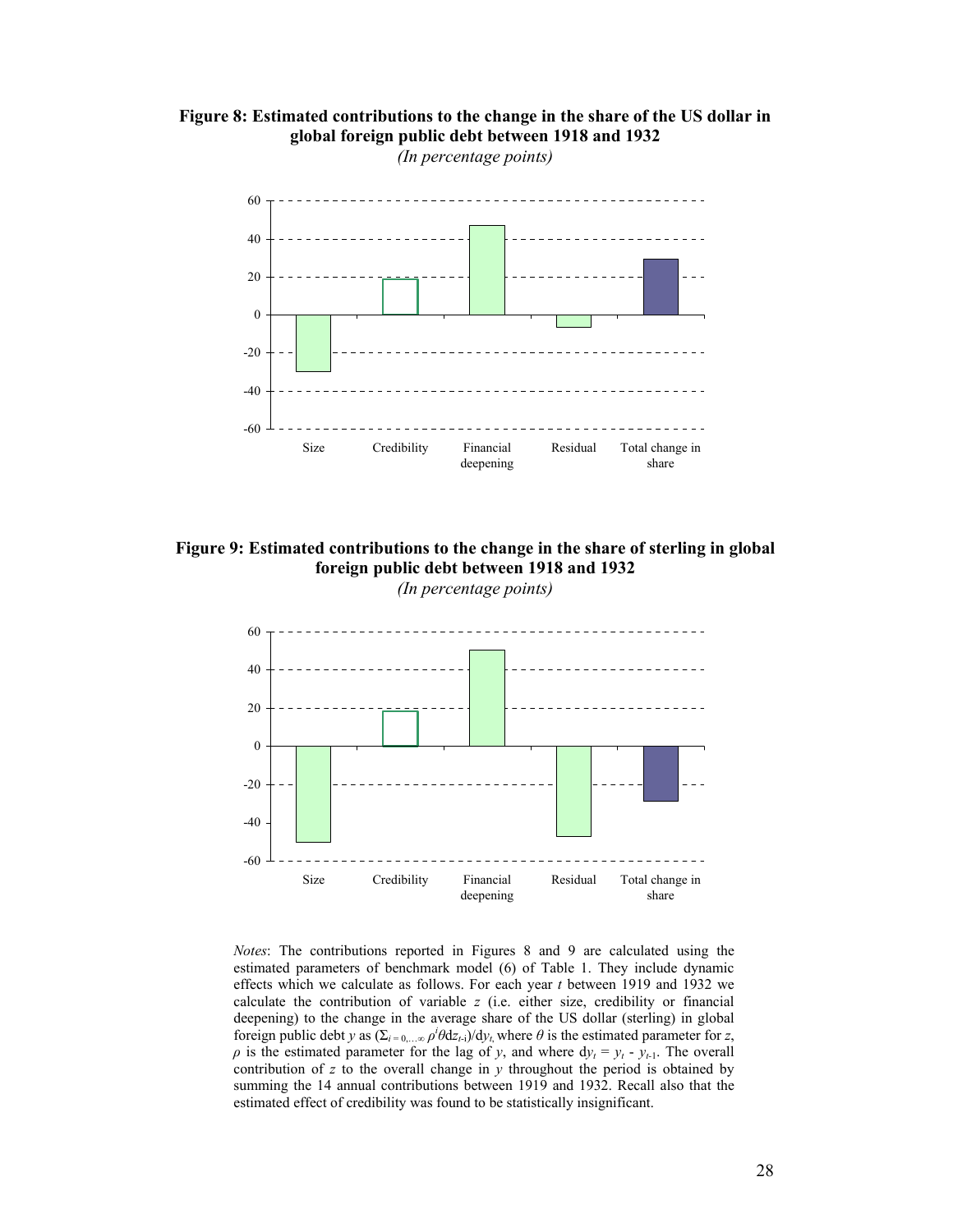



*Notes*: Please refer to the notes to Figures 8 and 9.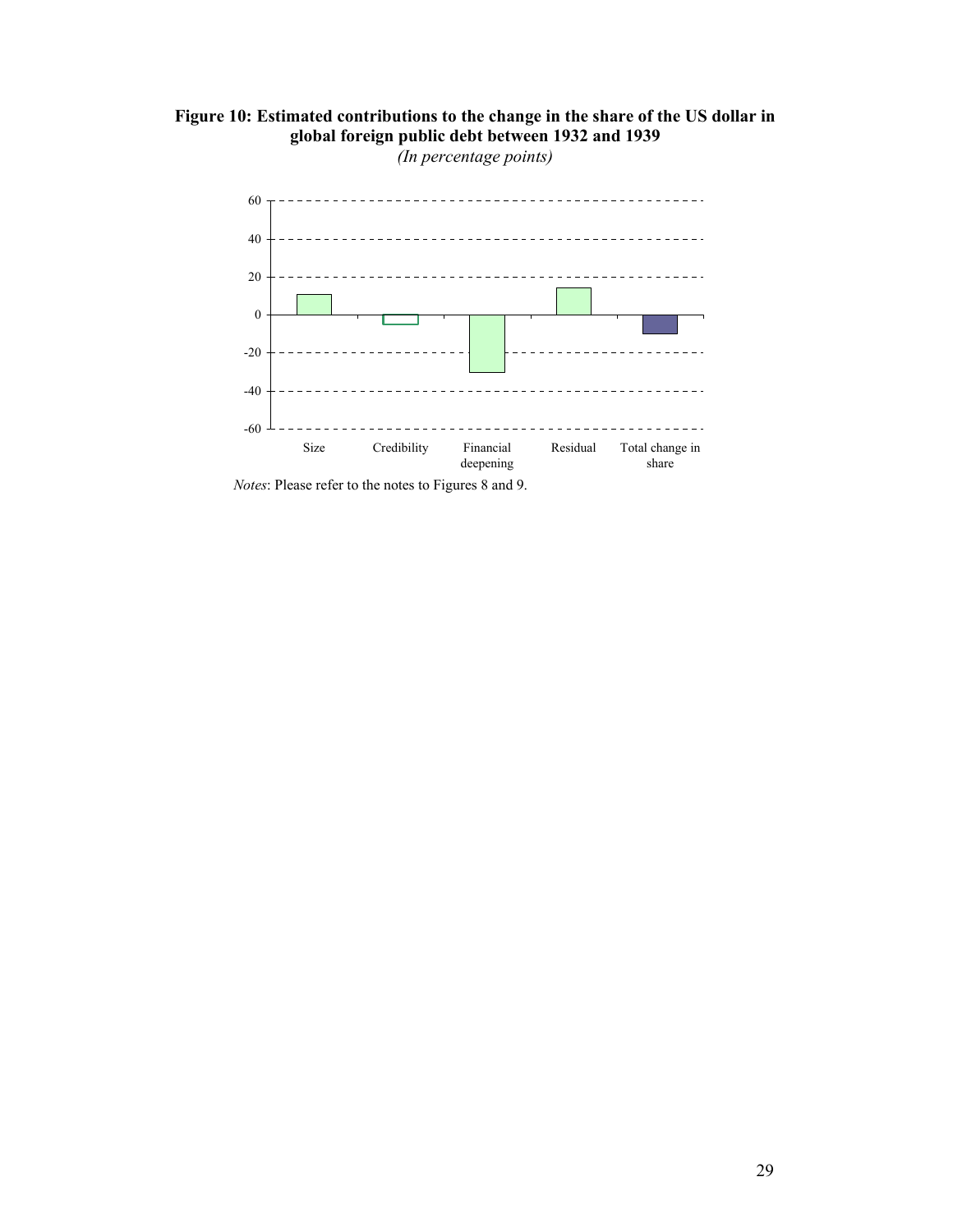|                        | (1)        | (2)       | (3)        | (4)        | (5)        | (6)          |
|------------------------|------------|-----------|------------|------------|------------|--------------|
|                        |            |           |            |            |            |              |
| Inertia                | $0.978***$ |           |            | $0.978***$ |            | $0.980***$   |
|                        | (0.007)    |           |            | (0.007)    |            | (0.006)      |
| Credibility            |            | 0.013     |            | $-0.073*$  |            | $-0.068$     |
|                        |            | (0.107)   |            | (0.040)    |            | (0.052)      |
| Size                   |            |           | $0.685***$ | $0.124**$  |            | $1.069***$   |
|                        |            |           | (0.144)    | (0.053)    |            | (0.172)      |
| Financial depth        |            |           |            |            | $0.370***$ | $0.280***$   |
|                        |            |           |            |            | (0.122)    | (0.074)      |
| Constant               | 0.531      | 42.808*** | 36.247***  | $-2.417*$  | 22.145**   | $-26.054***$ |
|                        | (1.124)    | (6.740)   | (6.870)    | (1.400)    | (9.863)    | (5.826)      |
|                        |            |           |            |            |            |              |
| Observations           | 1,493      | 1,563     | 1,563      | 1,493      | 1,284      | 1,214        |
| No. of groups          | 66         | 66        | 66         | 66         | 66         | 66           |
| $\rho$                 | 0.0320     | 0.833     | 0.835      | 0.0345     | 0.840      | 0.0212       |
| $\sigma^{\alpha}$      | 0.980      | 34.54     | 34.65      | 1.015      | 34.46      | 0.833        |
| $\sigma^{\varepsilon}$ | 5.387      | 15.49     | 15.38      | 5.371      | 15.05      | 5.655        |
| Log likelihood         | $-4651$    | -6656     | -6645      | -4647      | -5452      | $-3837$      |

### **Table 1: Baseline model estimates**

Note: The table reports panel tobit estimates for the benchmark model of Eq. (1)-(2) including the main determinants of international currency status, group effects, currency effects and time effects. The shaded specification is the benchmark model. Standard errors are reported in parentheses; \*\*\* p<0.01, \*\* p<0.05, \* p<0.1.

| Table 2: Estimates with alternative estimation methods |
|--------------------------------------------------------|
|--------------------------------------------------------|

|                        | (1)         | (2)          | (3)          | (4)         | (5)          |
|------------------------|-------------|--------------|--------------|-------------|--------------|
|                        | xt tobit    | Linear       | Linear       | Griliches   | Hatanaka     |
|                        | (excl. time | random       | fixed        | (1961)      | (1974)       |
|                        | effects)    | effects      | effects      | Liviatan    |              |
|                        |             |              |              | (1963)      |              |
| Inertia                | $0.979***$  | $0.985***$   | $0.902***$   |             |              |
|                        | (0.006)     | (0.004)      | (0.011)      |             |              |
| Credibility            | $-0.018$    | $-0.069$     | $-0.073$     | $-0.158**$  | $-0.086$     |
|                        | (0.022)     | (0.063)      | (0.052)      | (0.077)     | (0.058)      |
| Size                   | $0.503***$  | 1.087***     | $0.867***$   | $0.844***$  | 1.048***     |
|                        | (0.121)     | (0.164)      | (0.174)      | (0.241)     | (0.178)      |
| Financial depth        | $0.087**$   | $0.276***$   | $0.293***$   | $0.249**$   | $0.274***$   |
|                        | (0.036)     | (0.062)      | (0.069)      | (0.100)     | (0.076)      |
| Constant               | $-9.882***$ | $-26.352***$ | $-29.147***$ | $-16.704**$ | $-25.134***$ |
|                        | (3.348)     | (4.961)      | (7.985)      | (8.040)     | (5.980)      |
| Fitted inertia         |             |              |              | $0.907***$  | $0.978***$   |
|                        |             |              |              | (0.020)     | (0.007)      |
| 1st stage residual     |             |              |              |             | $0.964***$   |
|                        |             |              |              |             | (0.032)      |
| Observations           |             |              |              |             |              |
|                        | 1,214       | 1,214        | 1,214        | 1,146       | 1,146        |
| No. of groups          | 66          | 66           | 66           | 64          | 64           |
| $\rho$                 | 0.0217      | $\theta$     | 0.747        | 0.238       | 0.0252       |
| $\sigma^{\alpha}$      | 0.852       | $\theta$     | 9.657        | 4.213       | 0.923        |
| $\sigma^{\varepsilon}$ | 5.718       | 5.624        | 5.624        | 7.541       | 5.744        |
| Log likelihood         | $-3850$     |              | $-3770$      | -3999       | $-3641$      |

Note: The table reports panel tobit estimates for our benchmark model (Table 1; Eq (6)) using: (1) a panel tobit estimator without time effects; (2) a linear random effects estimator and (3) a linear fixed effects estimator (with errors robust to heteroskedasticity and clustered heterogeneity); (4) the Griliches (1961)-Liviatan (1963) estimator; and (5) the Hatanaka (1974) estimator. Standard errors are reported in parentheses; \*\*\*  $p<0.01$ , \*\*  $p<0.05$ , \*  $p<0.1$ .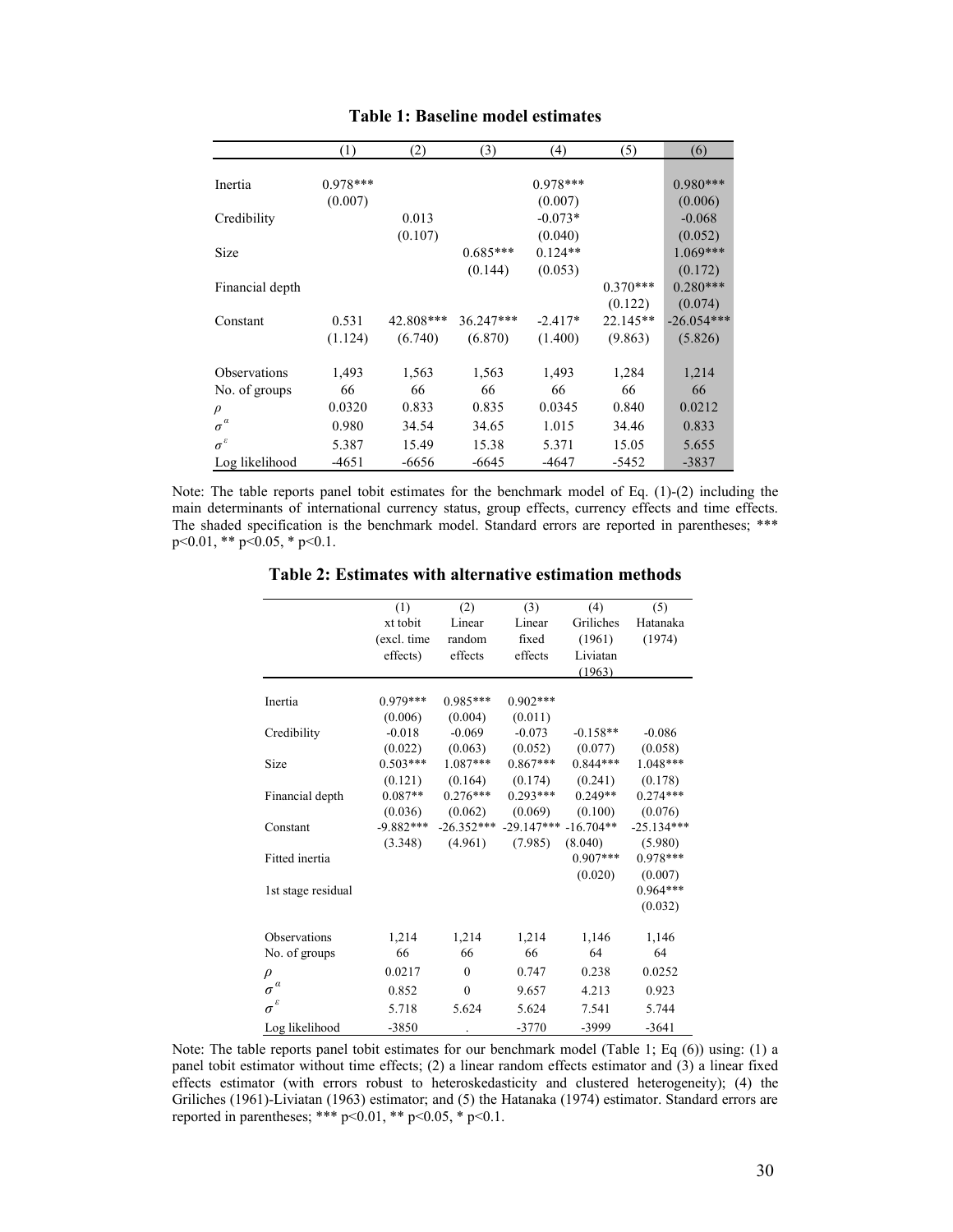|                            | (1)          | (2)          | (3)         | (4)          | (5)        |
|----------------------------|--------------|--------------|-------------|--------------|------------|
|                            | Excl.        | Compo.       | Constant    | Economic     | Market     |
|                            | France       | effects      | shares      | proximity    | liquidity  |
| Inertia                    | $0.980***$   | $0.980***$   | $0.978***$  | $0.982***$   | $0.975***$ |
|                            | (0.006)      | (0.006)      | (0.006)     | (0.007)      | (0.007)    |
| Credibility                | $-0.089*$    | $-0.068$     | 0.014       | 0.060        | $-0.039$   |
|                            | (0.052)      | (0.052)      | (0.048)     | (0.061)      | (0.043)    |
| Size                       | $1.063***$   | $1.069***$   | $0.623***$  | $1.075***$   | $0.094*$   |
|                            | (0.175)      | (0.172)      | (0.160)     | (0.193)      | (0.055)    |
| Financial depth            | $0.281***$   | $0.280***$   | $0.107*$    | $0.321***$   |            |
|                            | (0.076)      | (0.074)      | (0.069)     | (0.083)      |            |
| $#$ reporting countries    |              | $-0.033$     |             |              |            |
|                            |              | (0.104)      |             |              |            |
| Bilateral trade with US/UK |              |              |             | $0.028***$   |            |
|                            |              |              |             | (0.010)      |            |
| Market liquidity           |              |              |             |              | $-0.399**$ |
|                            |              |              |             |              | (0.188)    |
| Constant                   | $-29.620***$ | $-27.371***$ | $-13.166**$ | $-30.115***$ | $-1.483$   |
|                            | (5.862)      | (6.557)      | (5.400)     | (6.422)      | (1.469)    |
| Observations               | 1,177        | 1,214        | 1,214       | 882          | 1,493      |
| No. of groups              | 64           | 66           | 66          | 49           | 66         |
| $\rho$                     | 0.0233       | 0.0212       | 0.0376      | 0.00945      | 0.0403     |
| $\sigma^{\alpha}$          | 0.872        | 0.833        | 1.033       | 0.534        | 1.097      |
| $\sigma^{\varepsilon}$     | 5.647        | 5.655        | 5.229       | 5.471        | 5.354      |
| Log likelihood             | $-3719$      | $-3837$      | $-3748$     | $-2754$      | $-4645$    |

## **Table 3: Other sensitivity tests**

Note: The table reports panel tobit estimates for our benchmark model (Table 1; Eq (6)) and (1) excluding France (largest debtor) from the estimation; (2) controlling for the number of countries reporting data; (3) using currency shares calculated at constant exchange rates; (4) controlling for economic proximity. Standard errors are reported in parentheses; \*\*\* p<0.01, \*\* p<0.05, \* p<0.13.

| 1 <sup>st</sup> -stage regression<br>Dependent variable: banking<br>assets/GDP |                         | 2 <sup>nd</sup> -stage regression<br>Dependent variable: currency<br>share |                                    |  |  |
|--------------------------------------------------------------------------------|-------------------------|----------------------------------------------------------------------------|------------------------------------|--|--|
| Private credit/GDP                                                             | $0.151***$<br>(0.020)   | Inertia                                                                    | $0.979***$<br>(0.007)              |  |  |
| Narrow money/GDP                                                               | $-0.841***$<br>(0.044)  | Credibility                                                                | $-0.143**$<br>(0.057)              |  |  |
| Broad money/GDP                                                                | 1.294***<br>(0.015)     | Size                                                                       | $0.650***$<br>(0.131)              |  |  |
|                                                                                |                         | (instr.) Financial depth                                                   | $0.254***$                         |  |  |
| Constant                                                                       | $-11.499***$<br>(0.853) | Constant                                                                   | (0.066)<br>$-17.348***$<br>(4.609) |  |  |
| Observations                                                                   | 1,650                   | Observations<br>No. of groups<br>$\rho$<br>$\sigma^{\alpha}$               | 1,179<br>66<br>0.0213<br>0.841     |  |  |
| $R^2$<br>Log likelihood                                                        | 0.900<br>$-4322$        | $\sigma^{\varepsilon}$<br>Log likelihood                                   | 5.708<br>-3737                     |  |  |

#### **Table 4: Endogeneity**

Note: The table reports in the 1<sup>st</sup>-stage (OLS) and 2<sup>nd</sup>-stage (panel tobit) regression estimates for our benchmark model (Table 1; Eq (6)) where the ratio of banking assets to GDP is instrumented by three other financial depth proxies. Standard errors are reported in parentheses; \*\*\* p<0.01, \*\* p<0.05, \* p<0.1.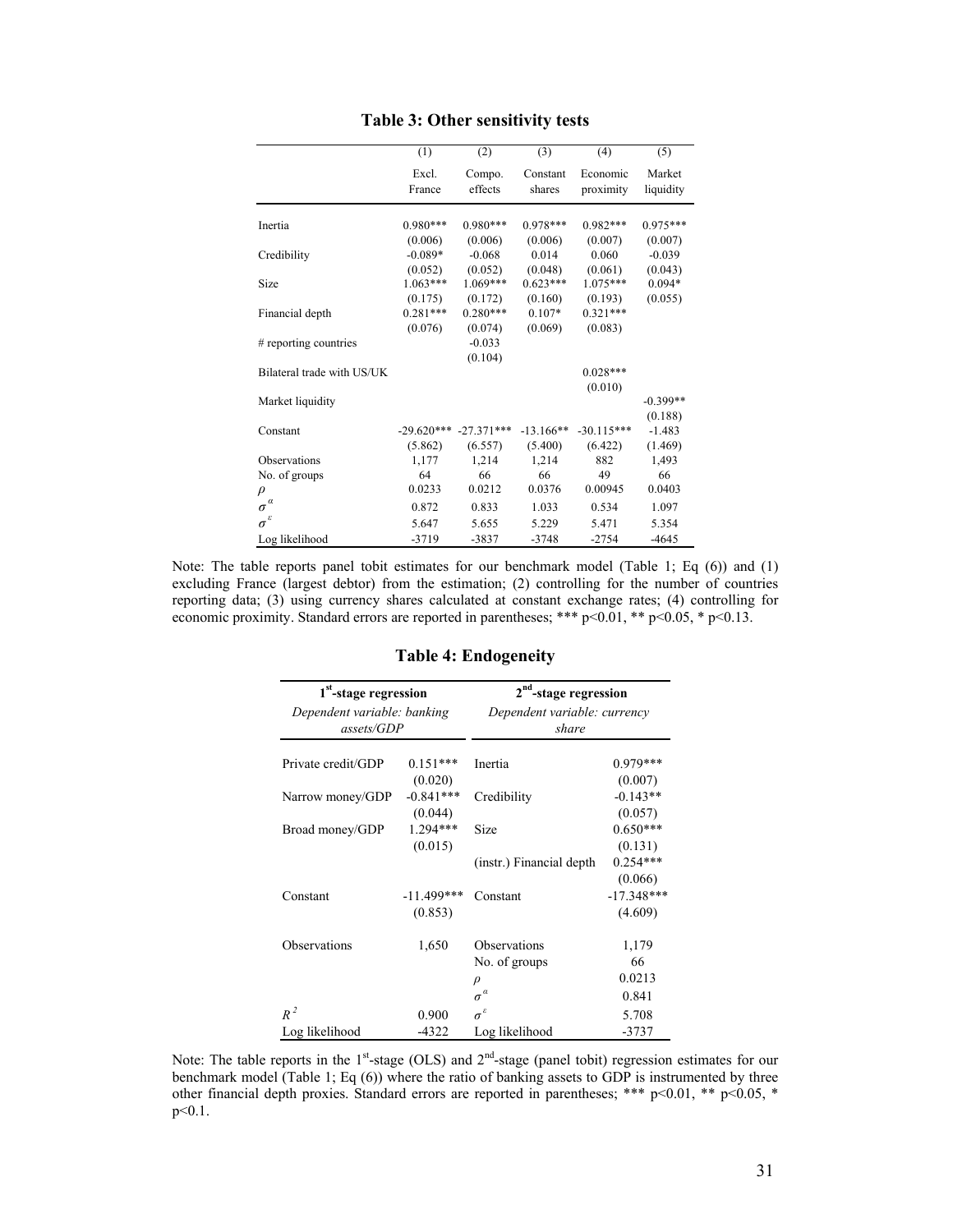|                      | (1)        | (2)       | (3)        | (4)        | (5)        | (6)          |
|----------------------|------------|-----------|------------|------------|------------|--------------|
| Inertia              | $0.971***$ |           |            | $0.970***$ |            | $0.975***$   |
|                      |            |           |            | (0.008)    |            |              |
|                      | (0.008)    |           |            |            |            | (0.007)      |
| Credibility          |            | $-0.064$  |            | $-0.098**$ |            | $-0.078$     |
|                      |            | (0.122)   |            | (0.046)    |            | (0.059)      |
| Size                 |            |           | $0.596***$ | $0.153**$  |            | 1.198***     |
|                      |            |           | (0.171)    | (0.063)    |            | (0.195)      |
| Financial depth      |            |           |            |            | $0.420***$ | $0.325***$   |
|                      |            |           |            |            | (0.138)    | (0.084)      |
| Constant             | 0.120      | 35.622*** | 29.486***  | $-3.103**$ | 11.430     | $-33.420***$ |
|                      | (1.580)    | (7.039)   | (7.206)    | (1.582)    | (10.845)   | (6.545)      |
| <b>Observations</b>  | 1,279      | 1,339     | 1,339      | 1,279      | 1,121      | 1,061        |
| No. of groups        | 56         | 56        | 56         | 56         | 56         | 56           |
| $\rho$               | 0.0268     | 0.797     | 0.799      | 0.0289     | 0.805      | 0.0170       |
| $\sigma^{\alpha}$    | 0.944      | 32.42     | 32.42      | 0.979      | 32.67      | 0.788        |
| $\sigma^\varepsilon$ | 5.691      | 16.34     | 16.27      | 5.670      | 16.06      | 6.002        |
| Log likelihood       | $-4052$    | -5766     | -5760      | $-4048$    | -4824      | $-3415$      |

**Table 5: Estimates excluding Commonwealth countries** 

Note: The table reports panel tobit estimates for our benchmark model (Table 1; Eq (6)) excluding the five Commonwealth countries in our sample (Australia, Canada, India, New Zealand and South Africa) and including the main determinants of international currency status, group effects, currency effects and time effects. Standard errors are reported in parentheses; \*\*\*  $p<0.01$ , \*\*  $p<0.05$ , \*  $p<0.1$ .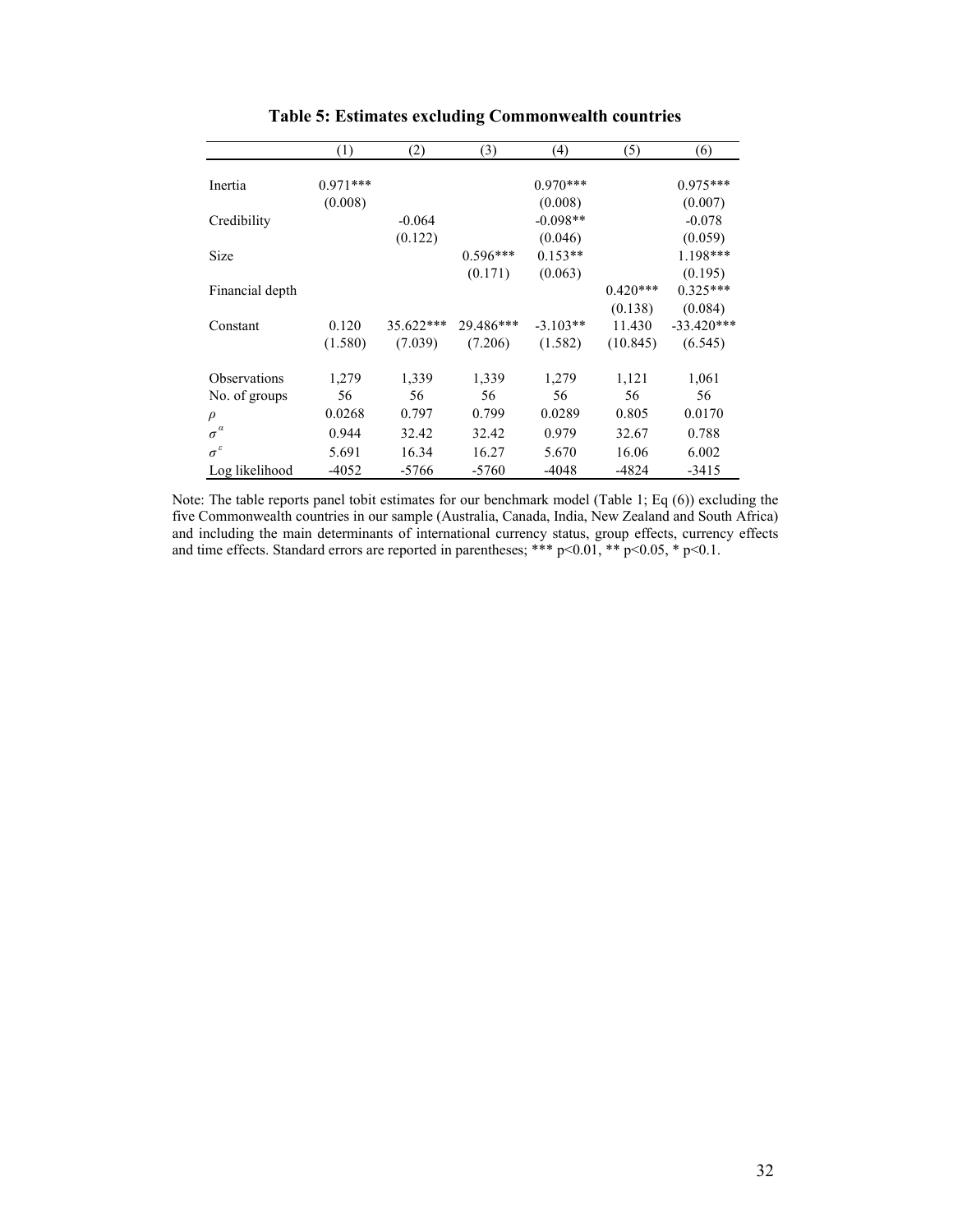# **Appendix I: Primary sources used by the United Nations to compile data on the currency composition of foreign public debt**

**Argentina.** *Memoria del Departamento de Hacienda*; *Memoria de la Contaduria de la Nación*; *El Ajuste de los Resultados Financieros de los Ejercicios de 1928 a 1936*, Buenos aires, 1938; Dirección General de Estadística*, Informe No. 6*, Series F., No. 2, Buenos Aires, 1923, *Revista de Economia Argentina.* 

**Australia.** *The Budget, Finance Bulletins -* Summary of Australian Financial Statistics*,* the *Treasurer's Statement of Receipts and Expenditure, Official Year-Book of the Commonwealth of Australia.*

**Austria.** *Bundes-Rechnungsabschluss der Republik Österreich, Statistisches Handbuch für dir Republik Österreich*.

**Belgium.** Office Central de Statistique, *Annuaire Statistique, Evolution des Finances de l'Etat, 1931-1940* ; Banque Nationale, *Bulletin d'Information et de Documentation*.

**Bolivia**. Oficina Nacional: *Estadística Financiera, Estadística Boliviana*; Dirección General de Estadística: *Extracto Estadístico*. Ministerio de Hacienda, Dirección General de Estadística: *Finanzas*. Banco Central de Bolivia: *Boletín*.

**Brazil**: Contadoria Geral da Republica: *Balancos Gerais da União* (title varies slightly during the period 1914-1943), *Anuario Estadistico do Brasil*. Sir Otto E. Niemayer: Report submitted to the Brazilian Government, 1931.

**Canada**: *Public Accounts*; *Canada Yearbook*.

**Chile.** *Sinópsis Estadística*, 1926/27, Price, Waterhouse, Faller & Co.; *Informe sobre el Estado de la Hacienda Pública*; *Memoria de la Controleria General; Sinópsis Geográfico-Estadística*, 1933.

**Colombia**: *Informe Financiero de Contralor General, Anuario Estadistica, Boletin del Departamento de Controloria*.

**Costa Rica.** Secretaria de Hacienda y Comercio, *Memoria*; Congreso Constitucional, Centro de Control, *Informe*.

**Cuba**. Communications received by the Economic, Financial and Transit Department of the League of Nations from the Cuban Government.

**Denmark**: Closed Accounts, Statistik Aarbog, Danske Staatslaan.

**Dominican Republic**: *Informe de la Camara de Cuentas;* Moody's *Government and Municipal Manual; Secretaria de Estado del Tesoro y Credito Público; Anuario de Estadístico de la República Dominicana; Annual Report of the Council of the Corporation of Foreign Bond Holders.*

**Finland:** Closed Accounts, Bureau Central de Statistique, *Annuaire Statistique de Finlande, Recueil de Statistique*, Communication from Bank of Finland, Institute for Economic Research.

**France**. Closed accounts (*Comptes Généraux*), Ministère des Finances, *Dette Publique (*Situations Mensuelles*), Inventaire de la Situation financière (1913-1946).*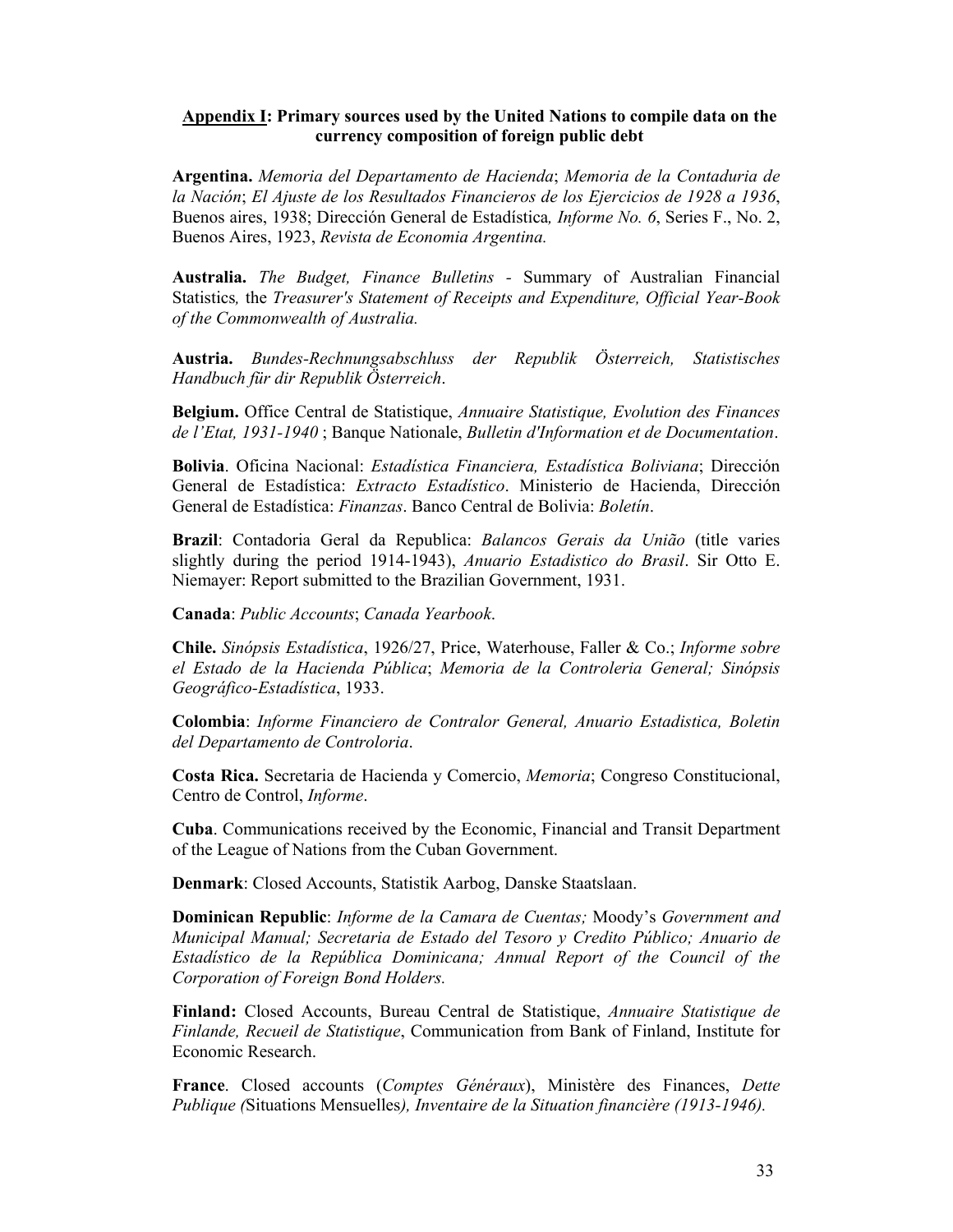**Guatemala.** Secretaria de Hacienda y Crédito Público, *Memoria*; Council of the Cooperation of Foreign Bondholders, *Annual Reports*.

**Haiti**. *Annual Reports of the Fiscal Representative*, Banque Nationale d'Haïti, *Annual Reports of the Fiscal Department*.

**Honduras:** Secretaria de Hacienda y Crédito Público; *Memorias*; Council of Foreign Bondholders, *Annual Reports*.

**India.** *Combined Finance and Revenue Accounts, Budgets of the Government of India, Statistical Abstracts for British India.*

**Japan.** Department of Finance, *Financial and Economic Annual of Japan*, *Résumé statistique de l'Empire de Japon*, Bank of Japan, *Economic Statistics of Japan*, *Oriental Economist*, Supreme Commander for the Allied Powers, *Japanese Economic Statistics.* 

**New Zealand**: *Public Accounts*; *New Zealand Official Yearbook*.

**Nicaragua**. *Memoria del Secretaria de Hacienda y Tesoro, Memoria del Recaudador General de Aduanas y alta Comisión, Informe del alta Comisión, Boletín Mensual Estadística,* Año 2, Nos. 11 y 12.

**Norway.** Closed accounts; *Statistique officielle de la Norvège,* serie VIII; *Statistical Year-Books of Norway*.

**Panama.** Secretaria de Hacienda y Tesoro, Memoria; Contralor General de la República, *Informe*; Dirección de Estadística y Censo, *Estadística Panamena.* 

**Peru.** *Balance y cuenta de la Republica, Extracto Estadístico del Perú.*

**Poland.** *Budgets, Closed Accounts, Annuaire Statistique de la République Polonaise*, the *Statistical Bulletin* of the Ministry of Finance; the *Bulletin* of the Bank of Poland; Central Statistical Office, *Statistical News*.

**Portugal**. *Conta Geral do Estado*, *Orçamento Geral*, *Movimiento Financeiro de Portugal*, *Anuário Estadistico.*

**Romania.** *Exposé des motifs*, *Budgets*, Central Statistical Institute, *Statistical Year-Books*, National Bank, *Bulletin d'Information et de Documentation*.

**Siam.** *Reports of the Financial Adviser on the Budget of the Kingdom of Siam. Annual Reports of the Bank of Siam.*

**Switzerland.** *Comptes d'Etat*, *Statistical Year-Books of Switzerland*.

**Turkey.** *Closed Accounts*; Central Bank of Turkey: *Bulletins.* 1940-1944: Reply by the Turkish Government to questionnaire of the Economic, Financial and Transit Department of the League of Nations.

**Union of South Africa**: *Annual Report of the Controller and Auditor-General and Treasury Statements, Annual Report of the Public Debt Commissioners. Official Yearbook of the Union of South Africa*.

**Uruguay.** *Deuda Pública Nacional, Anuario Estadístico*.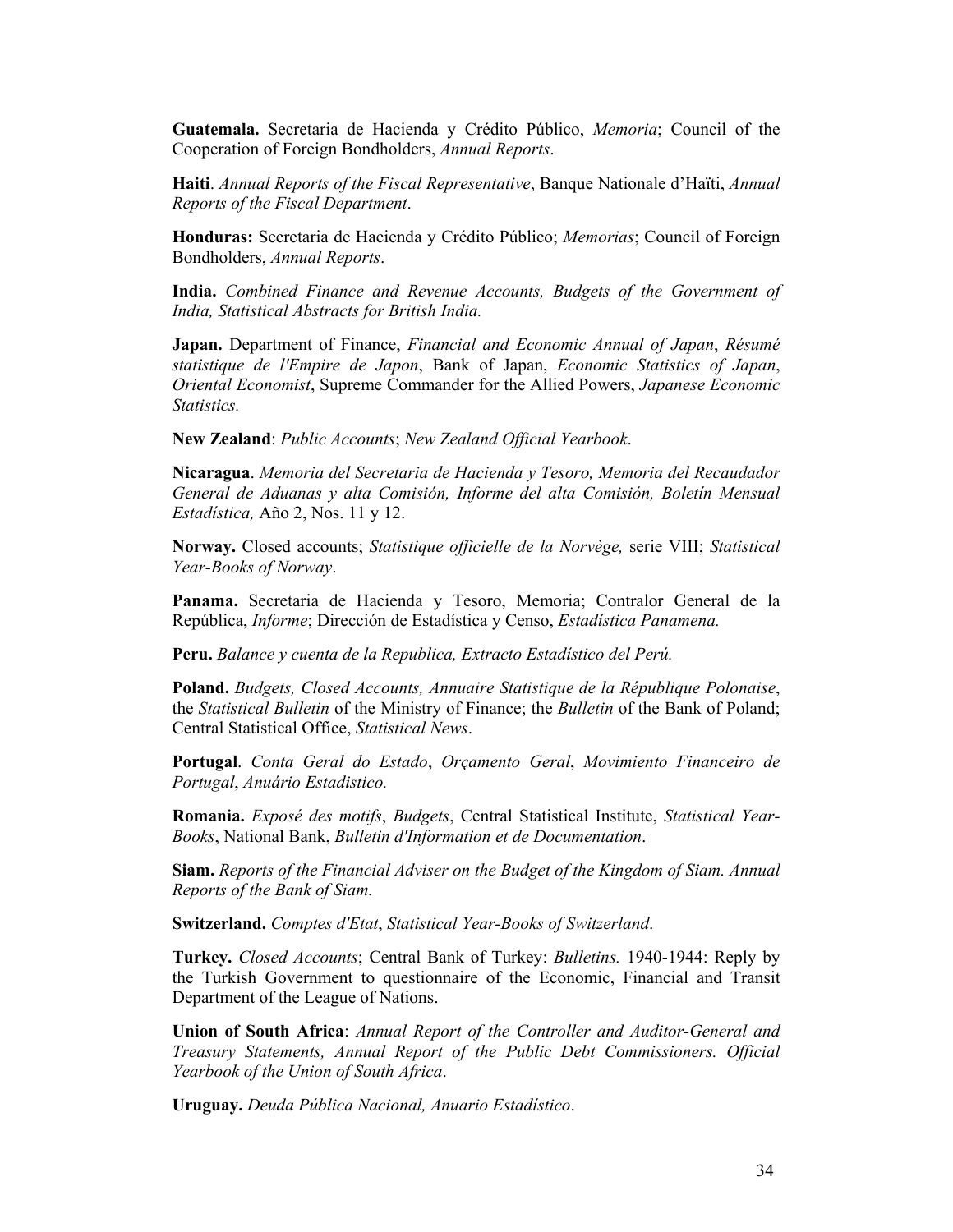# **Appendix II: Country-level information on the data availability on currency composition of foreign public debt**

**Argentina.** Annual data from 1927 to 1946 (with missing observations for the year 1928 which were filled with interpolation) in six currencies (sterling, US dollar, Spanish peseta, Swiss franc, Italian lira and gold Argentinean peso) are available from United Nations (1948, p. 11). Book value of outstanding debt amounts in these currencies converted to US dollar amounts using (end-of -period) market exchange rates. Debt in gold peso converted to US dollar using the exchange rate at which Argentina re-entered the gold standard in 1927 (1.0385 ARS/USD).

**Australia**. Annual data for 1928 and 1937 to 1947 on bonds "redeemable" in London and in New York are available from United Nations (1948, p. 18). Data are interpolated for the period 1929-1936 by assuming that currency shares remain constant at the average of 1928 and 1937 values. Book value of outstanding debt amounts reported in local currency converted to US dollar amounts using (end-ofperiod) market exchange rates.

**Austria.** Annual data from 1925 to 1937 in 15 currencies (sterling, US dollar, French franc, Swiss franc, Belgian franc, gold franc, Dutch Gulden, Italian lira, Spanish peseta, Swedish crown, Norwegian crown, Danish crown, Czech crown, Egyptian pound and German Reichmark) are available from United Nations (1948, p. 19). Book value of outstanding debt amounts in these currencies converted to US dollar amounts using (end-of -period) market exchange rates. Debt in gold franc (issued in 1932) converted to US dollar amounts using the Franc Poincaré 1928 parity (25.575 gold francs per US dollar). Data on debt issued in Czech crown was converted into US dollar amounts using the exchange rate of the koruna vs. the US dollar available from the United Nations volume (Table I, p. 49). Data on debt issued in Egyptian pound not converted to US dollar amounts due to missing exchange rate data (and thereby discarded).

**Belgium.** Annual data from 1919 to 1945 in seven currencies (sterling, US dollar, French franc, Dutch gulden, Swiss franc, Swedish crown and Canadian dollar) are available from United Nations (1948, p. 22). Book value of outstanding debt amounts in these currencies converted to US dollar amounts using (end-of -period) market exchange rates.

**Bolivia.** Annual data from 1914 to 1944 in two currencies (sterling, US dollar) are available from United Nations (1948, p. 25). Book value of outstanding debt amounts in these currencies converted to US dollar amounts using (end-of -period) market exchange rates.

**Brazil.** Annual data from 1914 to 1946 in four currencies (sterling, US dollar, French franc, gold franc) are available from United Nations (1948, p. 28). Book value of outstanding debt amounts in these currencies converted to US dollar amounts using (end-of -period) market exchange rates. Debt in gold franc (issued in 1914) converted to US dollar amounts using the Franc Germinal 1914 parity (5.095 gold francs per US dollar).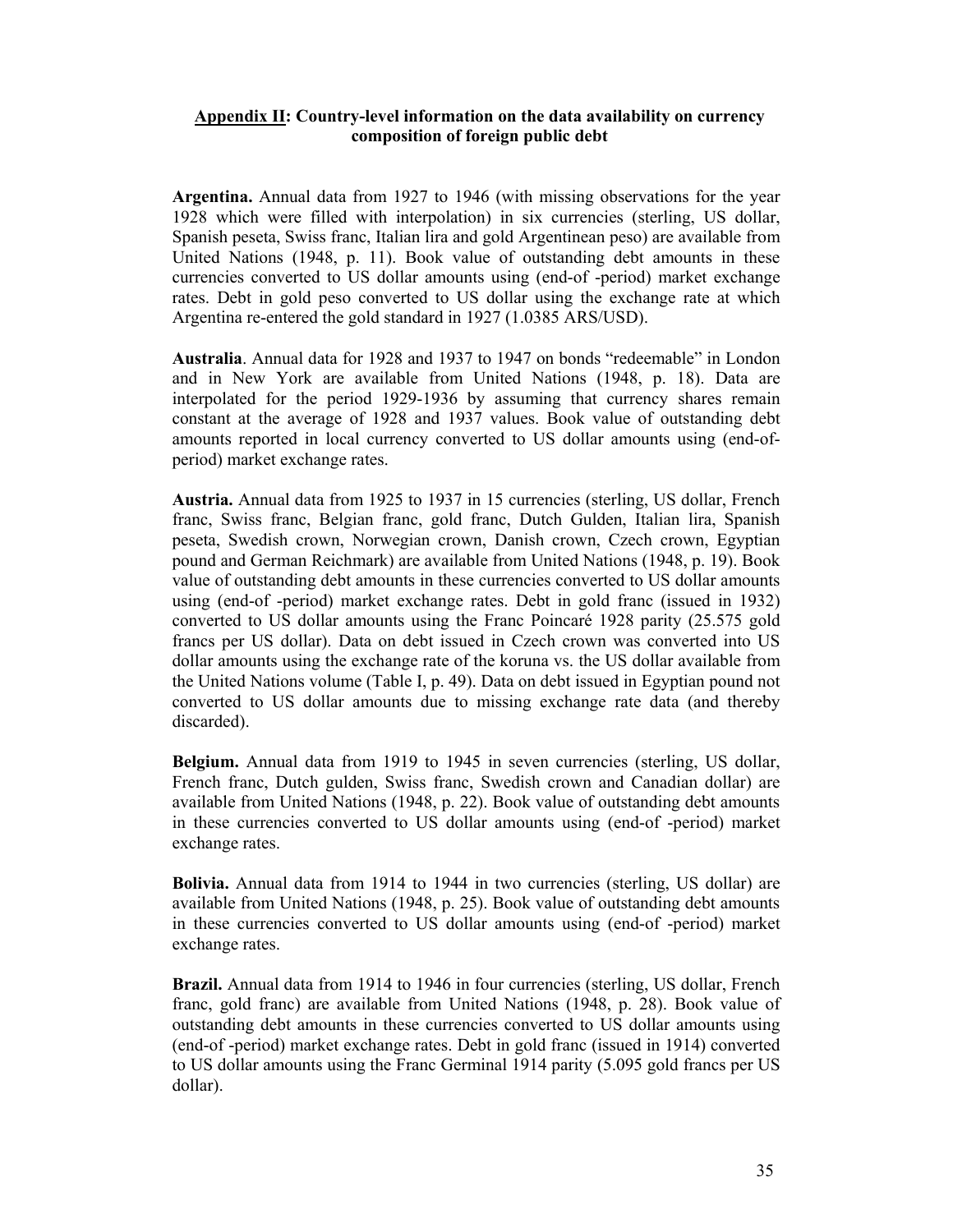**Canada**. Annual data for 1928 and 1937 to 1947 on bonds "payable" in London and in New York are available from United Nations (1948, p. 37). Data are interpolated for the period 1929-1936 by assuming that currency shares remain constant at the average of 1928 and 1937 values. Book value of outstanding debt amounts reported in local currency converted to US dollar amounts using (end-of-period) market exchange rates.

**Chile.** Annual data from 1914 to 1946 in three currencies (sterling, US dollar, Swiss franc) are available from United Nations (1948, p. 38). Book value of outstanding debt amounts in these currencies converted to US dollar amounts using (end-of period) market exchange rates.

**Colombia**. Annual security-by-security data for 1928 and 1937 to 1944 on bonds in two currencies (sterling, US dollar) are available from United Nations (1948, p. 44). Due to large bond amounts in unspecified currencies (National City Bank and others'; 'Export and Import Bank, Washington"; 'Conversion bonds') data post-1940 had to be discarded. Data are interpolated for the period 1929-1936 by assuming that currency shares remain constant at the average of 1928 and 1937 values. Book value of outstanding debt amounts reported in local currency converted to US dollar amounts using (end-of-period) market exchange rates.

**Costa Rica.** Annual data from 1914 to 1944 in three currencies (sterling, US dollar, French franc) are available from United Nations (1948, p. 45). Book value of outstanding debt amounts in these currencies converted to US dollar amounts using (end-of -period) market exchange rates.

**Cuba.** Annual data from 1928 to 1946 in one currency (US dollar) are available from United Nations (1948, p. 48), reported in millions of national currency. Foreign debt consists of US dollar obligations. Book value of outstanding debt amounts reported in local currency converted to US dollar amounts using (end-of-period) market exchange rates.

**Denmark**. Annual security-by-security data for 1928 and 1935 to 1944 on bonds in five currencies (sterling, US dollar, Dutch gulden, Swedish kronor and Swiss franc and some issues in multiple currencies) are available from United Nations (1948, pp. 53-54). Data are interpolated for the period 1929-1934 by assuming that currency shares remain constant at the average of 1928 and 1935 values. Book value of outstanding debt amounts reported in local currency converted to US dollar amounts using (end-of-period) market exchange rates.

**Dominican Republic**: Annual data for 1914-1946 on bonds in one currency (US dollar) are available from United Nations (1948, p. 55).

**Finland**. Annual security-by-security data for 1928 and 1934 to 1945 on bonds in three currencies (sterling, US dollar, Swedish kronor and some issues in unspecified currencies) are available from United Nations (1948, pp. 63). Data are interpolated for the period 1929-1933 by assuming that currency shares remain constant at the average of 1928 and 1934 values. Book value of outstanding debt amounts reported in local currency converted to US dollar amounts using (end-of-period) market exchange rates.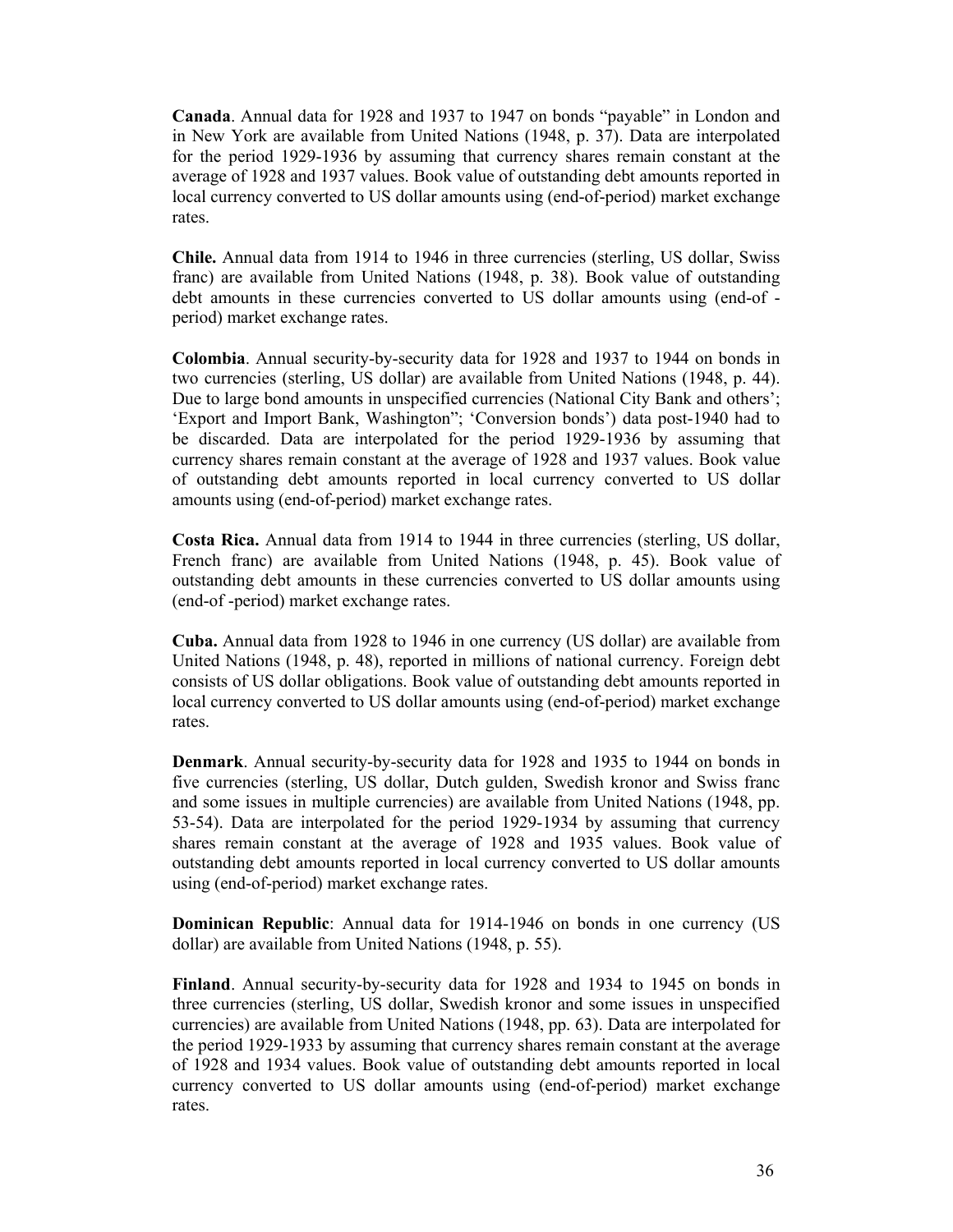**France.** Annual data from 1920 to 1931 in two currencies (sterling, US dollar) are available from United Nations (1948, p. 65) corresponding to the debt owed to the "allied governments". Data on commercial (private) debt (denominated in gold franc) are also available accounting for approximately 15% of total foreign debt. Since we focus on public debt in the paper, we exclude such commercial debt from our empirical analysis. Book value of outstanding debt amounts in these currencies converted to US dollar amounts using (end-of -period) market exchange rates.

**Guatemala.** Annual data for 1915 and from 1921 to 1946 in two currencies (sterling, US dollar) are available from United Nations (1948, p. 74). With the exception of a 4% sterling loan, the whole of foreign debt consists of US dollar obligations.

**Haiti.** Annual data from 1915 to 1946 in one currency (US dollar) are available from United Nations (1948, p. 76-77). Foreign debt consists of two issues of dollar bonds. Book value of outstanding debt amounts reported in local currency converted to US dollar amounts using (end-of-period) market exchange rates.

**Honduras.** Annual data for 1933 and from 1938 to 1946 in one currency (sterling) are available from United Nations (1948, p. 78-79). Foreign debt consists of four loans in sterling. Data are interpolated for the period 1934-1937 by assuming that currency shares remain constant at the average of 1933 and 1938 values. Book value of outstanding debt amounts reported in local currency converted to US dollar amounts using (end-of-period) market exchange rates.

**India.** Annual data from 1914 to 1945 in one currency (sterling) are available from United Nations (1948, p. 83). Foreign debt consists entirely of sterling obligations. Book value of outstanding debt amounts converted to US dollar amounts using (endof-period) market exchange rates.

**Japan.** Annual data from 1914 to 1939 in three currencies (sterling, US dollar, French franc) are available from United Nations (1948, p. 93). Book value of outstanding debt amounts in these currencies converted to US dollar amounts using (end-ofperiod) market exchange rates.

**Nicaragua.** Annual data from 1914 to 1944 in two currencies (sterling, US dollar) are available from United Nations (1948, pp. 104-105). Book value of outstanding debt amounts in these currencies converted to US dollar amounts using (end-of-period) market exchange rates.

**New Zealand**. Annual data from 1937 to 1945 on bonds "due" in London and in Australia are available from United Nations (1948, pp. 100-103). Annual data from 1917 to 1938 on debt "domiciled" in London and Australia are taken from the New Zealand Official Year-Book. Book value of outstanding debt amounts reported in local currency converted to US dollar amounts using (end-of-period) market exchange rates.

**Norway.** Annual data from 1914 to 1945 in five currencies (sterling, US dollar, French franc, Swedish crown and Swiss franc) are available from United Nations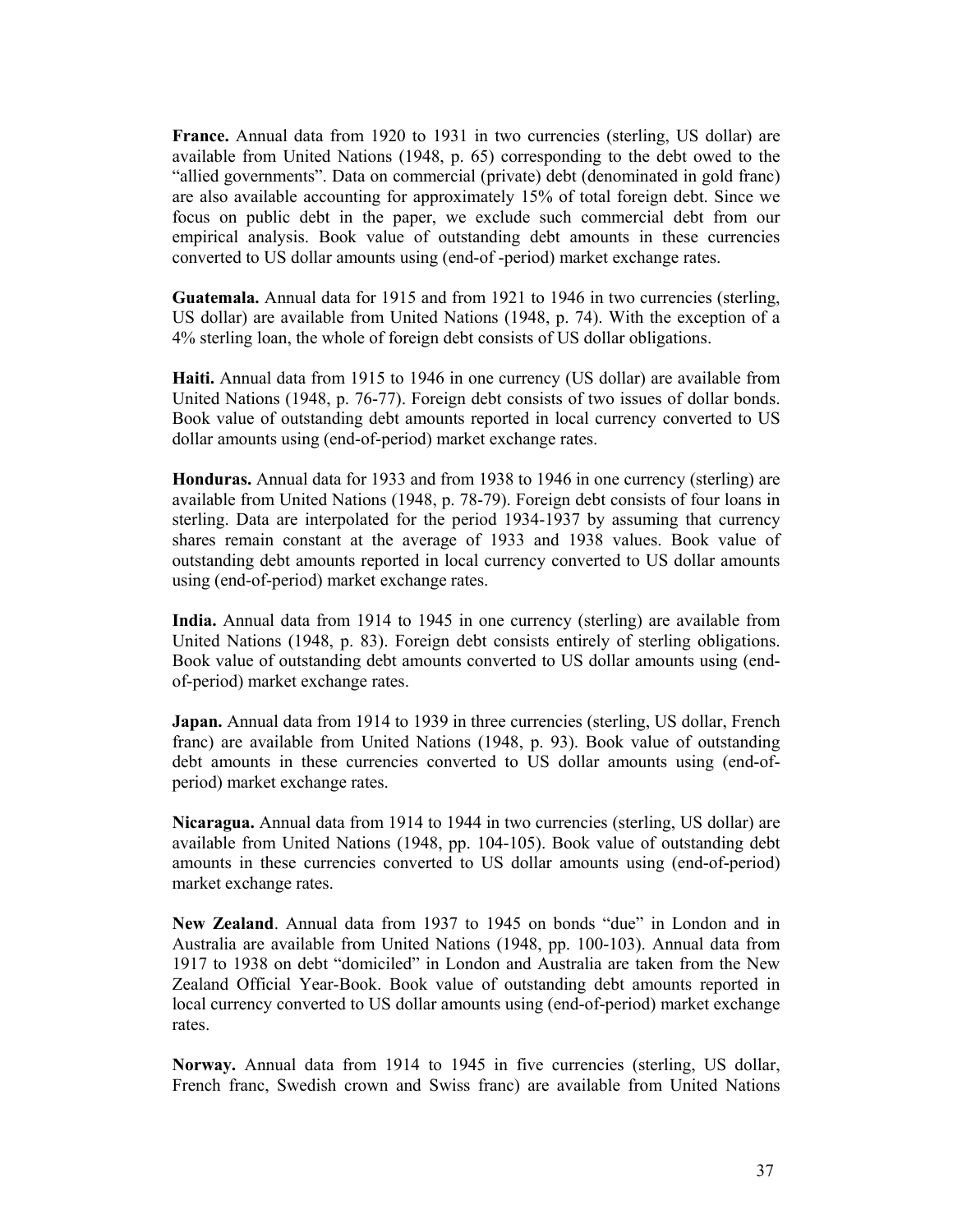(1948, p. 107). Book value of outstanding debt amounts in these currencies converted to US dollar amounts using (end-of-period) market exchange rates.

**Panama.** Annual data from 1915 to 1944 in one currency (dollar) are available from United Nations (1948, p. 110). Foreign debt consists entirely of dollar obligations. Data interpolated for the years 1917 and for 1923.

**Peru.** Annual data from 1918 to 1945 in three currencies (sterling, US dollar, French franc) are available from United Nations (1948, p. 114). Book value of outstanding debt amounts in these currencies converted to US dollar amounts using (end-ofperiod) market exchange rates.

**Poland.** Annual data from 1919 to 1939 in 13 currencies (sterling, US dollar, gold francs, Austrian gold crowns, Austrian gold florins, Austrian schillings, French franc, Italian Lira, Dutch florin, Norwegian kroner, Swedish kroner, Danish kroner and Swiss francs) are available from United Nations (1948, p. 117). Book value of outstanding debt amounts in these currencies converted to US dollar amounts using (end-of-period) market exchange rates. The gold debt data includes only debt in gold franc. Data on debt issued in Austrian gold crown and Austrian gold florin not converted to US dollar amounts due to missing exchange rate data and thereby discarded.

**Portugal.** Annual data from 1914 to 1946 in one currency (sterling) are available from United Nations (1948, pp. 120-121). Foreign debt entirely consists of sterling obligations. Book value of outstanding debt amounts converted to US dollar amounts using (end-of-period) market exchange rates.

**Romania.** Annual data from 1923 to 1942 in 14 currencies (sterling, US dollar, gold franc, gold lei, gold florin, gold crown, French franc, Swiss franc, Italian lira, Belgian franc, German Reichmark, Scandinavian crown, Czechoslovak crown and paper crown) are available from United Nations (1948, pp. 124-125). Book value of outstanding debt amounts in these currencies converted to US dollar amounts using (end-of-period) market exchange rates. Debt in gold franc (issued in 1923) converted to US dollar using the Franc Germinal 1914 parity (5.095 gold francs per US dollar). Data on debt issued in gold lei, gold florin, gold crown, Scandinavian crown and paper crown not converted to US dollar amounts due to missing exchange rate data and thereby discarded. In order to avoid a gap in the data series due to the change in the financial year from 31 December to March from 1931 onwards, we have assigned the data covering the period 1 January 1930-31 March 1932 to the year 1931.

**Siam.** Annual data from 1914 to 1941 in one currency (sterling) are available from United Nations (1948, p. 129). Foreign debt consists entirely of sterling obligations. Book value of outstanding debt amounts converted to US dollar amounts using (endof-period) market exchange rates.

**South Africa (Union of)**. Annual data for 1914 to 1947 on bonds "payable" in London are available from United Nations (1948, pp. 143-145). Book value of outstanding debt amounts reported in local currency converted to US dollar amounts using (end-of-period) market exchange rates.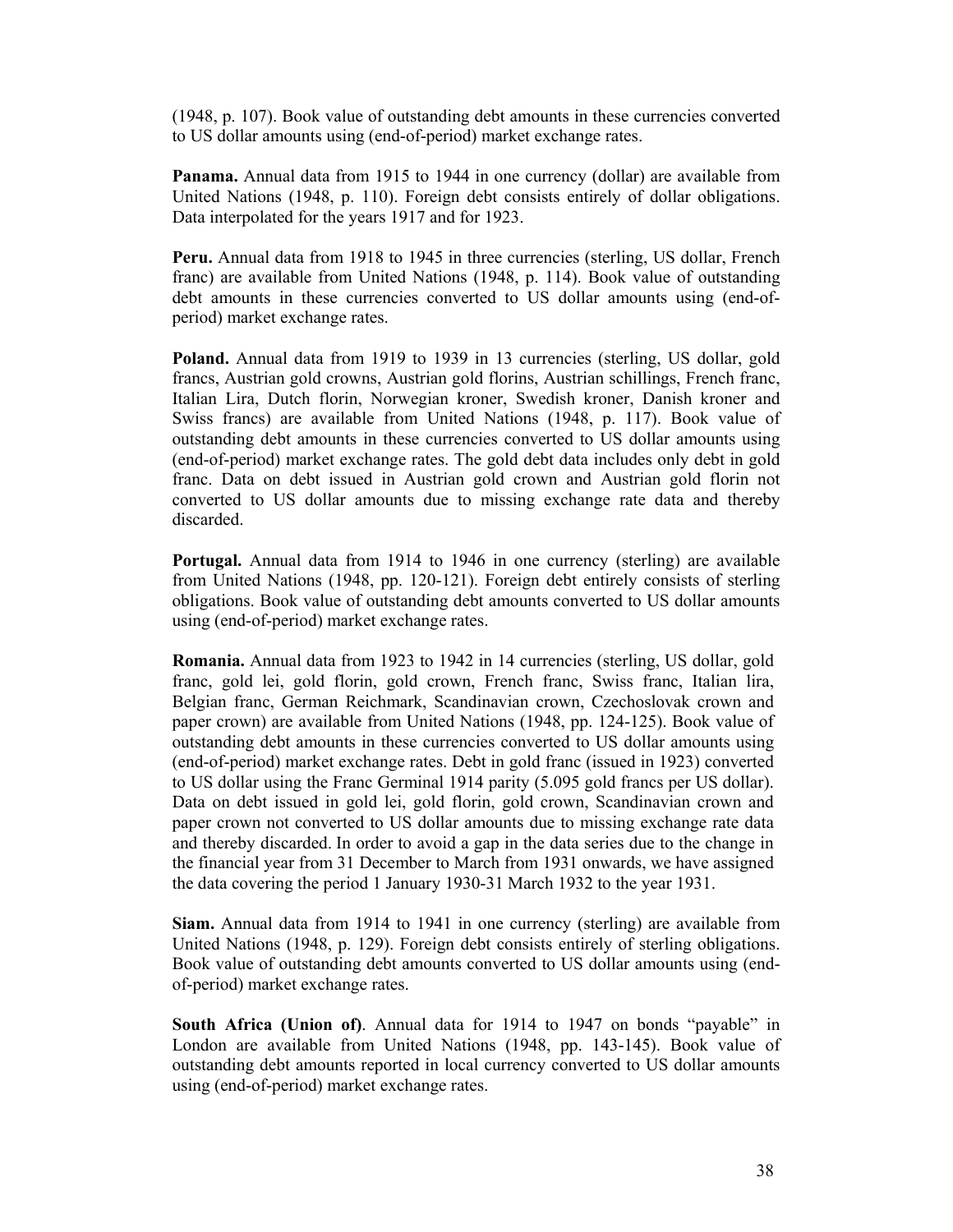**Switzerland.** Annual data from 1915 to 1933 in one currency (US dollar) are available from United Nations (1948, p. 1938). Foreign debt entirely consists of US dollar obligations.

**Turkey.** Annual data from 1933 to 1934 and from 1937 to 1938 in eight currencies (sterling, gold sterling, US dollar, gold dollar, French franc, German Reichmark, Swedish crown and Turkish lira) are available from United Nations (1948, p. 141). Book value of outstanding debt amounts in these currencies converted to US dollar amounts using (end-of-period) market exchange rates.

**Uruguay.** Annual data from 1914 to 1946 in four currencies (sterling, US dollar, gold franc and gold peso) are available from United Nations (1948, pp. 154-155). Book value of outstanding debt amounts in these currencies converted to US dollar amounts using (end-of-period) market exchange rates. Debt in gold franc (issued in or before 1914 converted to US dollar using the Franc Germinal 1914 parity (5.095 gold francs per US dollar). Debt in gold peso (issued in 1919) is converted to US dollar amounts using the exchange rate in 1919 (1.3698 ARS/USD).